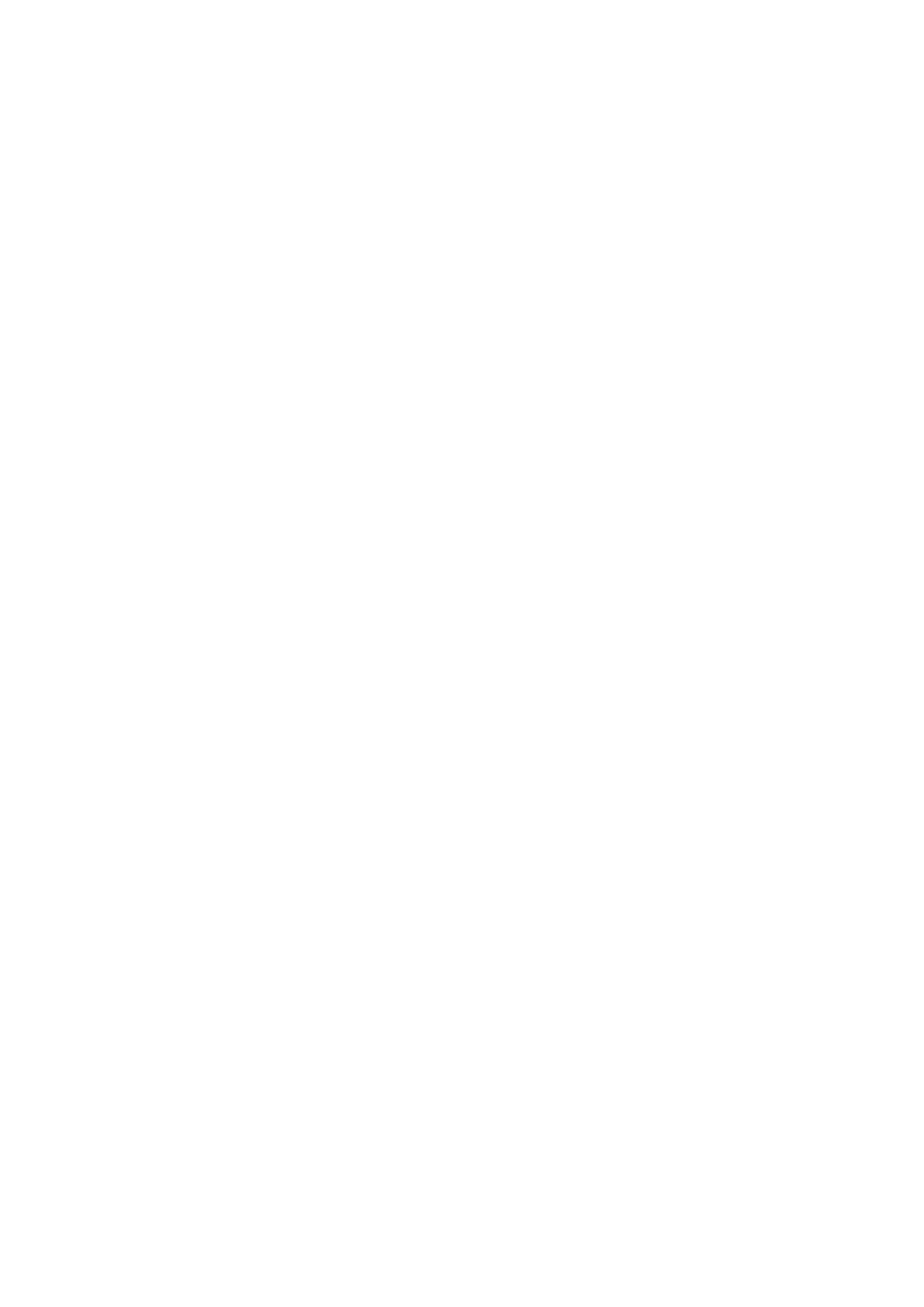### **In the case of A.S.N. and Others v. the Netherlands,**

The European Court of Human Rights (Fourth Section), sitting as a Chamber composed of:

Jon Fridrik Kjølbro, *President,* Faris Vehabović, Paul Lemmens, Carlo Ranzoni, Georges Ravarani, Jolien Schukking, Péter Paczolay, *judges,*

and Andrea Tamietti, *Deputy Section Registrar,*

Having deliberated in private on 9 July and 10 December 2019,

Delivers the following judgment, which was adopted on the last-mentioned date:

### **PROCEDURE**

1. The case originated in two applications (nos. 68377/17 and 530/18) against the Kingdom of the Netherlands lodged with the Court under Article 34 of the Convention for the Protection of Human Rights and Fundamental Freedoms ("the Convention") by five Afghan nationals. The Court decided that the applicants' names should not be disclosed to the public (Rule 47 § 4 of the Rules of Court).

2. The first application was lodged on 11 September 2017 by a married couple, Mr A.S.N. and Mrs T.K.M., who were born in 1977 and 1982, respectively, and who reside in Capelle aan den IJssel. They lodged the application also on behalf of their minor son and daughter, who were born in 2006 and 2008, respectively.

3. The second application was lodged on 7 December 2017, also by a married couple, Mr S.S.G. and Mrs M.K.G., as well as by Mr S.S.G.'s mother, Mrs D.K.G. These applicants were born in 1974, 1982 and 1947, respectively, and reside in Emmen. Mr S.S.G. and Mrs M.K.G. lodged the application also on behalf of their minor daughter and sons, who were born in 2002, 2008 and 2016, respectively.

4. The applicants were represented by Mr F.L.M. van Haren, a lawyer practising in Amsterdam. The Dutch Government ("the Government") were represented by their Deputy Agent, Ms K. Adhin, of the Ministry of Foreign Affairs.

5. The applicants alleged that their removal from the Netherlands to Afghanistan would violate their right to life under Article 2 of the Convention and would expose them to a real risk of ill-treatment contrary to Article 3 of the Convention.

6. On 22 November 2017 application no. 68377/17 was communicated to the Government.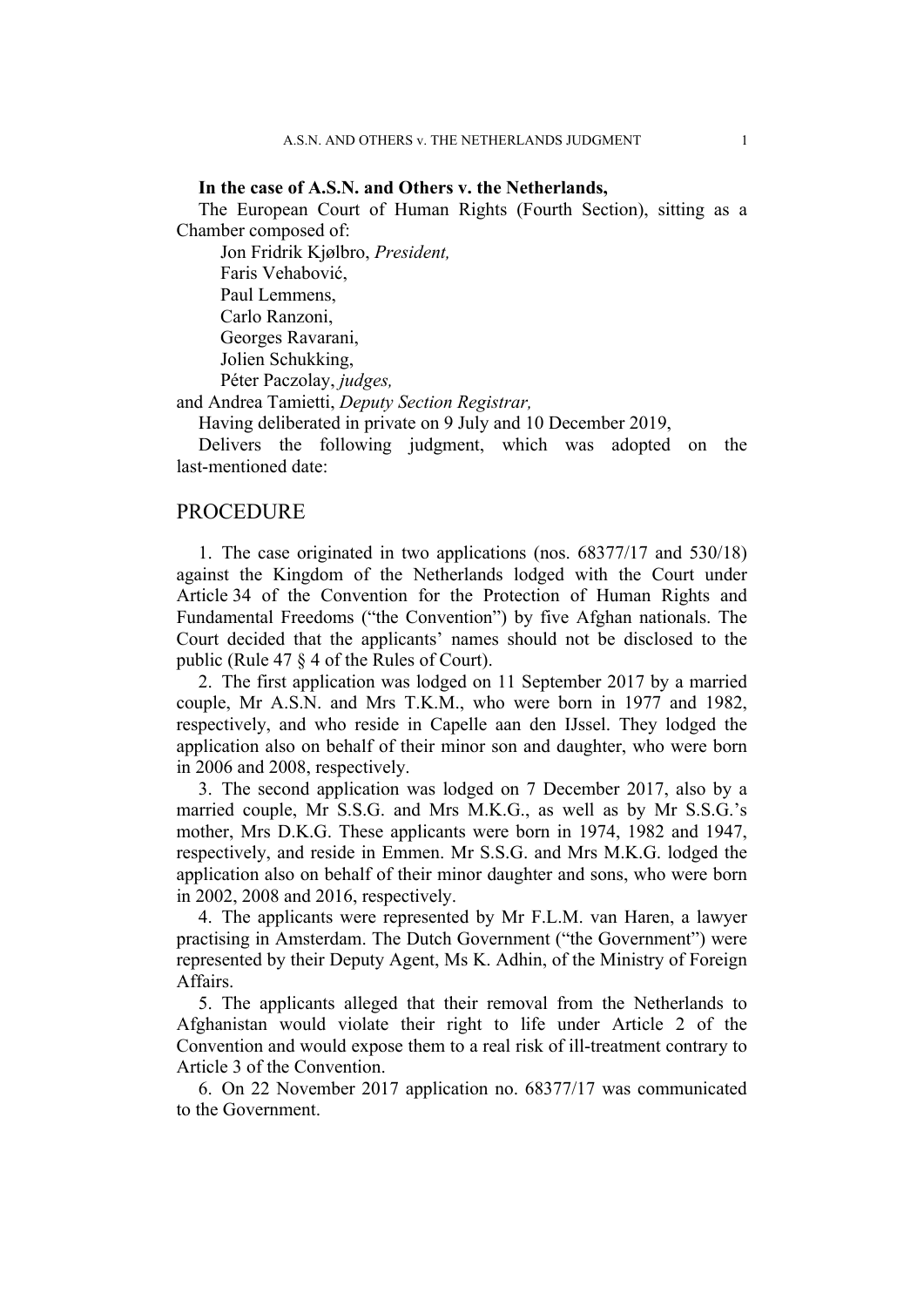7. On 16 January 2018, pursuant to a request to that effect by the applicants in application no. 530/18, the Duty Judge decided to apply Rule 39 of the Rules of Court in that application, indicating to the Government that it was desirable in the interests of the parties and the proper conduct of the proceedings before the Court that the applicants should not be expelled to Afghanistan for the duration of the Court's proceedings. The application was communicated on the same day.

8. The Government and the applicants each filed written observations on the admissibility and merits of the applications. In addition, in application no. 68377/17, third-party submissions were received from the Office of the United Nations High Commissioner for Refugees (UNHCR) and Defence for Children – the Netherlands, both of which had been given leave by the President to intervene under Article 36 § 2 of the Convention and Rule 44  $\S$  3. The parties to application no. 68377/17 replied to those submissions.

9. On 27 June 2018 the applicants' representative submitted additional information and observations to the Court. The Court decided, pursuant to Rule 38 § 1 of the Rules of Court, to include this material in the case file for the Court's consideration. A copy was forwarded to the Government, who submitted comments on 10 August 2018.

## THE FACTS

### I. THE CIRCUMSTANCES OF THE CASE

### **A. Application no. 68377/17**

10. The applicant family, consisting of a husband, wife and two minor children who were originally from Kabul, Afghanistan, applied for asylum in the Netherlands on 22 October 2015. At that time the children were nine and seven years old, respectively. Officers of the Immigration and Naturalisation Department (*Immigratie- en Naturalisatiedienst*; "IND") of the Ministry of Security and Justice (*Ministerie van Veiligheid en Justitie*) held interviews with the husband and wife on 11 and 13 January 2016. Reports were drawn up of these interviews, which were conducted in Punjabi with the help of an interpreter. The applicants were given the opportunity to make written substantive changes and/or corrections to the reports, which a lawyer did on their behalf on 14 January 2016. Their asylum account may be summarised as follows.

11. On a Friday morning in May 2015 the wife had asked the husband for permission to go to the nearby *Gurdwara* (Sikh temple) together with her sister who had come to visit them. The husband had consented to this. After the wife and her sister left the *Gurdwara*, the sister had been seized and dragged into a white car by unknown men. Unlike the wife, the sister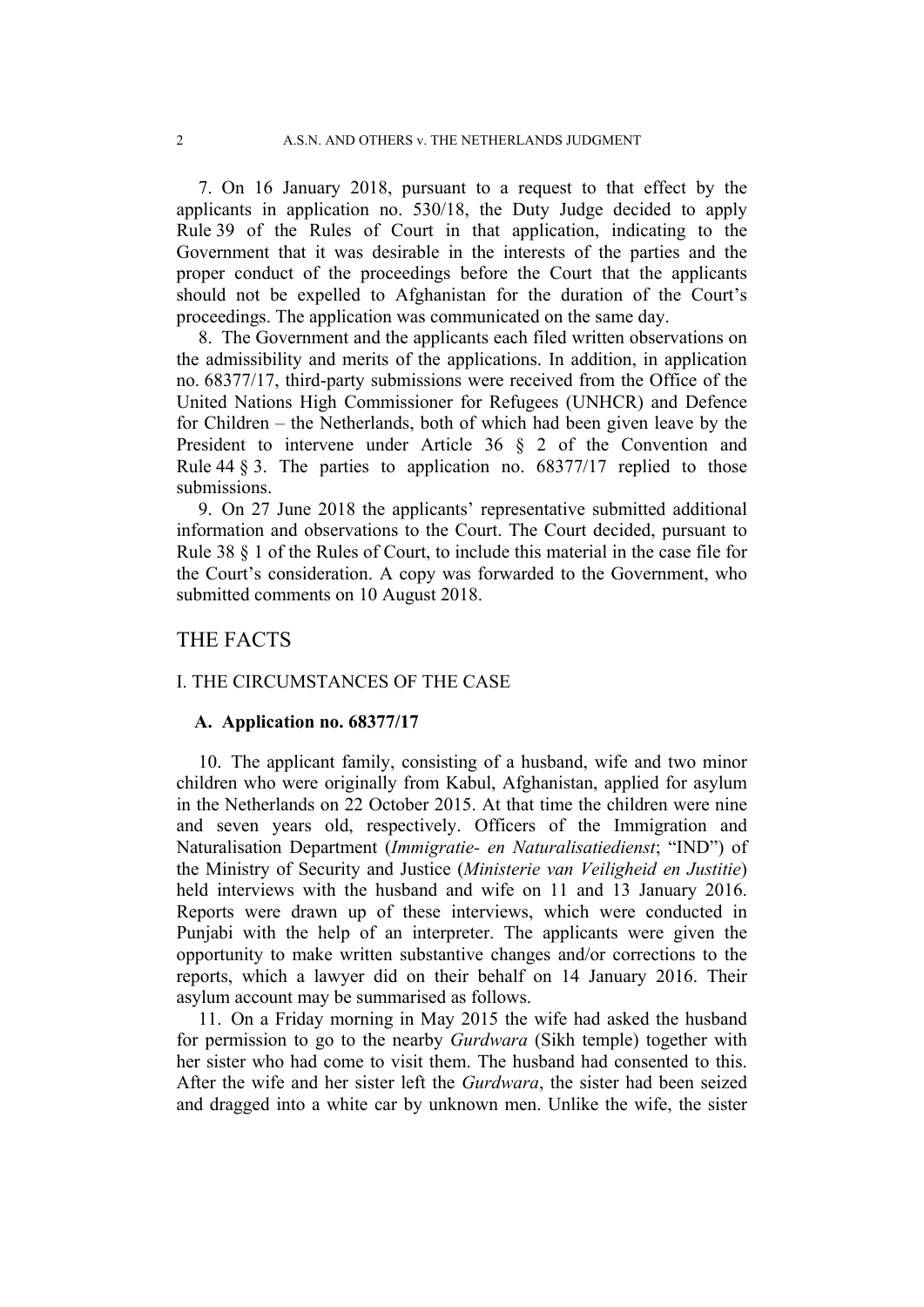had not yet put on her burqa. The wife had run straight back to the *Gurdwara*.

12. The husband had still been in bed when his wife's brother had come to the door. He had a threatening letter with him which he had just received, and which said that his sister had been kidnapped, and that the family must not tell anyone this, or they would come for his other sister – the wife – as well. The husband had told him that the two sisters had gone to the *Gurdwara* together. He had then gone straight to the *Gurdwara*, where his wife was still sheltering.

13. The wife's brother had subsequently received more threatening letters, demanding a ransom of four million Afghani. If they did not pay, the kidnapped sister would be killed and his other sister – the wife – would be kidnapped as well. The letters had been signed by the Taliban.

14. Approximately two and a half months after the kidnapping, the applicants had become unable to contact the wife's brother. His shop had been closed and no one knew where he was. The applicants had then started receiving threatening letters at their home address, demanding to be told where the wife's brother was. If they did not do so, the applicants and their children would be kidnapped and murdered.

15. The husband had come into contact with a man who could take people abroad. As it had taken some time to organise the journey (which involved the selling of the family home in order to pay for the trip), the applicants had left Afghanistan five months after the wife's sister had been kidnapped, namely on 16 October 2015. During those months, the wife and her children had not left the house. The husband had continued to go to his work in a fabric shop during this period. He would always ensure that the door to the house was locked, including when he was at home, and the family would live very quietly and without putting any lights on to make it look as if the house was uninhabited.

16. Accompanied by a "travel agent", the applicants had flown from Kabul airport to Dubai, from which city they had taken another flight to an Islamic country whose name they did not know. A taxi had taken them to a river which they had crossed by boat. According to the husband they had then travelled on to the Netherlands by taxi, whereas the wife stated that they had also travelled by train on this part of their journey. They had arrived in the Netherlands on 19 October 2015.

17. In addition to the problems described above, the applicants also stated that they and their children, like other Sikhs, had been bullied and beaten by Muslims on account of the fact that they were Sikhs. They had been verbally abused, people had thrown beef, bottles of urine and stones at them, and had spat at them. The children would be followed by persons with scissors threatening to cut off their hair. They had not been able to play outside and they had last gone to school (for Sikh children) a year before they had left Afghanistan.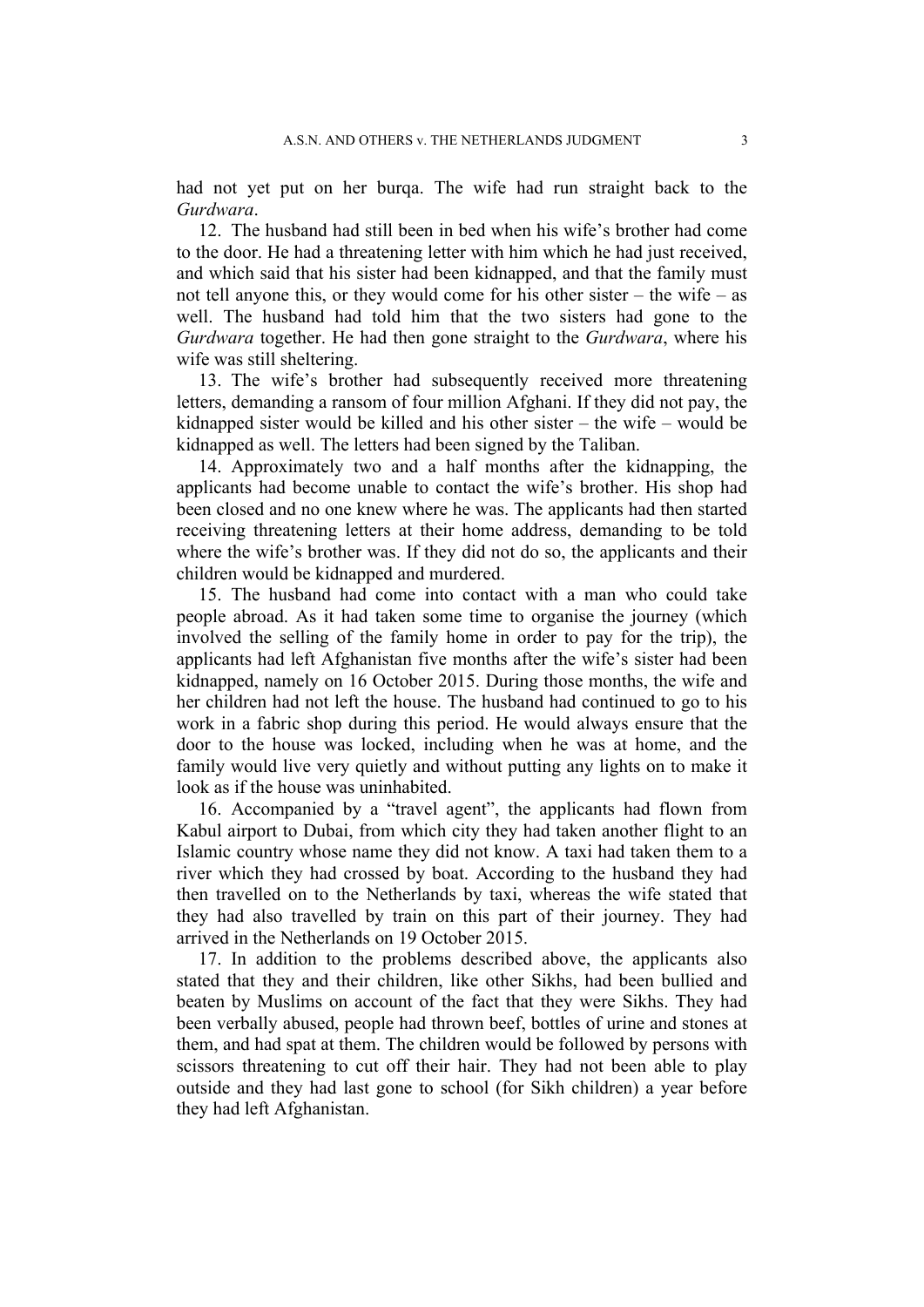18. On 13 July 2016 the Deputy Minister of Security and Justice (*staatssecretaris van Veiligheid en Justitie*) issued a written notification of his intent (*voornemen*) to deny the applicants' asylum applications. The applicants were given the opportunity to submit a written response to the notification (*zienswijze*), which a lawyer did on their behalf by letter of 5 September 2016.

19. The Deputy Minister rejected the applicants' asylum application on 7 September 2016. Based on their statements and the Afghan identity cards of the husband and the wife that had been submitted and been found to be authentic, the Deputy Minister considered their identity, nationality, origins and ethnicity credible. However, although they had shown that they originated from Afghanistan and were familiar with Kabul, they had not established that they had left that country only recently. In this context it was noted, *inter alia*:

- that no tickets and travel documents had been submitted capable of establishing the date the family had left Kabul, even though they claimed to have left on an international flight;

- that the identity cards had been issued a long time previously (the husband's when he was about six years old and the wife's in 1991);

- that the children's identity cards, on the basis of which it could have been established that the applicants had been in Afghanistan at the time of issuance of the cards, had not been submitted, for which fact a series of inconsistent and implausible explanations had been proffered; and

- that the children spoke no Dari or Pashtu, the most commonly spoken languages in Afghanistan, which they would have been expected to speak to some extent, even if they spoke only Punjabi at home and at school, in order to get by in Afghan society.

20. The Deputy Minister further noted that, even if it were to be accepted that the applicants had recently left Afghanistan, it was most unlikely that the wife and her sister would have decided, and been allowed, to go to the *Gurdwara* by themselves. In this context regard was had to the applicants' own statements about the impossibility for Sikh women to go out without male accompaniment, and to country-of-origin information from public sources which confirmed that it was nowadays inconceivable for a Sikh man to allow a female relative to go outdoors unaccompanied. It was similarly found unlikely that the sister would have left the *Gurdwara* while not yet wearing her burqa. The Deputy Minister noted, moreover, that from the interviews held with the applicants it appeared that the husband knew more details of the kidnapping than his wife even though he had not been present and she had. It was further considered remarkable that the Taliban had not contacted the husband directly if they were unable to find his brother-in-law, as they obviously knew the husband's address and, even if the family made it look as if their house was uninhabited, the Taliban could have gone to the husband's shop which he had continued to run. In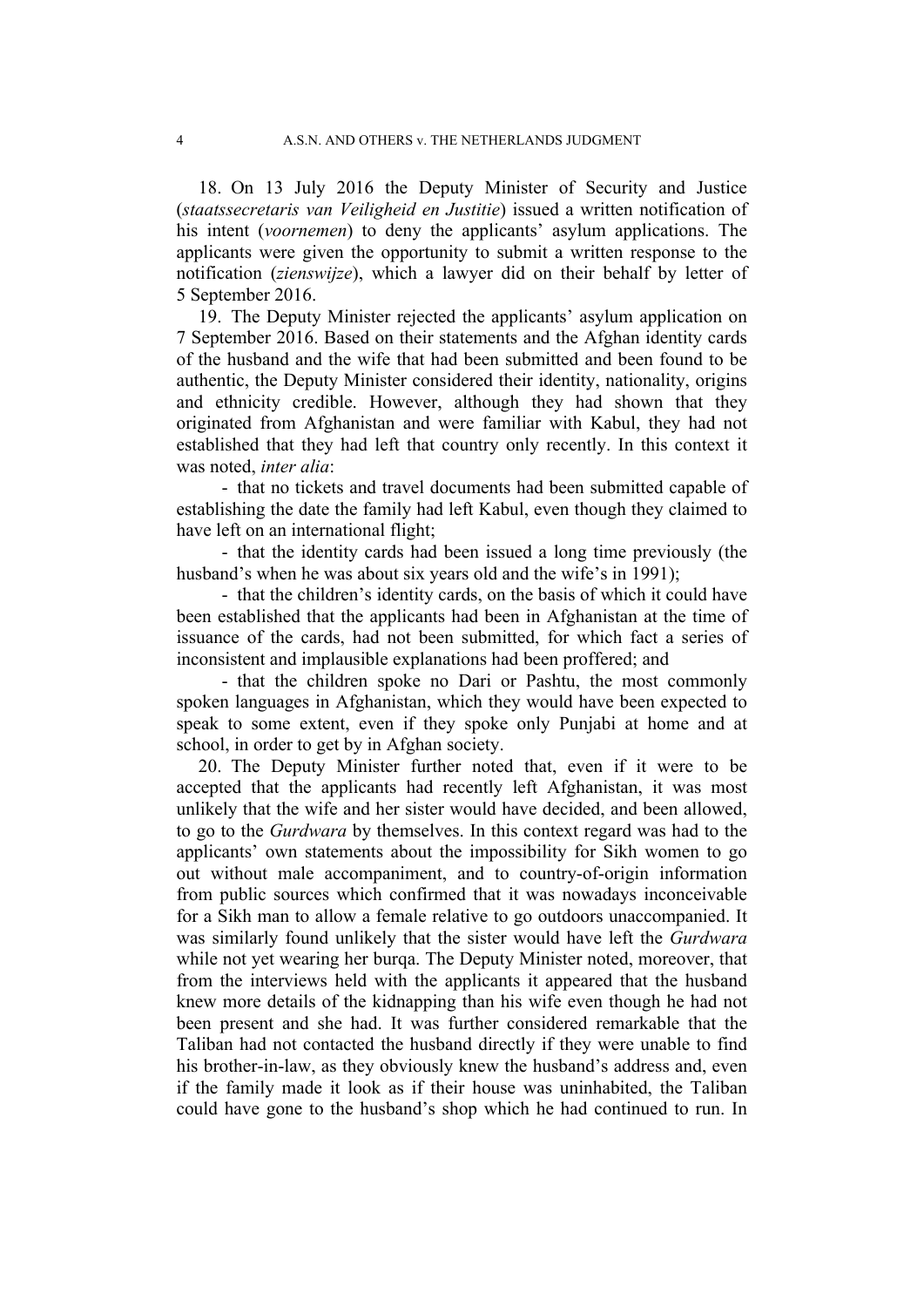addition, it was also considered odd that the kidnappers' demands had changed: whereas they had wanted money from the wife's brother, they had demanded information about that brother's whereabouts from the applicants.

21. The Deputy Minister concluded that as the applicants' account had been found to lack credibility, they had failed to make a plausible case for believing that they feared persecution within the meaning of the 1951 Convention Relating to the Status of Refugees ("the 1951 Convention"). In assessing the risk of treatment contrary to Article 3 of the Convention, he considered that, as the general security situation in Kabul did not amount to one of a most extreme case of general violence, there could not be said to be a real risk of ill-treatment simply by virtue of an individual being exposed to such violence on return to that city. It was further concluded that, although the applicants did belong to a minority group which had been designated as vulnerable in the asylum policy in force (see paragraphs 58-60 and 62 below), they had failed to make plausible their fear of treatment contrary to Article 3 of the Convention by submitting "specific individual characteristics" (*specifieke individuele kenmerken*) within the meaning of that policy, nor had it transpired that human rights violations had occurred in their "immediate circle" (*naaste omgeving*).

22. The applicants, through their lawyer, lodged an appeal against this decision, submitting, *inter alia*, that the husband deeply regretted his mistake of allowing his wife and her sister to go to the *Gurdwara* unaccompanied. They emphasised that the information which the husband had about the kidnapping of his sister-in-law had been told to him by his wife and that any discrepancies between the two accounts were minor. They also argued that the persecution which the Sikhs in Afghanistan had had to endure since the 1990s from the Mujahedeen and the Taliban had led to their children being kept indoors and not going to school. These children had therefore never been in a position to pick up Dari.

Moreover, the applicants submitted that in the impugned decision it was disregarded that, in the event that the applicants were not granted asylum for the reason that they had left Afghanistan already a considerable time ago, they would be forced to return to Afghanistan where the Sikh community was no longer a factor of social significance and the number of its members had been decimated. According to the applicants they ought to be granted a residence permit in the Netherlands in accordance with the asylum policy in force**,** according to which Sikhs were considered vulnerable, even if it were assumed that they had left Afghanistan already some years previously, for the reason that if a Sikh family returned to Afghanistan, there would – solely due to the fact that they would be recognised as Sikhs – immediately be a "limited indication of problems" (*geringe aanwijzing*; see paragraphs 58-59 below) within the meaning of that policy.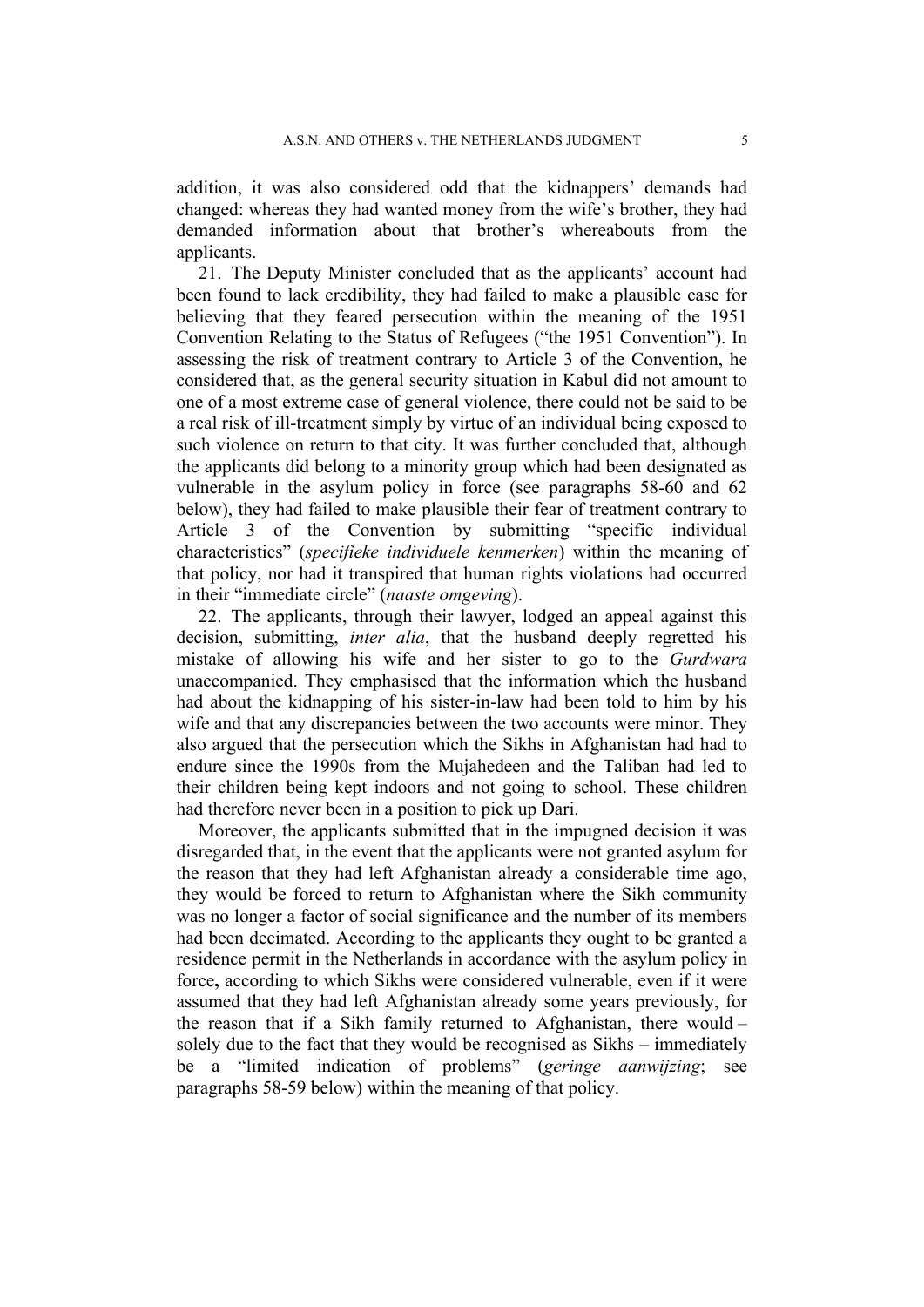23. On 10 March 2017 the Regional Court (*rechtbank*) of The Hague, sitting in Haarlem, rejected the appeal, after having held a hearing on 30 January 2017. It considered that the Deputy Minister had on correct grounds found the applicants' account relating to the kidnapping of their sister(-in-law) and the threatening letters to lack credibility, and it was therefore not necessary to deal with the question whether or not the applicants had left Afghanistan recently. Since the applicants had, moreover, not adduced any individualised arguments concerning problems which other Sikhs in their "immediate circle" had experienced, the Deputy Minister had rightly taken the view that the applicants had not made a plausible case for believing that, upon their return to Afghanistan, they would run a real risk of treatment in breach of Article 3 of the Convention (see paragraphs 58-59 below).

24. The applicants' further appeal and request for a provisional measure, lodged by a lawyer on their behalf to the Administrative Jurisdiction Division of the Council of State (*Afdeling bestuursrechtspraak van de Raad van State*), were rejected on 4 April 2017. The appeal was found not to provide grounds for quashing the impugned ruling (*kan niet tot vernietiging van de aangevallen uitspraak leiden*). Having regard to section 91(2) of the Aliens Act 2000 (*Vreemdelingenwet 2000*), no further reasoning was called for as the arguments submitted did not raise any questions requiring a determination in the interest of legal unity, legal development or legal protection in the general sense. No further appeal lay against this decision.

25. On 12 April 2017 the applicants completed a form in order to notify the IND that they wished to lodge a new asylum application. In an accompanying letter of the same date, their lawyer wrote that, even assuming the applicants had left Afghanistan a number of years before applying for asylum in the Netherlands, the fact remained that it was not in dispute that they were Sikhs from Afghanistan, who would have to return to that country if their asylum applications were refused. The lawyer added that Sikhs in Afghanistan, and more particularly in Kabul, no longer constituted an ethnic/religious community whose members were capable of exercising their civil rights. They had withdrawn into the *Gurdwara* in the Karte Parvan district and there were reportedly also two Sikh families living in the *Gurdwara* in the Shor Bazar district. Moreover, all reports of States and NGOs on the position of Sikhs in Afghanistan were agreed on the end of the social relevance and independent functioning of the Sikh community in Afghanistan. The position of Sikhs in Afghanistan had become marginalised to such an extent that they could not reasonably be presumed capable of providing Sikhs returning from Europe with a safe reception within their community.

26. The applicants lodged their fresh application for asylum on 6 June 2017 and they were interviewed on the same day. They also submitted a letter of 13 April 2017 written by the officer in charge of the office in the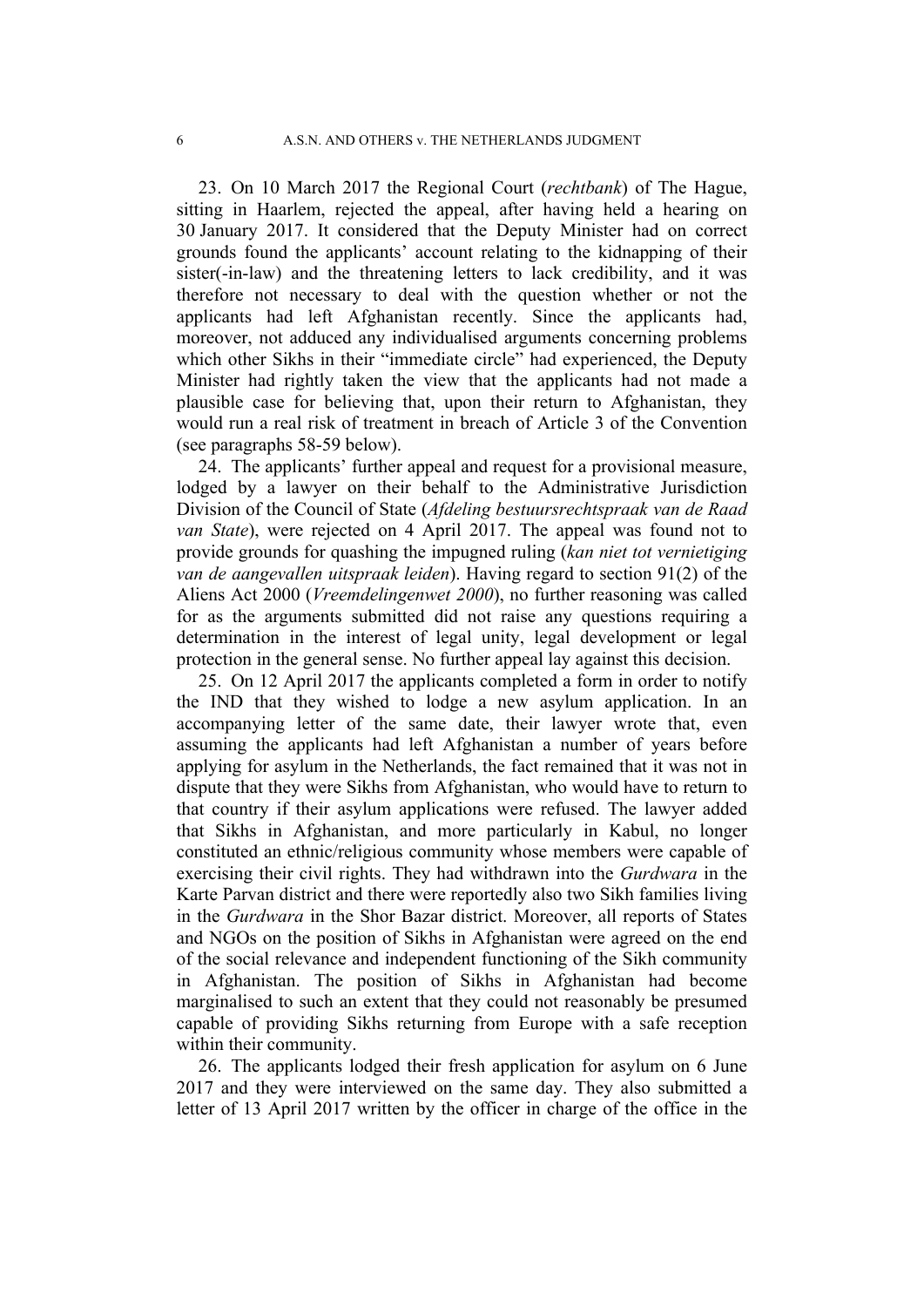Netherlands of the United Nations High Commissioner for Refugees (UNHCR) to the applicants' legal representative in which, having been informed of the imminent deportation of the Afghan Sikh families concerned, UNHCR wished to draw the attention of the IND to the situation of Sikhs in Afghanistan. In that context, they cited the section on Hindus and Sikhs from their Eligibility Guidelines for Assessing the International Protection Needs of Asylum-Seekers from Afghanistan of April 2016 (see paragraph 74 below), on the basis of which UNHCR considered that, depending on the individual circumstances of the case, members of the Sikh community may be in need of international protection. It was additionally noted in the letter that, since the aforementioned Guidelines had been published, the Sikh community in Afghanistan had continued to face threats and flee Afghanistan; it was estimated that in three decades 99% of the Sikh community had left the country. UNHCR further emphasised that when a group had been determined to be at risk, as the Deputy Minister of Security and Justice had done as regards Sikhs in Afghanistan, this reduced the requirement for other types of evidence such as past persecution. In UNHCR's view, it was sufficient for the applicant to establish the fact that he or she belonged to the group because of the risk of harm that had already been objectively established for members of that group. Based on this analysis as well as on the constantly worsening situation of Sikhs in Afghanistan, UNHCR urged the IND to reassess the applicants' refugee claim.

27. The report drawn up of the interview conducted with the husband contains, *inter alia*, the following:

"*Are you still in touch with anybody in Afghanistan?*

No.

*You said your children cannot go to school. Did your children ever go to school?*

There are public schools, but there are many restrictions there for children who are not Muslim. They could not go to school there.

...

*Why do you think you will end up in prison or killed?*

I mean that we feel imprisoned. We can only stay in the *Gurdwara*. Not outside. And we no longer have work."

The report of the interview with the wife includes the following:

"*Are there any other reasons why you have applied for asylum again?*

We cannot return to Afghanistan because the situation for Sikhs is very bad, it is not safe for women, children cannot go to school and even for men it is not safe."

28. On 7 June 2017 the applicants were notified of the Deputy Minister's intention to declare their second asylum application inadmissible for the reason that no new elements or findings, relevant for the assessment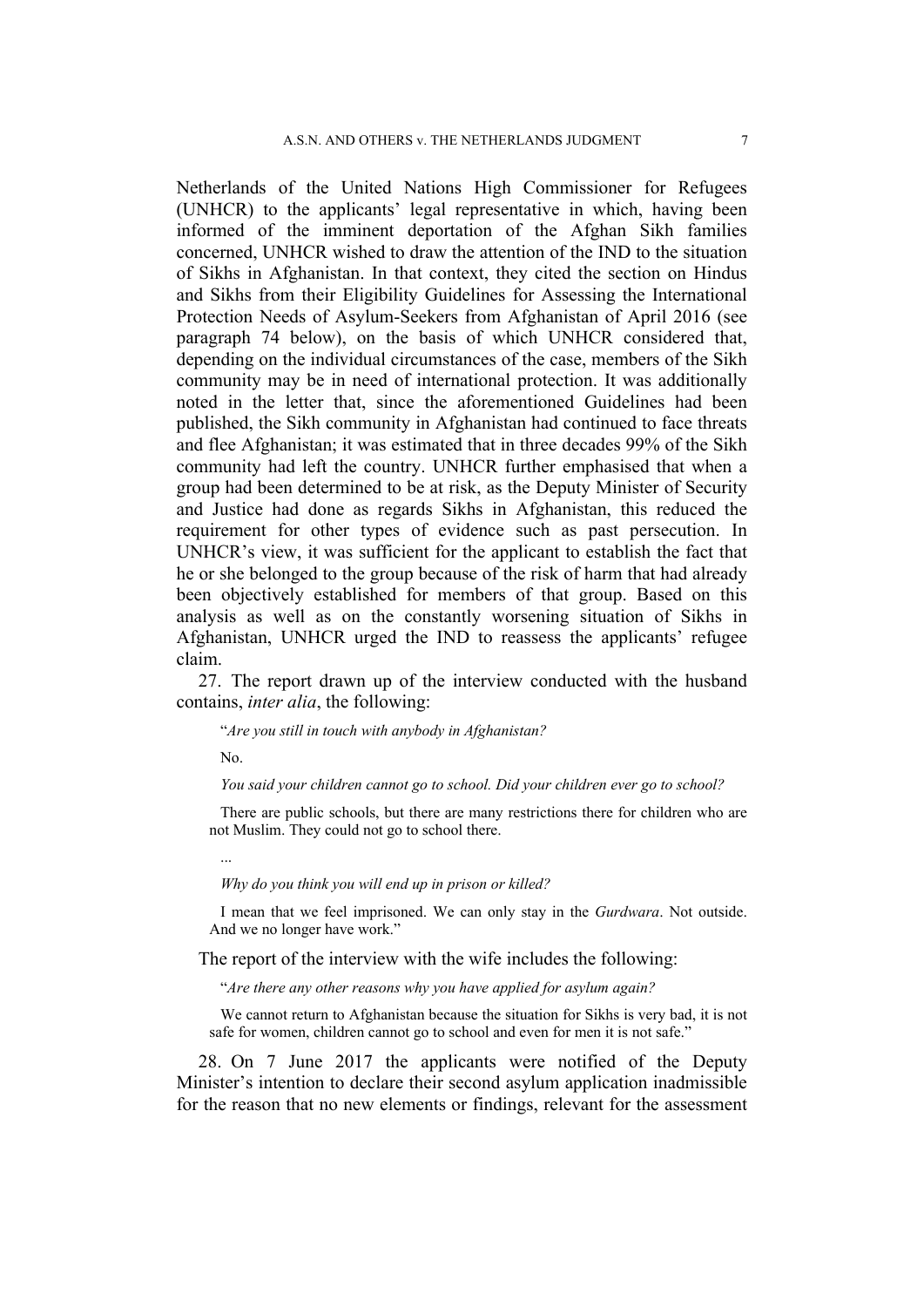of their application, had been presented by them or had arisen. As to the letter from the officer in charge of the UNHCR office in the Netherlands (see paragraph 26 above), the Deputy Minister noted that this referred to country-of-origin information which already existed at the time of the proceedings on the applicants' first asylum application and could thus have been submitted in those proceedings, but had not been. For that reason, that information could not be considered as new elements or findings. The Deputy Secretary further observed that the applicants had once again claimed that the difficult situation for Sikhs in Afghanistan rendered it dangerous for them to return and that their children would be unable to go to public schools; he considered that these claims also did not amount to new elements or findings. He further referred to the policy in force (see paragraphs 58-59 below) and held that the applicants had not made plausible the existence of "limited indications", required to accept that they feared treatment in breach of Article 3 of the Convention.

On behalf of the applicants, their lawyer responded in writing to the notification, and he also made written substantive changes and/or additions to the reports of the interviews, on the same day.

29. On 8 June 2017 the Deputy Minister declared the applicants' second application inadmissible. Reference was made to the considerations set out in the notification (see paragraph 28 above), which were to be seen as an integral part of the decision. The response to those considerations submitted on behalf of the applicants had not led the Deputy Minister to come to a different opinion.

30. In their appeal against the Deputy Minister's decision, lodged on their behalf by a lawyer, the applicants referred, *inter alia*, to the case of a Sikh Afghan man who, together with his wife and child, had been expelled to Kabul from the Netherlands in March 2017, despite UNHCR having urged the Dutch authorities – in a letter in much the same terms as the one mentioned in paragraph 26 above – to reassess the family's refugee claim. This man had recently informed the UNHCR office in Kabul that he and his family were living with a friend in a relatively underprivileged and poor neighbourhood, near a *Gurdwara*, where other members of the Sikh community also resided (as well as Muslims). An attempt had been made to rob him and he had since been receiving threatening phone calls telling him that next time the callers would know what to do with him. They had also insulted his religion. The man had reported this incident to the police. In their report of their meeting with the man, UNHCR expressed the hope that the Netherlands and other European States would take due account in future of the dire situation in Kabul as well as the Afghan Government's lack of capacity for providing adequate reintegration support and effective State protection.

31. Following a hearing on 29 June 2017, the appeal was dismissed by the Regional Court of The Hague, sitting in Middelburg, on 6 July 2017. It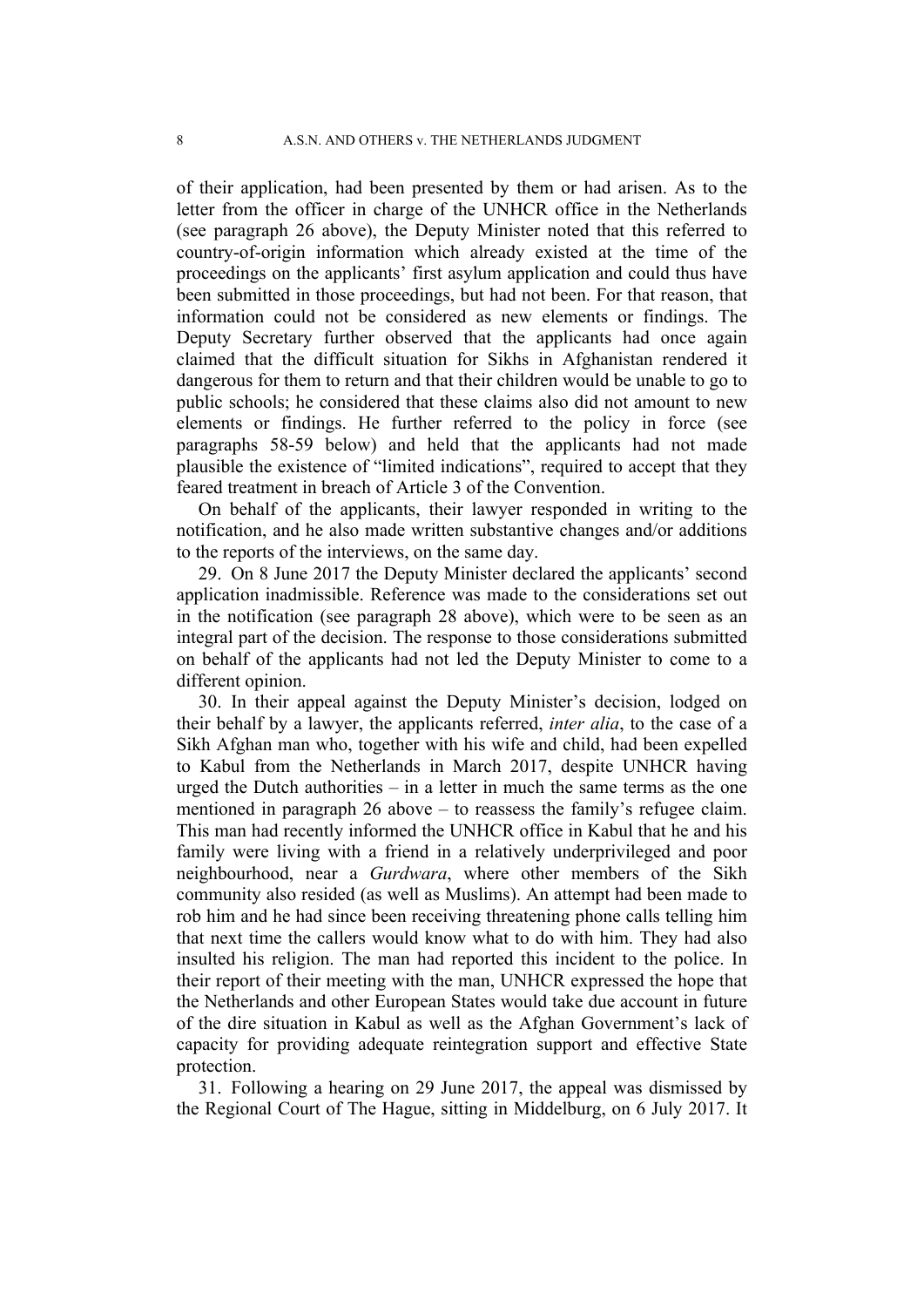considered that the Deputy Minister had rightly found that no new elements or findings had been submitted.

32. In their further appeal against that ruling, the applicants argued that the Dutch Ministry of Foreign Affairs' country reports on Afghanistan had been stating for years that the Sikhs in Afghanistan were suffering many forms of harassment, and the applicants had also described how they themselves had been exposed to aggression and threats, just like other Sikhs living in their neighbourhood. It had therefore been wrong to hold, as the Regional Court had done, that the applicants had failed to adduce individualised arguments relating to problems experienced by other Sikhs in their "immediate circle".

On 27 July 2017 the provisional-measures judge of the Administrative Jurisdiction Division of the Council of State rejected the further appeal, as well as the request for a provisional measure, both of which had been lodged by a lawyer on the applicants' behalf, with the same reasoning as set out in paragraph 24 above.

### **B. Application no. 530/18**

33. The applicant family, originally from Kabul, lodged a first asylum application on 6 June 2014. At that time the family consisted of a grandmother, father, mother and two children<sup>1</sup>, who were at that time five and eleven years old, respectively. The IND held interviews, conducted in Punjabi with the help of an interpreter, with the adult members of the family on 28 and 30 July 2014. Reports were drawn up of those interviews and the applicants were given the opportunity to make written substantive changes and/or additions to those reports, which a lawyer did on their behalf on 22, 29 and 31 July 2014. Their asylum account may be summarised as follows.

34. About eight months prior to the family's departure, three people had forced their way into their home. The father had not been at home. Those present in the house had been told that they were to give the intruders everything they had. As this was not enough, the intruders had grabbed the mother and tried to kidnap her. The grandmother, together with her husband, had tried to protect their daughter-in-law, but the grandmother's husband was hit on the head and beaten. After the grandmother and the mother had shouted for help, the intruders had left. The grandmother's husband had died as a result of the beating.

35. The applicants further described how they had constantly been subjected to harassment in Kabul on account of their adherence to the Sikh religion: they had been spat at, insulted, called "infidels", and pressured into converting to Islam. The grandmother had had a stone thrown at her head while on her way home from the *Gurdwara*, and the father had had his

<sup>1.</sup> The youngest son had not yet been born.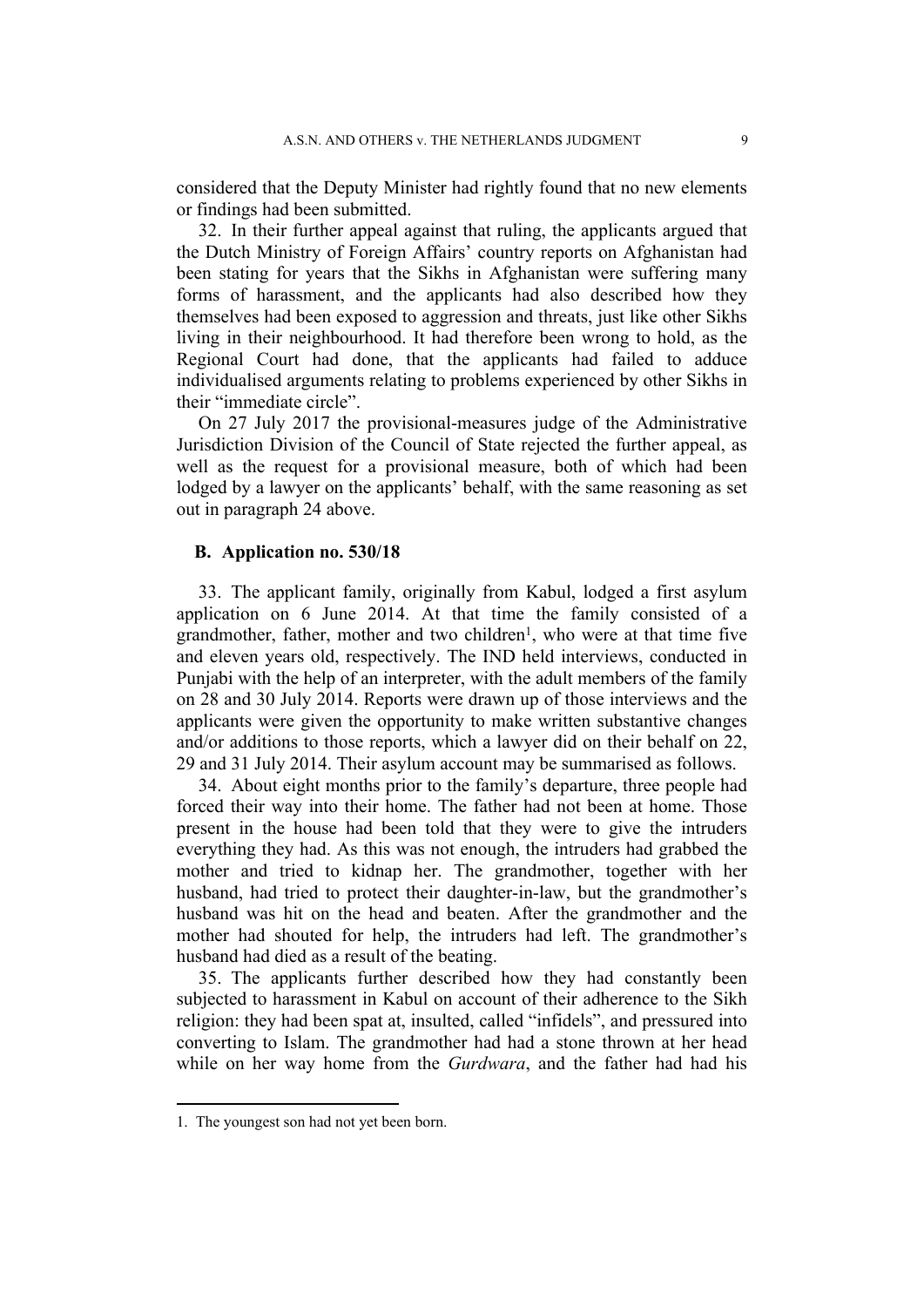turban pulled off his head. The women and children of the extended family had barely ventured outside, and the children had therefore not gone to school. A school for Sikh children had closed down; although they were allowed to go to Islamic schools, the applicants considered it too dangerous for them to do so. For this reason, the children only spoke Punjabi – the language spoken at home – and not Dari.

36. After the grandmother's husband had been killed, they had held a family council, together with the grandmother's brother and the latter's wife who lived above them, and it had been decided that all of them would leave Afghanistan. They had sold their house and the fabric store owned by the grandmother's husband and his brother, where the father also worked. During this time they had received two threatening letters, in which they had been called infidels. The grandmother's brother and his wife had gone to the United Kingdom. Although the applicants would also have liked to go there because they had family living there, their "travel agent" had informed the father that that would take some time to organise and, wishing to leave Afghanistan for a destination safe for Sikhs as soon as possible, they had agreed to go to the Netherlands.

37. On 4 June 2014, accompanied by a "travel agent", the applicants flew from Kabul to Dubai, from where they used a connecting flight to travel to an unknown city. They were then taken by car to the Netherlands, where they arrived the next day.

38. In the Netherlands, the applicants were also interviewed for the purposes of language analysis. In reports drawn up by the IND's Language Analysis Section (*Bureau Land en Taal*) of 1 September 2014, it was concluded that, on the basis of their proficiency in Punjabi and Dari (as well as Pashtu in the case of the father), the applicants unequivocally displayed the linguistic characteristics of Afghans.

39. On 1 December 2014, the Deputy Minister of Security and Justice notified the applicants in writing of his intention to reject their asylum applications. The applicants were given the opportunity to respond in writing to that notification, which a lawyer did on their behalf on 29 December 2014 and 20 January 2015.

40. The Deputy Minister rejected the asylum applications on 9 February 2015 primarily on the grounds that it was not considered credible that the applicants had only recently left Afghanistan. It was held in this context, *inter alia*:

- that they did not have up-to-date knowledge of the situation in Kabul where they claimed to have been residing (for example, they did not know the name of the mayor of Kabul);

- the mother could name only one street in Kabul;

- the father did not know the exact location of a polling station in their neighbourhood and his claim that this was because Sikhs did not vote was demonstrably incorrect;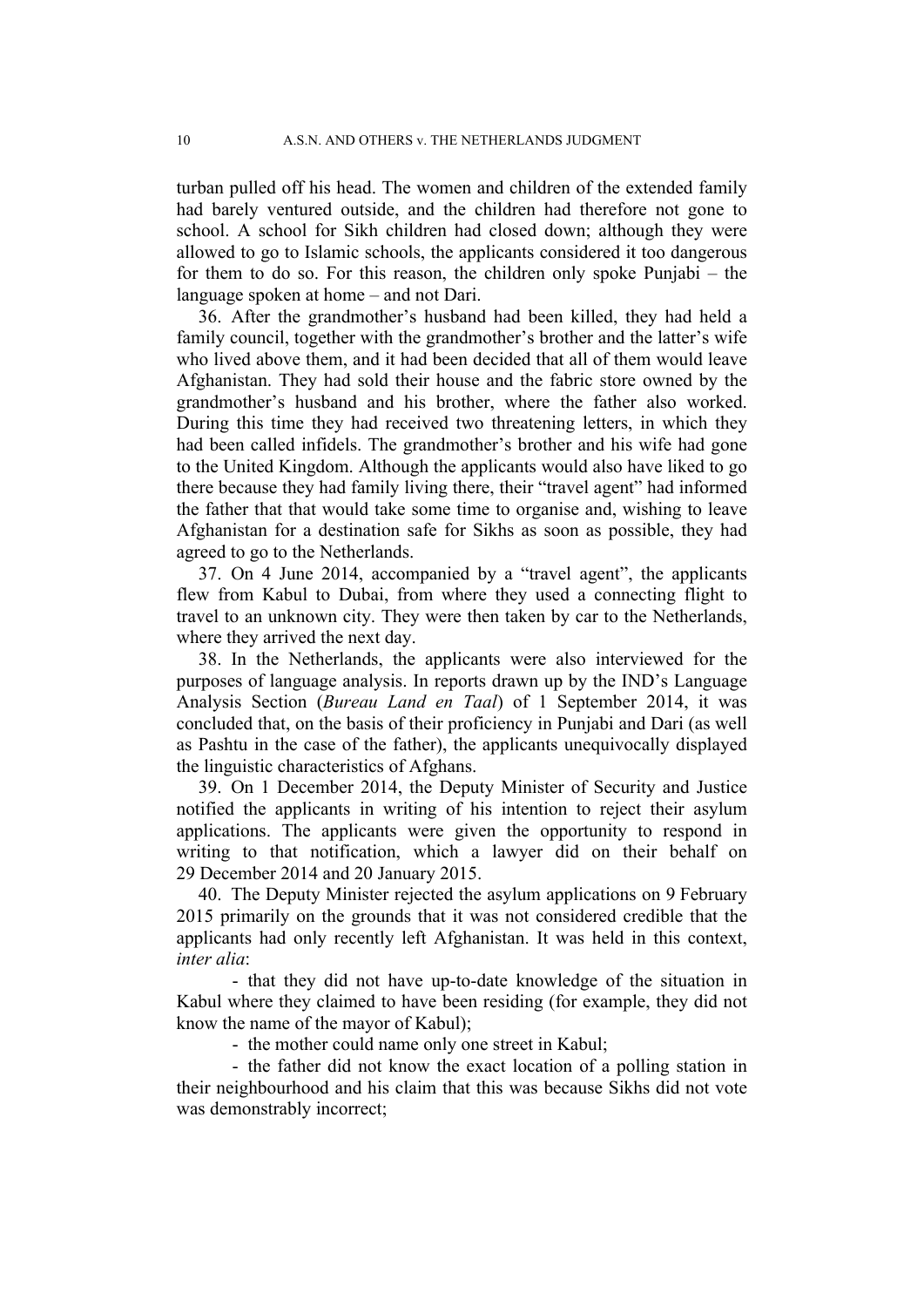- the father claimed to have spent just six weeks in military service in 1992 and having been tasked only with building-maintenance duties, which was considered unlikely given that the Afghan army had been engaged in combat with the Mujahedeen at the time;

- according to the applicants there were a number of *Gurdwaras* in Kabul, but they appeared unaware that at the alleged time of their departure only one of those had still been active;

- their description of the *Gurdwara* attended by them was incorrect;

- contrary to the applicants' claims, a school for Sikh children had been open in Kabul around the time of their alleged departure; and

- it was unlikely that the children would not have been taught Dari, the most commonly spoken language in Afghanistan, if they genuinely had been living in that country.

Having regard, also, to the dates on which the father and mother's identity cards had been issued (1974 and 1986, respectively), it was even considered possible that the applicants had not been living in Kabul for decades.

Not believing that the applicants had recently been resident in Kabul, the Deputy Minister found that no credence could be attached to the events which they claimed had taken place in the period preceding their departure for the Netherlands. Moreover, the Deputy Minister considered that the applicants' accounts of those alleged events contained many contradictions and inconsistencies, in particular as regards the incident during which the grandmother's husband had allegedly been killed and the threatening letters which they had purportedly received. For that reason it was not believed that those events had actually taken place. Although it was believed that the applicants were Afghan Sikhs, who were considered a "vulnerable minority group" under Netherlands asylum policy (see paragraphs 58-60 and 62 below), the applicants had failed to make plausible their fear of treatment contrary to Article 3 of the Convention by submitting "specific individual characteristics", nor had it transpired that any human rights violations had been committed in their "immediate circle".

41. On the applicants' behalf, a lawyer lodged an appeal against this decision. He argued, *inter alia*, that the assumption that the applicants had been gone from Afghanistan already for a protracted period of time meant that there was even less reason than in the case of a recent departure to accept that they could receive social and economic assistance from their own Sikh community. If expelled to Kabul the applicants would be confronted with such deplorable humanitarian conditions that it would amount to a breach of their rights under Article 3 of the Convention.

42. Following a hearing on 7 July 2015, the applicants' appeal was upheld by the Regional Court of The Hague on 26 October 2015 in view of the fact that asylum had been granted in a number of other cases concerning Sikhs from Afghanistan despite the fact that in those cases also it had not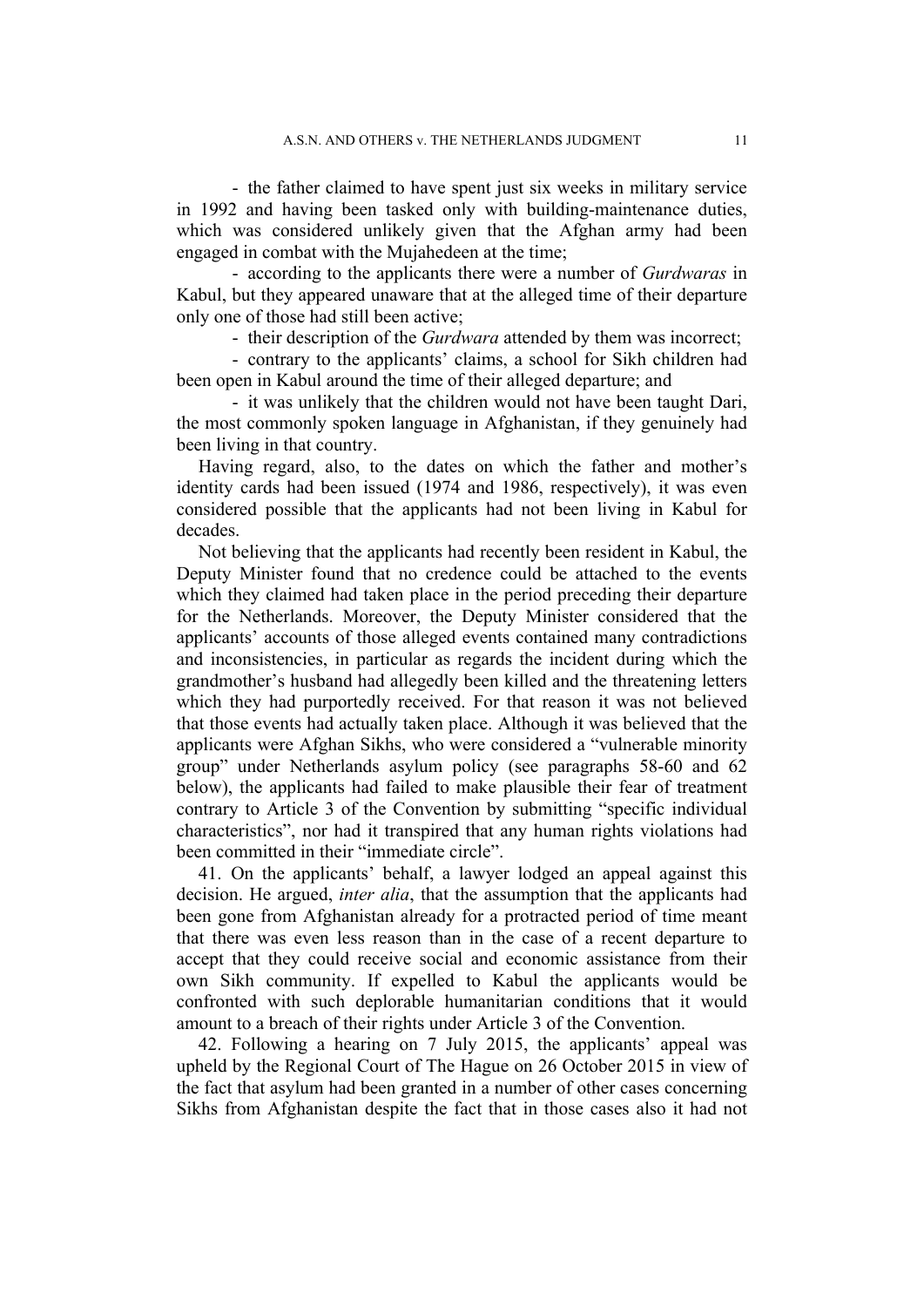been believed that the persons concerned had left their country of origin shortly before arriving in the Netherlands.

43. However, on a further appeal lodged by the Deputy Minister, the Administrative Jurisdiction Division of the Council of State found against the applicants on 29 August 2016. It held that some of the decisions invoked by the applicants concerned cases which were not sufficiently similar to theirs and that the other decisions to which they referred amounted to an erroneous application of the policy in force. As the impugned decision of the Regional Court, therefore, could not stand, the Administrative Jurisdiction Division of the Council of State went on to examine itself the grounds of appeal that had been submitted by the applicants to the Regional Court. It noted that according to the applicants, they ought to be granted a residence permit under the asylum policy in force, claiming that the following circumstances should qualify as "limited indications of problems" within the meaning of that policy: only very few Sikhs remained in Kabul; as Sikhs, they would be immediately recognisable and subjected to violence; they would be homeless and economically disadvantaged; and due to the small number of Sikhs in Afghanistan and the fact that they had not been living in that country for some time, they would not be able to call on the remaining Sikhs for help. Reiterating that in order to be eligible for a residence permit under the terms of the policy in force, the applicants were required to demonstrate "limited indications", the Administrative Jurisdiction Division of the Council of State found that the circumstances adduced by the applicants were not "specific individual characteristics" and nor did they relate to problems experienced by other Sikhs in their "immediate circle". Given that they had not been living in Afghanistan for some time, that their asylum accounts had been considered as lacking in credibility, and that they had not argued that others in their "immediate circle" had experienced problems as Sikhs, the Administrative Jurisdiction Division of the Council of State concluded that they had not plausibly demonstrated the existence of "limited indications".

44. The applicants announced their intention to lodge a new asylum application with the immigration authorities on 24 February 2017. In an accompanying letter of the same date – the contents of which were almost the same as that of the letter mentioned in paragraph 25 above –, their lawyer pointed to the worsening security situation of Sikhs in Afghanistan and referred to a letter of 19 April 2017 concerning the applicants, written by the officer in charge of UNHCR's office in the Netherlands, the text of which was virtually the same as that of the letter mentioned in paragraph 26 above.

The letter of the applicants' lawyer further contained the following:

"It is also important to take account of the fact that D.K.G, born ... on 1 January 1947, is a member of the family. ... This 70-year-old woman's medical file indicates that she requires practically continuous medical care which she will be unable to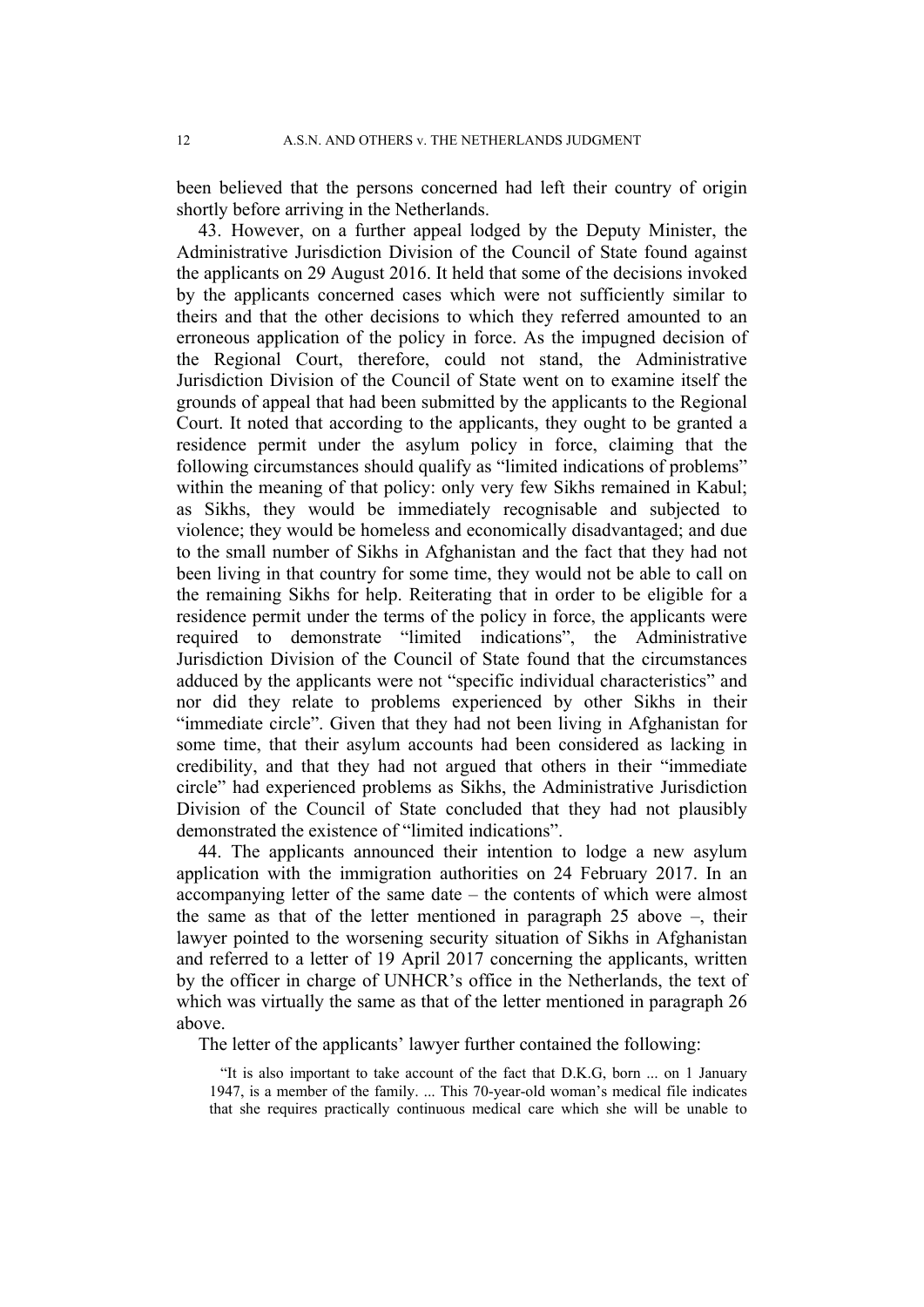receive as an elderly Sikh lady in Islamic Kabul. ... The family also comprises H.S.G. who was born in the Netherlands and is currently nine months old. Due to the fact that the family counts a very young child and a very old woman amongst its members it will be even more difficult to find a safe place of refuge in Kabul than would in any event be the case."

45. The applicants lodged their new asylum request on 20 September 2017 and they were interviewed on the same day. At their request, the interviews took place in Dari, with the help of an interpreter. The report drawn up of the interview with the father contains, *inter alia*, the following:

"*Are there other reasons why you are applying for asylum again?*

My mother is sick. She is very old and will not get the help she needs in Afghanistan.

...

My wife is unable to go outside in Afghanistan and my daughter cannot go to school there.

*Have you had any contacts with persons in Afghanistan recently?*

No. We have not had any contacts with persons in Afghanistan."

The report of the interview with the mother includes the following:

"*Do you have any relatives in Afghanistan with whom you are in touch?*

No. Nobody at all.

*Do you have any friends in Afghanistan with whom you are in touch?*

No.

*Are there any Sikhs in Afghanistan who you do perhaps not consider as friends but with whom you are in touch?*

No. We do not have anybody."

The report of the interview with the grandmother contains, *inter alia*, the following:

"*Suppose that you return to Afghanistan. What will happen to you?*

I used to live in my brother's house. My brother has sold the house. I have no money and no accommodation. I also do not have anybody who can protect me.

...

*Are there any other reasons why you are applying for asylum again?*

My health is not good. I have been well taken care of in the Netherlands. I have had surgery and I get medication. This would not be possible in Afghanistan. Every hospital in Afghanistan refuses us. Nobody there is interested if you die. I am also happy that my grandchild is able to go to school here in the Netherlands. That is not possible there."

46. On 20 September 2017 the applicants were notified that the Acting Deputy Minister intended to reject the renewed applications for asylum. In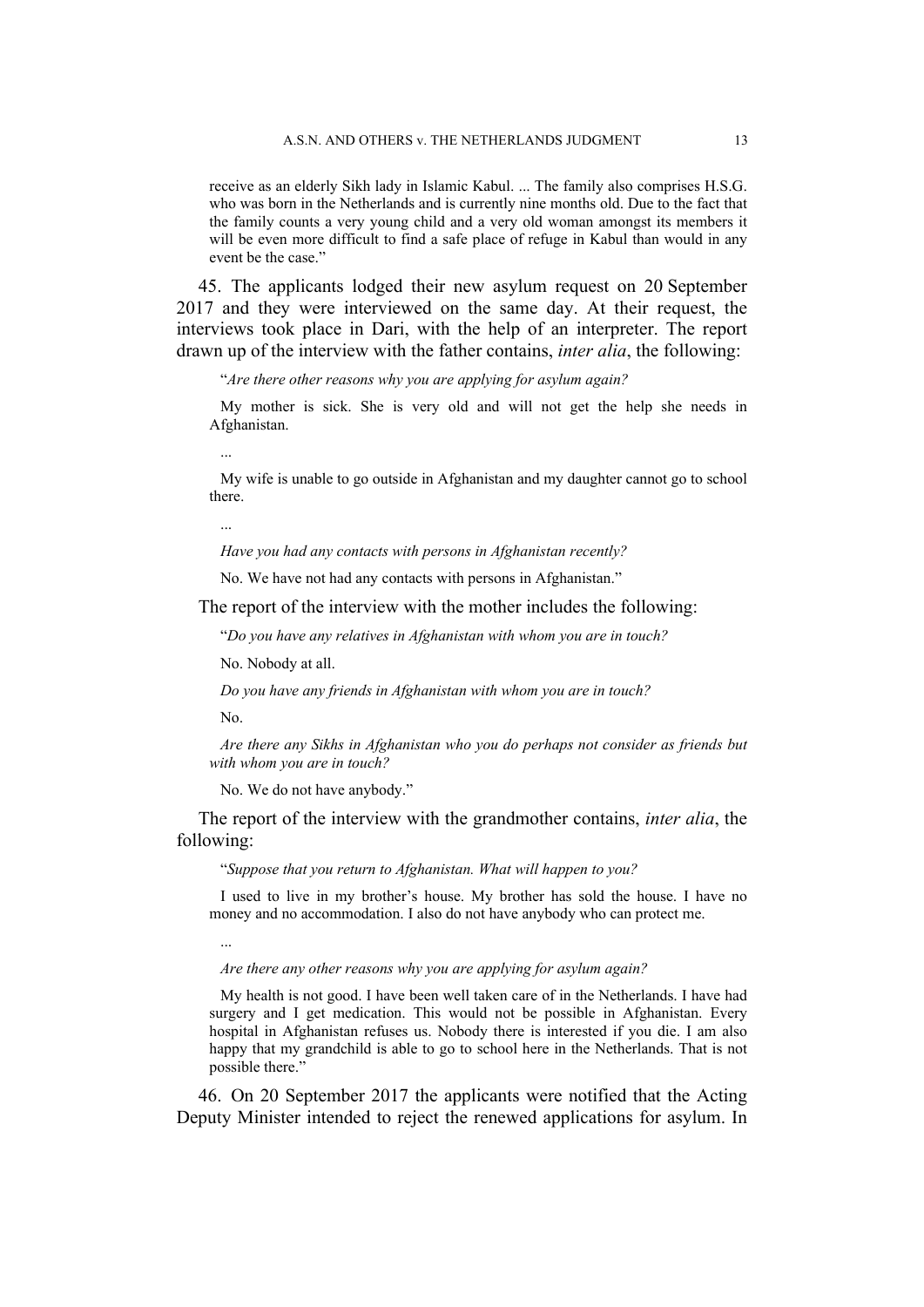these notifications the Deputy Minister identified as relevant elements of the fresh asylum applications, *inter alia*, the allegedly deteriorated situation of Sikhs in Afghanistan and the applicants' claim that upon return they would be subjected to discriminatory and aggressive treatment. In relation to the first element, the Deputy Minister considered that to the extent the applicants argued that they were eligible for an asylum residence permit because they were Sikhs and belonged to an "at-risk group" as well as to a "vulnerable minority group" (see paragraph 58 below), their asylum accounts had been found to lack credibility, and their submissions in support of their repeat asylum requests included neither "specific individual characteristics" nor circumstances experienced by others as Sikhs in their "immediate circle". No plausible case had thus been made out for the existence of "limited indications" on the basis of which it ought to be accepted that the applicants, upon return to their country of origin, would run a real risk of serious harm. It could, accordingly, not be concluded that there were "limited indications" rendering the applicants eligible for an asylum residence permit within the framework of Article 3 of the Convention.

In addressing the second relevant element named above, that is the individual circumstances submitted by the applicants, the notification to each adult member of the family contained the following, almost identically worded, paragraph:

"The person concerned has further submitted that upon return to his country of origin he will be subjected to discrimination and aggression. The person concerned has not plausibly demonstrated that he runs a real risk of serious harm upon return. In that context it is considered that it cannot be concluded that the person concerned runs a real risk of serious harm solely for the reason that he is a Sikh. As already noted, both the asylum account and the alleged recent departure of the person concerned have been found not to be credible in the previous asylum request. It can therefore not be concluded that there would be a real risk in this context. It appears from the decision of the Council of State of 29 August 2016 in the proceedings on the previous asylum request that the arguments relating to this relevant element do not succeed." (See paragraph 43 above for the Council of State's decision of 29 August 2016.)

47. The applicants were given the opportunity to respond in writing to the notification, which their lawyer did on their behalf by letter of 20 September 2017. On the same day the lawyer also made written substantive changes and/or additions to the reports of the interviews.

48. The second asylum application was rejected by the Acting Deputy Minister on 22 September 2017. As regards the reasons for these decisions, the Acting Deputy Minister referred to the notifications in which the most relevant aspects of the cases had been extensively addressed (see paragraph 46 above). The considerations set out in the notifications were to be seen as an integral part of the decisions. The Acting Deputy Minister considered that the response to the notification as submitted by the applicants gave no cause to reach a different conclusion than the one set out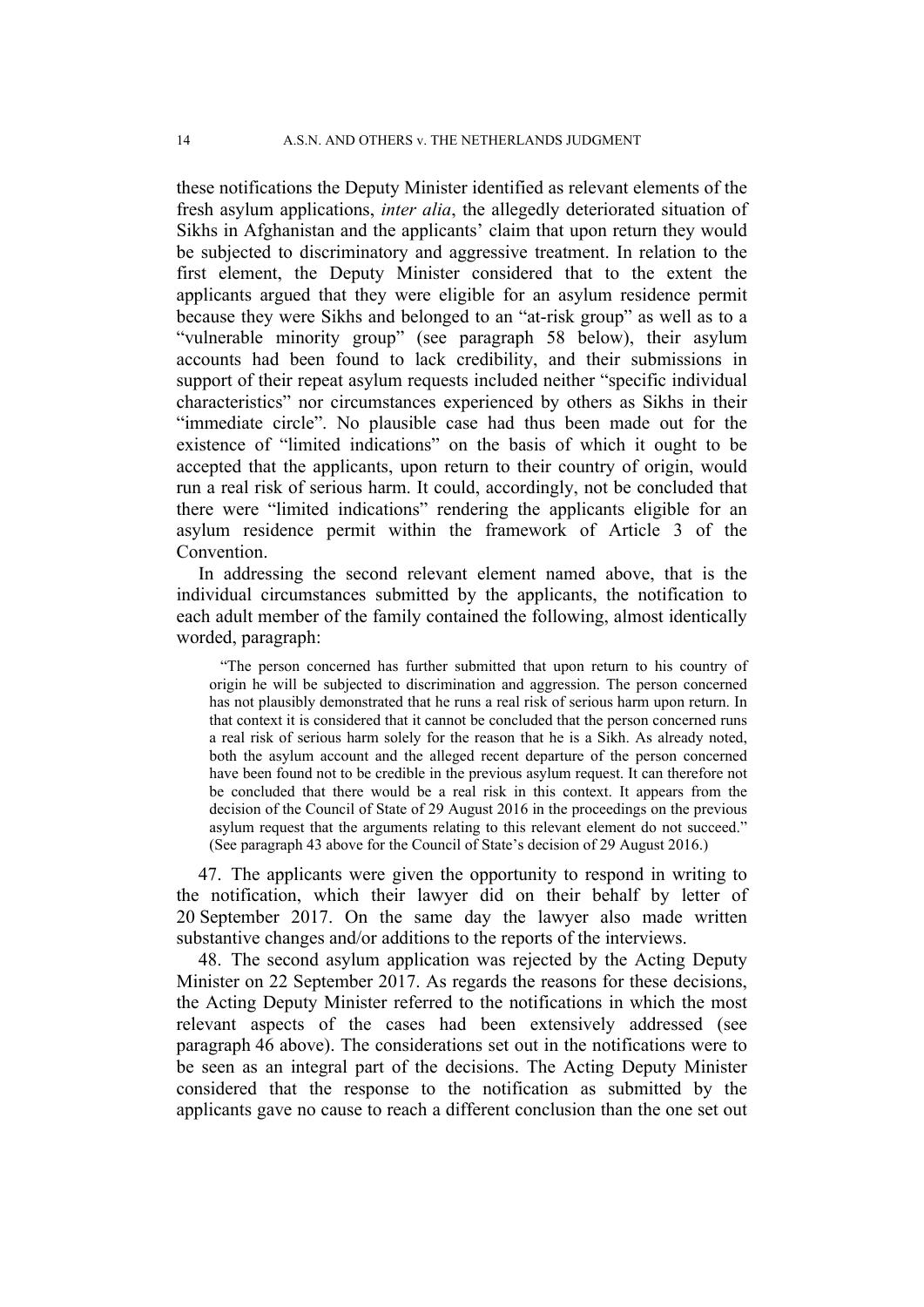in the notifications and concluded that the applicants had still not substantiated their alleged fear of persecution and of treatment contrary to Article 3 of the Convention by submitting "specific individual characteristics".

49. The applicants' lawyer lodged an appeal against this decision, which was rejected by the Regional Court of The Hague, sitting in Middelburg, on 23 October 2017. The Regional Court held, *inter alia*:

"12. ... the respondent is entitled to require the appellants to make plausible with limited indications that they fear persecution in Afghanistan. Since it has been settled in law [in the proceedings on the applicants' first asylum application] that the appellants' asylum account lacks credibility, no limited indications pertain.

14. At the hearing the appellants once more referred to ... a report from the US Department of State entitled '2016 Report on International Religious Freedom, Afghanistan 15 August 2017'. This report states that the number of Sikhs in Afghanistan is decreasing. According to the appellants this also entails a deterioration of the situation for them upon return. They will no longer have a network to fall back on.

In the impugned decision the respondent ... correctly took the view that this document and the other documents [submitted] cannot be considered as the required specific individual characteristics which would lead to the appellants being eligible for asylum for the reason that they belong to an at-risk group or a vulnerable minority. These documents do not concern the appellants' individual situation."

50. The final decision was taken by the Administrative Jurisdiction Division of the Council of State, which rejected the further appeal, lodged by the applicants' lawyer, on 23 November 2017 with summary reasoning in accordance with section 91(2) of the Aliens Act 2000 (see paragraph 24 above).

### II. RELEVANT DOMESTIC LAW AND PRACTICE

### **A. Asylum procedure and policy**

### *1. Asylum procedure*

...

51. The admission, residence and expulsion of aliens are governed by the Aliens Act 2000 (*Vreemdelingenwet 2000*), the Aliens Decree 2000 (*Vreemdelingenbesluit 2000*), the Aliens Regulation 2000 (*Voorschrift Vreemdelingen 2000*) and the Aliens Act 2000 Implementation Guidelines (*Vreemdelingencirculaire 2000*). The General Administrative Law Act (*Algemene wet bestuursrecht*) is also applicable, except where otherwise stipulated.

52. Under section 29 paragraph 1 of the Aliens Act 2000, a temporary residence permit for the purpose of asylum, may be issued to an alien:

(a) who is a refugee within the meaning of the 1951 Convention;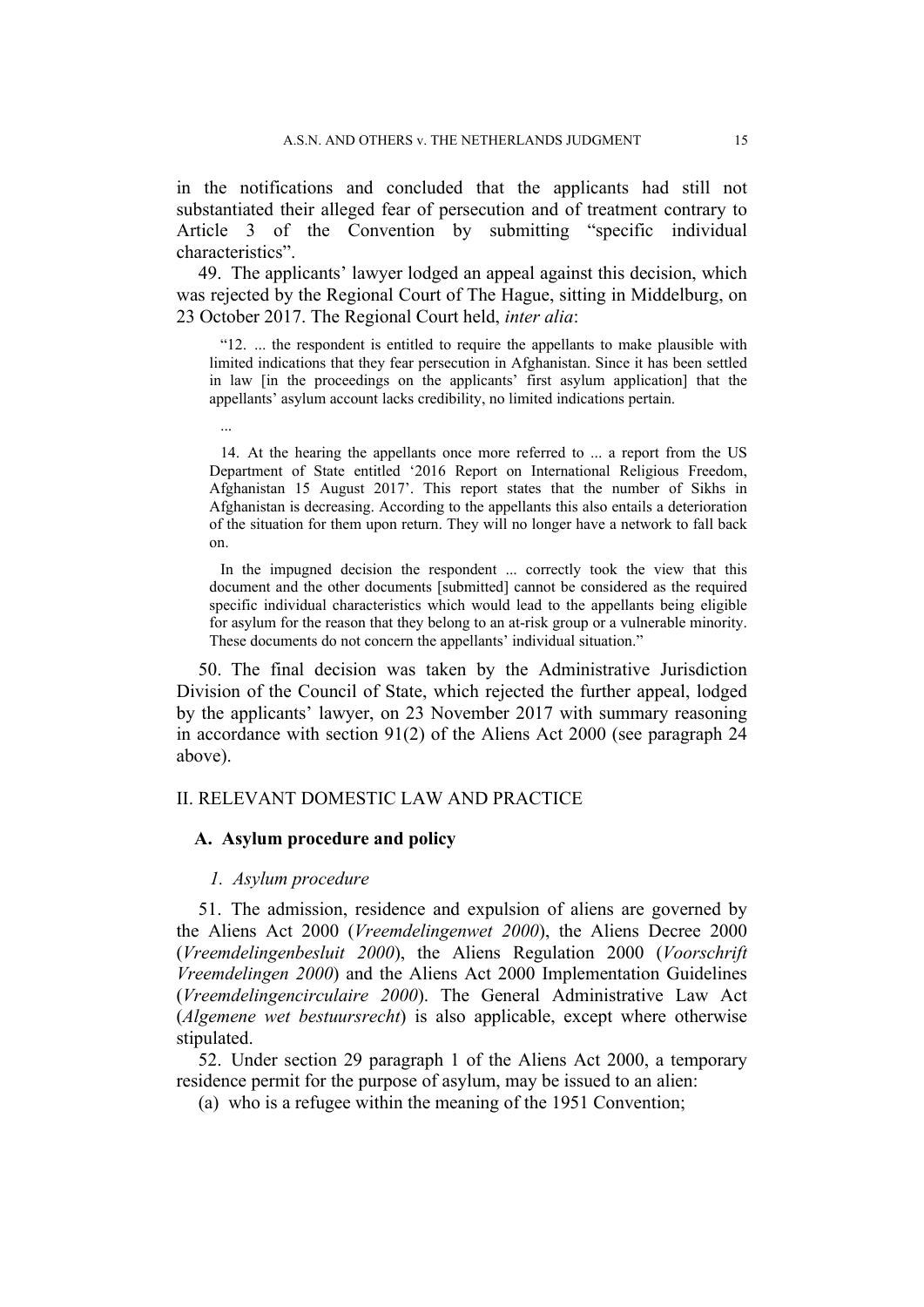(b) who makes a plausible case that he or she has good grounds for believing that, if expelled, he or she will face a real risk of being subjected to serious harm, consisting of:

1. death penalty or execution;

2. torture or inhuman or degrading treatment or punishment;

3. a serious and individual threat to a civilian's life or person by reason of indiscriminate violence in situations of international or internal armed conflict.

53. Under section 31 paragraph 1 of the Aliens Act 2000, an application for a temporary asylum residence permit is denied if the alien has not satisfactorily established that his or her application is based on circumstances that in themselves or in combination with other facts constitute legal grounds for such a permit to be granted. The assessment as to whether the alien's account makes him or her eligible for a residence permit takes place only after it has been determined that his or her statements are credible; the assessment is based only on those statements that are considered to be credible. In the asylum procedure, the alien is given an opportunity to demonstrate the veracity of his or her account by means of statements if he or she is unable to produce documents for this purpose. The statutory framework thus imposes on the asylum-seeker the burden of proof to establish the veracity of his or her account.

### *2. Country-specific asylum policies*

54. The Deputy Minister responsible for immigration may establish country-specific asylum policies (section 42 paragraph 2 of the Aliens Act 2000). These policies are based on country-of-origin information set out in country reports (*ambtsberichten*), regularly issued by the Dutch Ministry of Foreign Affairs (see, for instance, paragraphs 67-72 below). When compiling country reports, the Ministry of Foreign Affairs uses publicly available sources, including NGO reports and reports by Dutch diplomatic missions. The Government also base their assessment of the situation in a country and its implications for a specific case on information from various general sources, such as the European Asylum Support Office (EASO), UN agencies, the United Kingdom Home Office and the United States State Department, in so far as the relevant country reports do no already include the information from these sources.

55. In a country-specific asylum policy, the Deputy Minister may determine whether an exceptional situation exists in which any individual is at risk of being exposed to treatment contrary to Article 3 of the Convention or to Article 15(c) of Directive 2011/95/EU of the European Parliament and of the Council of 13 December 2011 on standards for the qualification of third-country nationals or stateless persons as beneficiaries of international protection, for a uniform status for refugees or for persons eligible for subsidiary protection, and for the content of the protection granted ("the EU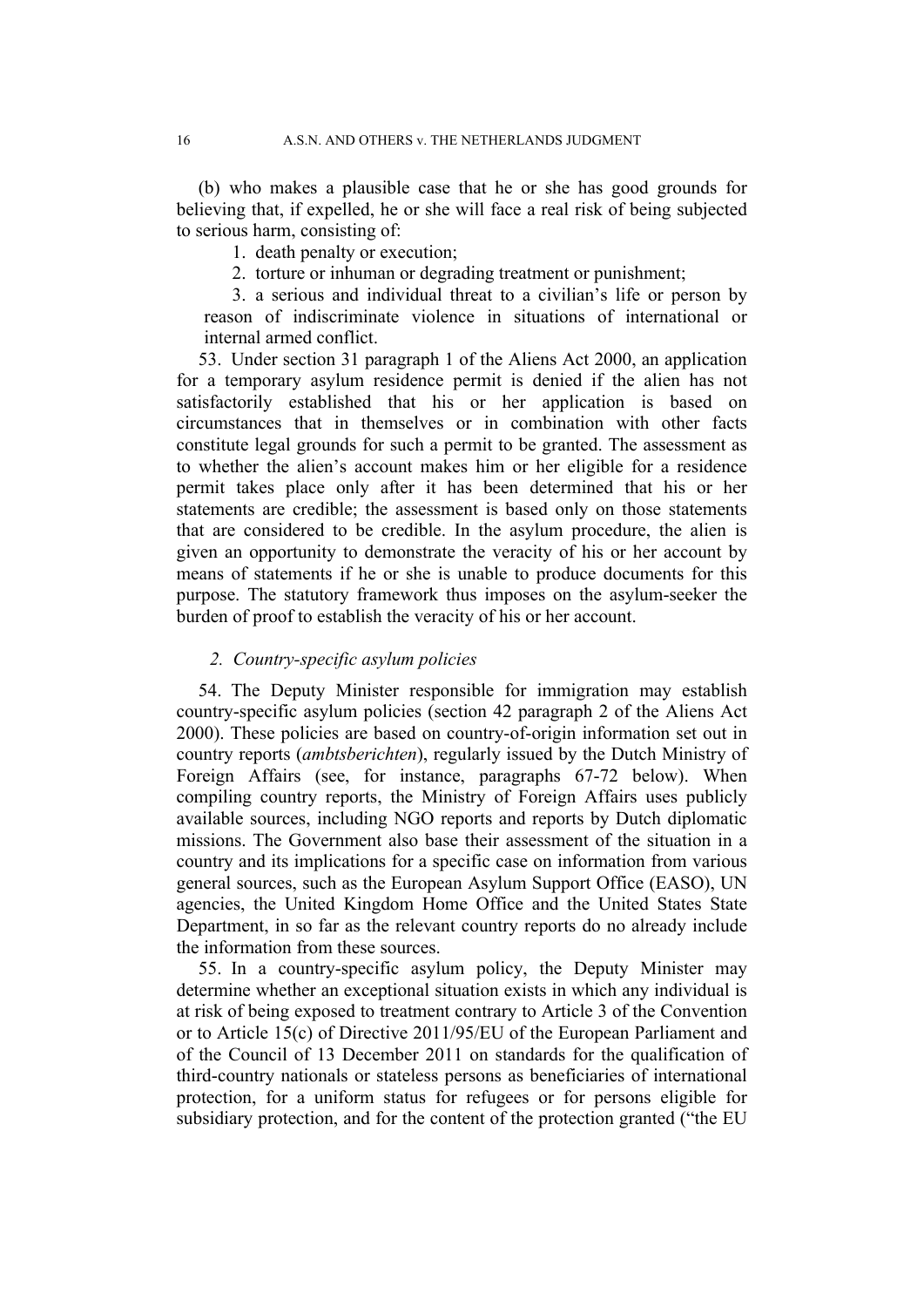Qualification Directive), purely due to the overall situation with regard to violence and human rights (section C2/3.3 of the Aliens Act 2000 Implementation Guidelines).

56. The Deputy Minister may also determine whether there are specific groups in the country in question whose members are systematically exposed to persecution on one of the grounds specified in Article 1A of the 1951 Convention (*groepsvervolging*; section C2/3.2 of the Aliens Act 2000 Implementation Guidelines). A person claiming he or she will be subjected to such persecution upon return to the country of origin will need to make a plausible case for believing that he or she belongs to a group so designated in the country-specific policy.

### **(a) "At-risk groups"**

57. The Deputy Minister may further designate so-called "at-risk groups" (*risicogroepen*) when it appears that persecution of individuals belonging to the population group at issue occurs in the country of origin. For such designation, it is not required that the persecution is systematic  $-$  it may also be of a more occasional nature. Section C2/3.2 of the Aliens Act 2000 Implementation Guidelines provides, in so far as relevant as follows:

"For an alien who belongs to a population group designated as an at-risk group in country-specific asylum policy ... and who can give a credible account that is specific to his or her situation, limited indications suffice to make a plausible case that problems connected with one of the grounds for persecution give rise to a well-founded fear of persecution.

(*De vreemdeling die behoort tot een bevolkingsgroep die in het landgebonden beleid ... is aangewezen als een risicogroep, kan indien er sprake is van geloofwaardige en individualiseerbare verklaringen, met geringe indicaties aannemelijk maken dat zijn problemen die verband houden met één van de vervolgingsgronden leiden tot een gegronde vrees voor vervolging.*)"

The requirement of individualisation will continue to apply to the alien belonging to an "at-risk group".

#### **(b) "Vulnerable minority groups"**

58. In addition, a population group can also be designated as a "vulnerable minority group" (*kwetsbare minderheidsgroep*). The elements which are always taken into account in such designation are whether arbitrary violence or arbitrary human rights violations, such as murder, rape and ill-treatment, are occurring in the country or in a particular area of the country, and the extent to which individuals belonging to that population group are able either to avail themselves of effective protection against risks of violence or human rights violations or to evade those risks by settling elsewhere.

Section C2/3.3 of the Aliens Act 2000 Implementation Guidelines provides, in so far as relevant as follows: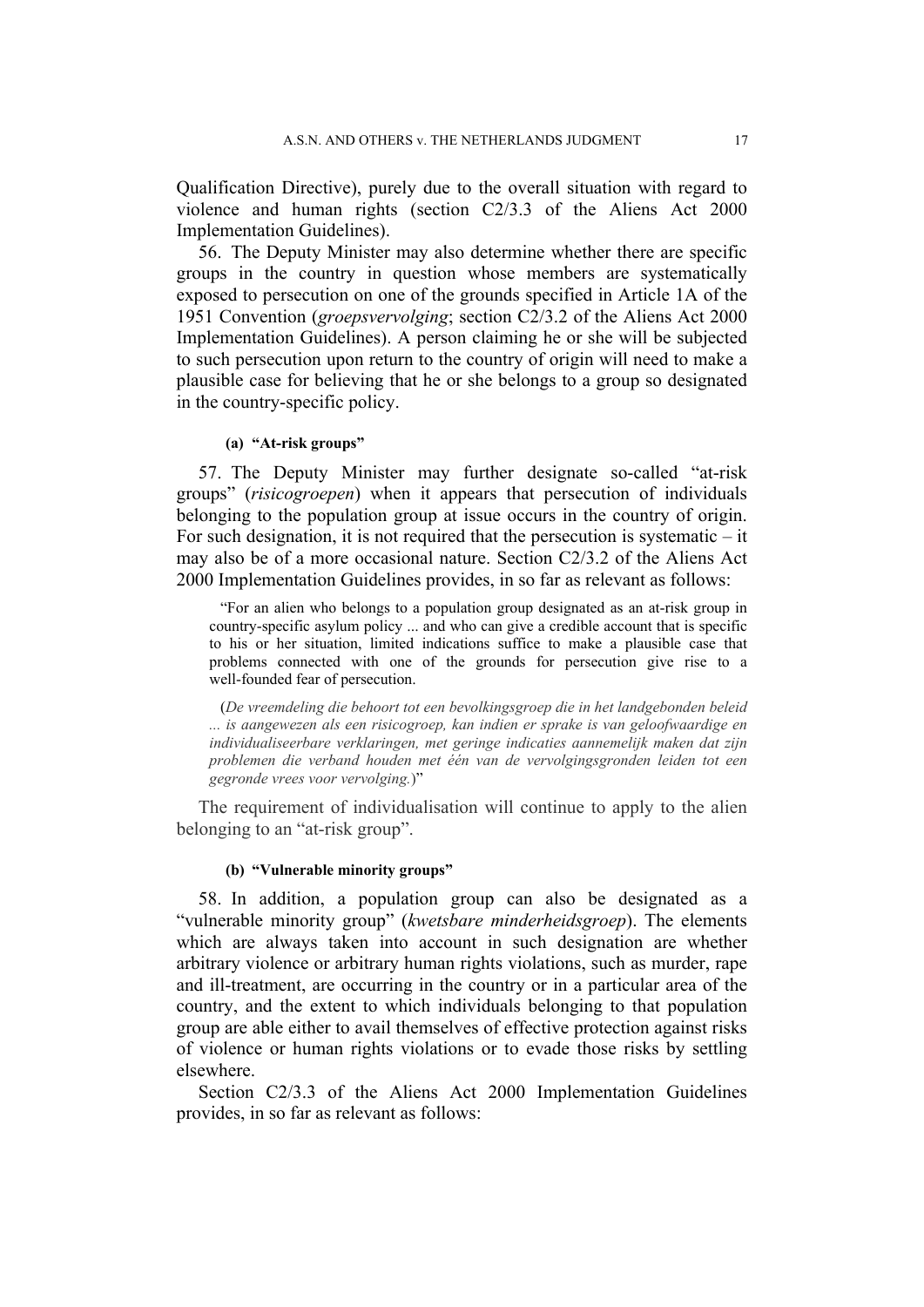"For an alien who belongs to a population group designated as a vulnerable minority in country-specific asylum policy and who can give a credible account that is specific to his or her situation, limited indications suffice to make a plausible case that he or she fears serious harm [within the meaning of section 29 paragraph 1 sub (b) of the Aliens Act 2000; see paragraph 52 above]."

(*De vreemdeling die behoort tot een bevolkingsgroep die in het landgebonden beleid is aangewezen als een kwetsbare minderheidsgroep, kan indien er sprake is van geloofwaardige en individualiseerbare verklaringen, met beperkte indicaties aannemelijk maken dat hij vreest voor ernstige schade daden als hier bedoeld.*)

In such a case, the individualisation requirement is not limited to the alien's personal experiences. On the basis of the alien's statements, the IND takes into consideration human rights violations committed against other members of the "vulnerable minority group" in the individual's "immediate circle". The alien is then not required to demonstrate that the human rights violations were inspired by the victim's belonging to the "vulnerable minority group". These human rights violations may also have taken place in the alien's "immediate circle" in the country of origin after they left the country (section C2/3.3 of the Aliens Act 2000 Implementation Guidelines). However, no asylum residence permit is granted to a person belonging to a "vulnerable minority group" if a considerable period of time has elapsed between the human rights violations and the departure from the country of origin (ibid.).

59. In Working Instruction (*werkinstructie*) no. 2013/14 (AUA) of 26 June 2013, the IND's general director set out what the policy rules on "vulnerable minority groups" as contained in the Aliens Act 2000 Implementation Guidelines mean in practice, including what the "limited indications", which suffice to make a plausible case that an individual's fear of serious harm is credible (see paragraph 58 above), entail. It states, *inter alia*, that the "limited indications" test will already lead to the conclusion that the alleged fear is well-founded in the case of human rights violations committed against the individual himself or herself that are of a lesser degree of seriousness. Such a violation may not in itself be sufficiently serious to amount to treatment in breach of Article 3 of the Convention, but may constitute a violation of that provision if it is repeated or is seen in conjunction with other human rights violations. Examples of such types of treatment are given as physical violence, kidnapping, (light) prison sentences and intimidations. Treatments not considered as "limited indications" are, for example, incidental threats and comments, and spitting.

Human rights violations committed against members of the "vulnerable minority group" in the individual's "immediate circle" must attain a minimum level of severity and amount to treatment in breach of Article 3 in order to be considered as "limited indications".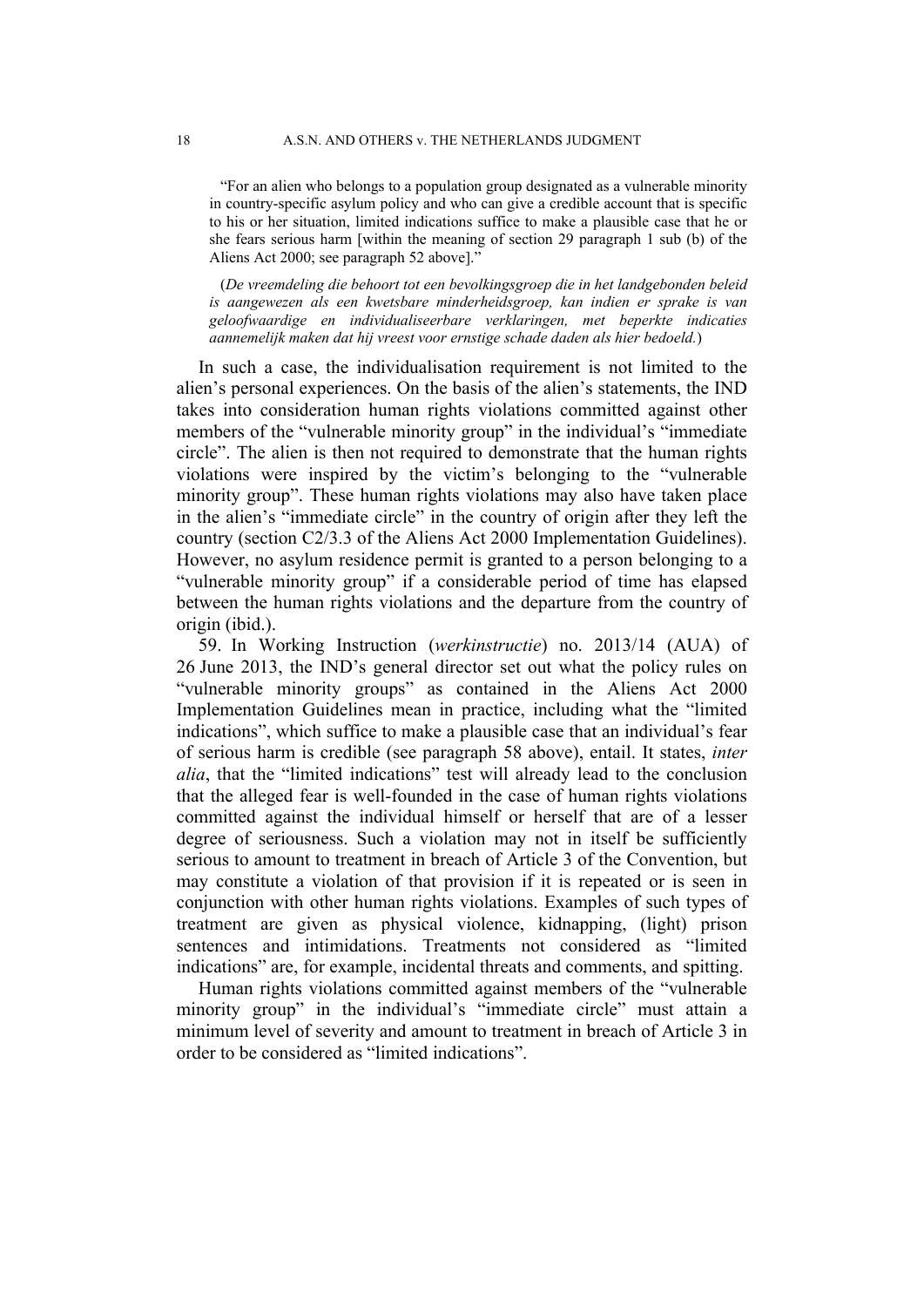### **B. Country-specific asylum policy concerning Afghanistan**

60. In the country-specific asylum policy concerning Afghanistan no group has been identified as being systematically exposed to persecution, either at the time the applicants lodged their first applications for asylum or since. However, in the policy in force at the time the applicants first applied for asylum, Afghans who hailed from an area where they belonged to a religious minority had been designated both as an "at-risk group" and a "vulnerable minority group". Moreover, Afghans who adhered to another religion than Islam were also considered a "vulnerable minority group", regardless of the area of Afghanistan where they came from.

61. In a letter to the Lower House (*Tweede Kamer*) of Parliament of 23 February 2017, the Deputy Minister of Security and Justice set out the consequences which the new country report, issued by the Ministry of Foreign Affairs on 15 November 2016 (see paragraphs 67-69 below), had for the country-specific asylum policy on Afghanistan. The Deputy Minister held that although the report showed that the general security situation in Afghanistan was worrisome, the existing security structures had not undergone such changes, and the number of civilian casualties caused by the armed conflict was – relatively speaking and also having regard to the number of inhabitants of the country – not so high that there could be said to exist an exceptional situation, in which any individual was at risk of being exposed to treatment contrary to Article 3 of the Convention or to Article 15(c) of the EU Qualification Directive. Neither did the country report lead the Deputy Minister to conclude that any group in Afghanistan was systematically exposed to persecution.

62. As regards non-Muslim religious minorities, the Deputy Minister stated the following in his letter:

"The Afghan Constitution stipulates that religions other than Islam are free. In practice, however, it remains extremely difficult for religious minorities to practice their faith openly. Non-Muslims, in particular converts, apostates, (converted) Christians, Baha'i, Hindus and Sikhs may encounter societal discrimination, restrictions in their educational and economic opportunities and (violent) confrontations. These groups also do not enjoy much legal protection as regards their religion.

Non-Muslims, in particular converts (to Christianity), apostates, Christians, Baha'i and Sikhs/Hindus in any event belong to a marginalised minority and experience serious problems as a result. For this reason I have decided to designate these groups separately as at-risk groups in the policy."

The Deputy Minister further announced that the policy on "vulnerable minority groups" would be adjusted by analogy with the adjustment of the policy on "at-risk group"; Sikhs were thus also designated a "vulnerable minority group" (see paragraphs 57-58 above).

63. In a letter of 11 July 2018, the Deputy Minister of Justice and Security (*staatssecretaris van Justitie en Veiligheid*; the successor to the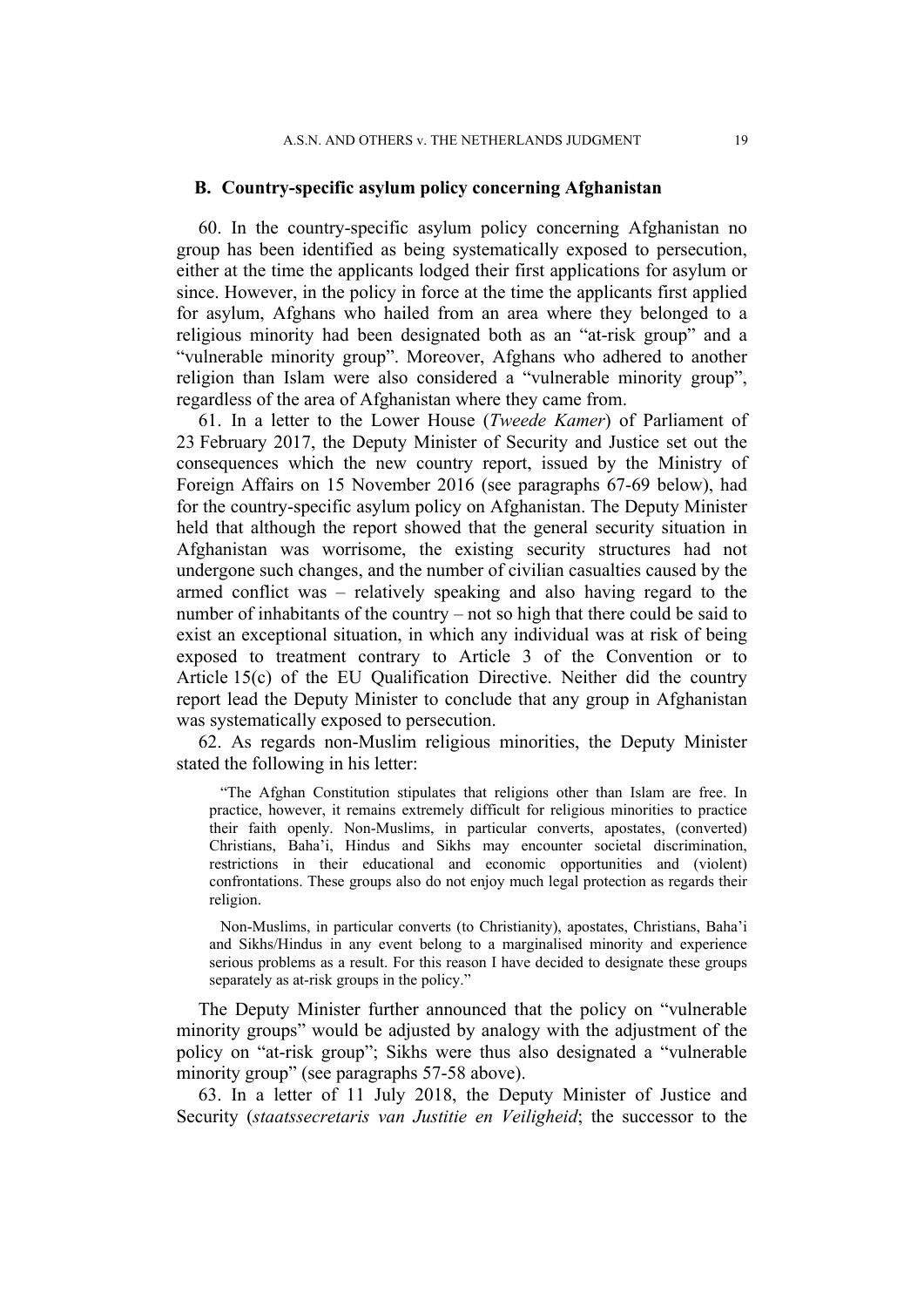Deputy Minister of Security and Justice) informed the Lower House of Parliament that, apart from on one point not relevant to the present case, neither the thematic country report (*thematisch ambtsbericht*) on the security situation in Afghanistan, issued by the Ministry of Foreign Affairs on 15 June 2018, nor the country guidance note on Afghanistan published by the European Asylum Support Office (EASO) in June 2018 (see paragraph 78 below) gave reason to adjust the country-specific policy on asylum-seekers from Afghanistan.

64. The most recent country report on Afghanistan drawn up by the Ministry of Foreign Affairs is dated 1 March 2019 (see paragraphs 70-72 below). It transpires from a letter of 1 July 2019 from the Deputy Minister of Justice and Security to the Lower House of Parliament that the latest country report gave her no cause to amend the country-specific asylum policy for Sikhs from Afghanistan.

### III. RELEVANT EUROPEAN UNION LAW

65. In addition to regulating refugee status within the European Union legal order, the Qualification Directive makes provision for granting subsidiary protection status. Article 2(e) defines a person eligible for subsidiary protection status as someone who would face a real risk of suffering serious harm if returned to his or her country of origin and who is unable, or, owing to such risk, unwilling to avail himself of the protection of that country.

66. "Serious harm" is defined in Article 15 as consisting of:

"a) death penalty or execution; or

b) torture or inhuman or degrading treatment or punishment of an applicant in the country of origin; or

c) serious and individual threat to a civilian's life or person by reason of indiscriminate violence in situations of international or internal armed conflict."

### IV. RELEVANT INFORMATION ABOUT SIKHS IN AFGHANISTAN

## **A. Country reports on Afghanistan drawn up by the Dutch Ministry of Foreign Affairs**

## *1. Report of 15 November 2016*

67. This report states that, in practice, it remains difficult for religious minorities to practice their faith openly. Non-Muslims, in particular converts, apostates, (converted) Christians, Hindus and Sikhs may encounter societal discrimination, restrictions in their educational and economic opportunities and (violent) confrontations. Those groups also have little legal protection as regards their religion.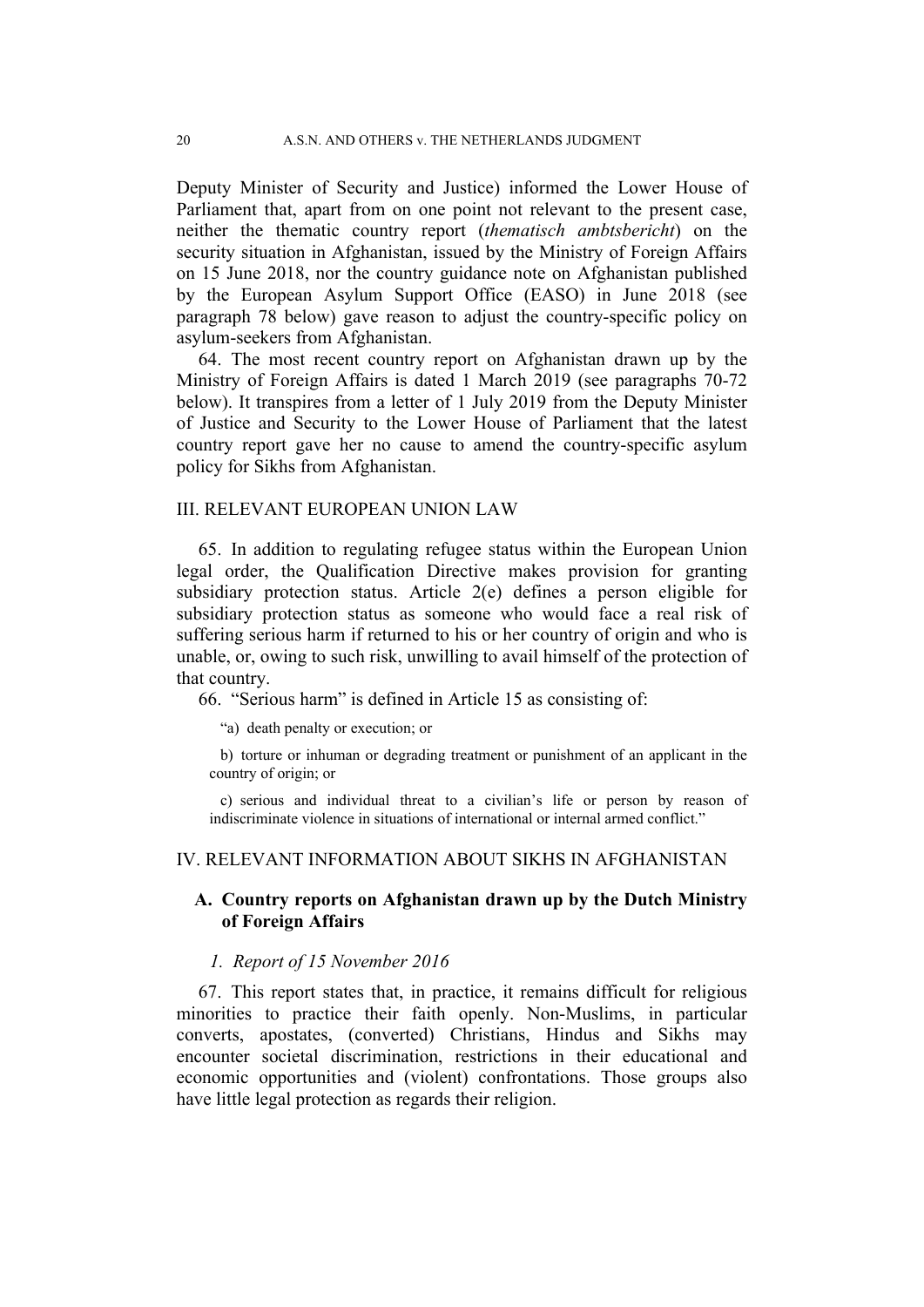68. In a subsection entitled "Hindus and Sikhs", the report indicates that no reliable figures exist on the number of Sikhs and Hindus in Afghanistan, with estimates ranging from 2,500 persons to 1,000 families. In Kabul at least one of the eight *Gurdwaras* was still active, but according to information from the British embassy in Kabul, there were still seven *Gurdwaras* in Kabul. Sikhs and Hindus were in principle free to practice their faith and one seat was reserved for them in the Senate. A request for a reserved seat in the Lower House for the 2015 parliamentary elections had been refused.

69. According to the report, Sikhs and Hindus suffered – like other minorities – from discrimination and intimidation, on the part of the State (in political representation and in State employment) as well as in the social field. Hindu, and especially Sikh, children were often harassed by other children. They had their own schools, but because many Hindus and Sikhs had left Afghanistan in the past years and their economic situation was poor, many of those schools had been closed. Reportedly, there were still separate Sikh schools in Kabul, Helmand and Ghazni, which were also attended by Hindu children. The Afghan Government contributed financially to those schools. Both groups experienced problems finding places to conduct their funeral ceremonies (cremation). In the Islamic religion, cremation of the dead is not allowed. The administration had provided Hindu and Sikh communities with police protection during funerals. As regards disputes about land, when they fell victim to illegal occupation and the taking of land, members of the community did not feel protected by the administration. They were also unsuccessful in securing the return of land that had been taken during the Mujahedeen era. Out of fear for revenge, they renounced repayments provided by law.

### *2. Report of 1 March 2019*

70. According to this report, freedom of religion is hindered by violence against and discrimination of religious minorities. Persons deviating from religious or social norms run the risk of ill-treatment due to conservative attitudes, intolerance and the inability or unwillingness of law-enforcement officials to intervene.

71. In a subsection entitled "Hindus and Sikhs", the report states that no reliable data are available as to the current size of the Hindu and Sikh communities in Afghanistan. In the "Afghanistan 2017 International Religious Freedom Report" of the United States Department of State, Sikh and Hindu leaders estimated that there are currently 245 Sikh and Hindu families, comprising a total of 1,300 persons, in Afghanistan. Hindus and Sikhs indicated that they were able to practise their religion in public. It was reported that Hindus and Sikhs suffer discrimination on the part of the State, including when seeking access to the legal system, in the field of political participation and government employment. They are also confronted with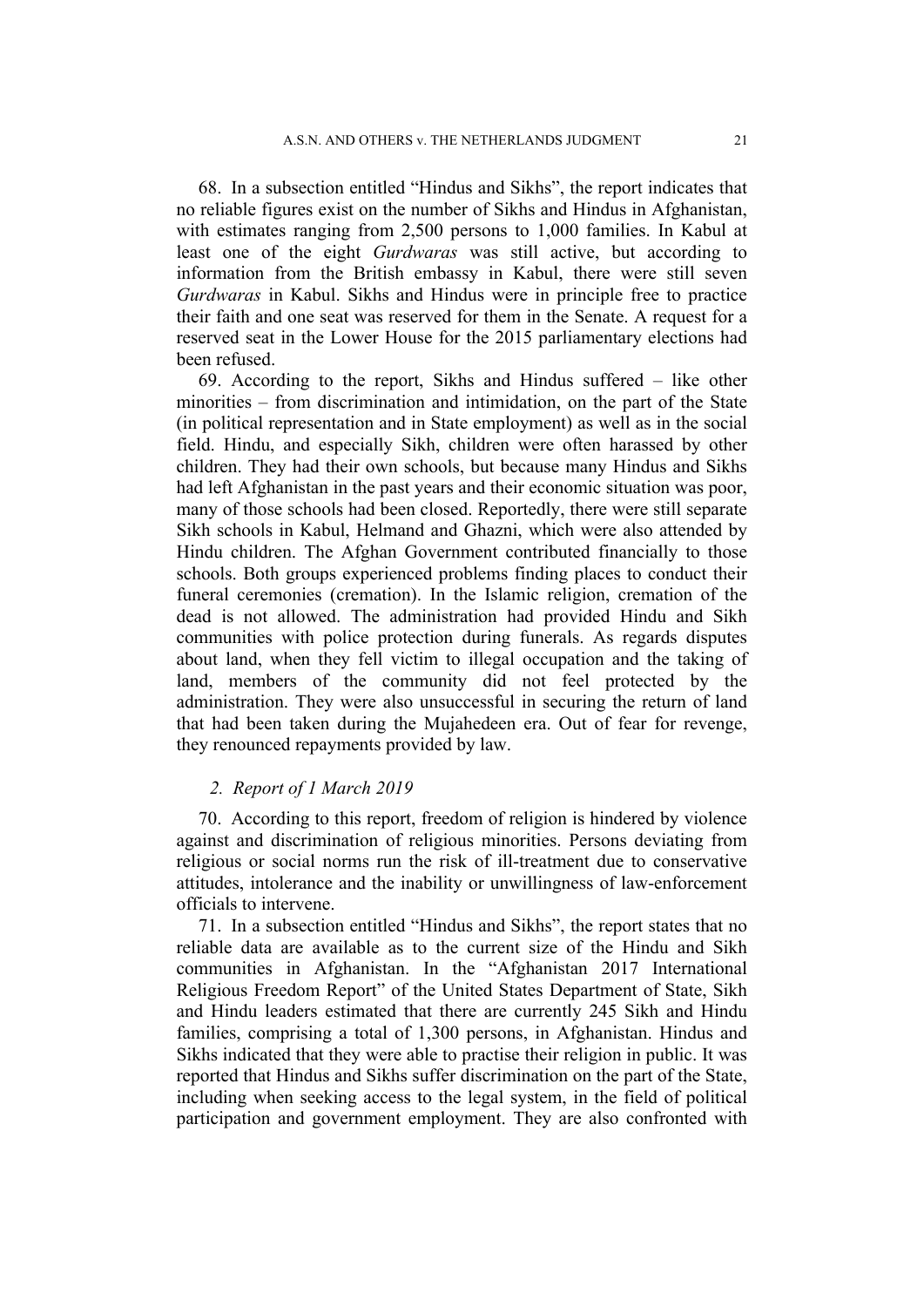societal discrimination and intimidation. Hindus and Sikhs fell victim to illegal occupation and taking of their land, but they refrained from legal steps out of fear of retaliation.

72. According to the report, children from the Hindu and Sikh communities are often exposed to harassment by other children at ordinary Afghan schools. The communities used to have their own schools, but since in recent years many Hindus and Sikhs left Afghanistan – many of whom went to India – and their economic situation was bad, many of these schools were closed. The United High Commissioner for Refugees reported that in the entire country there was only one State school for Sikh children left.

## **B. Guidelines drawn up by the Office of the United Nations High Commissioner for Refugees (UNHCR)**

## *1. Eligibility Guidelines for Assessing the International Protection Needs of Asylum-Seekers from Afghanistan, April 2016*

73. In April 2016, UNHCR published an update of its Eligibility Guidelines for Assessing the International Protection Needs of Asylum-Seekers from Afghanistan ("the April 2016 Guidelines"). According to UNHCR, persons fleeing Afghanistan might be at risk of persecution within the meaning of the 1951 Convention for reasons that were related to the ongoing armed conflict in Afghanistan, or on the basis of serious human rights violations that were not directly related to the conflict, or a combination of the two. UNHCR considered that in relation to individuals with the profiles as set out in the Guidelines, a particularly careful examination of possible risks was required.

74. One of the profiles identified was that of "members of minority religious groups". Even though the Afghan Criminal Code lays down that a person who attacks a follower of any religion shall receive a short-term prison sentence of not less than three months and a fine, non-Muslim minority groups reportedly continued to suffer societal harassment and in some cases violence. UNHCR considered that members of minority religious groups might be in need of international refugee protection on the grounds of religion or other relevant grounds, depending on the individual circumstances of the case. As regards Sikhs and Hindus, the Guidelines stated as follows (footnotes omitted):

"Although reliable data about the current size of the Sikh and Hindu communities in Afghanistan are not available, large numbers of Sikhs and Hindus are believed to have left Afghanistan as a result of the severe difficulties they faced. The small number of Sikhs and Hindus who are reported to remain in Afghanistan have reportedly been left even more vulnerable to abuse, particularly by the police and by extremist elements of the Muslim community. Although the Sikh and Hindu communities are allowed to practise their religion publicly, they reportedly continue to face discrimination at the hands of the State, including when seeking political participation and government jobs, despite public statements by President Ghani to promote tolerance and increase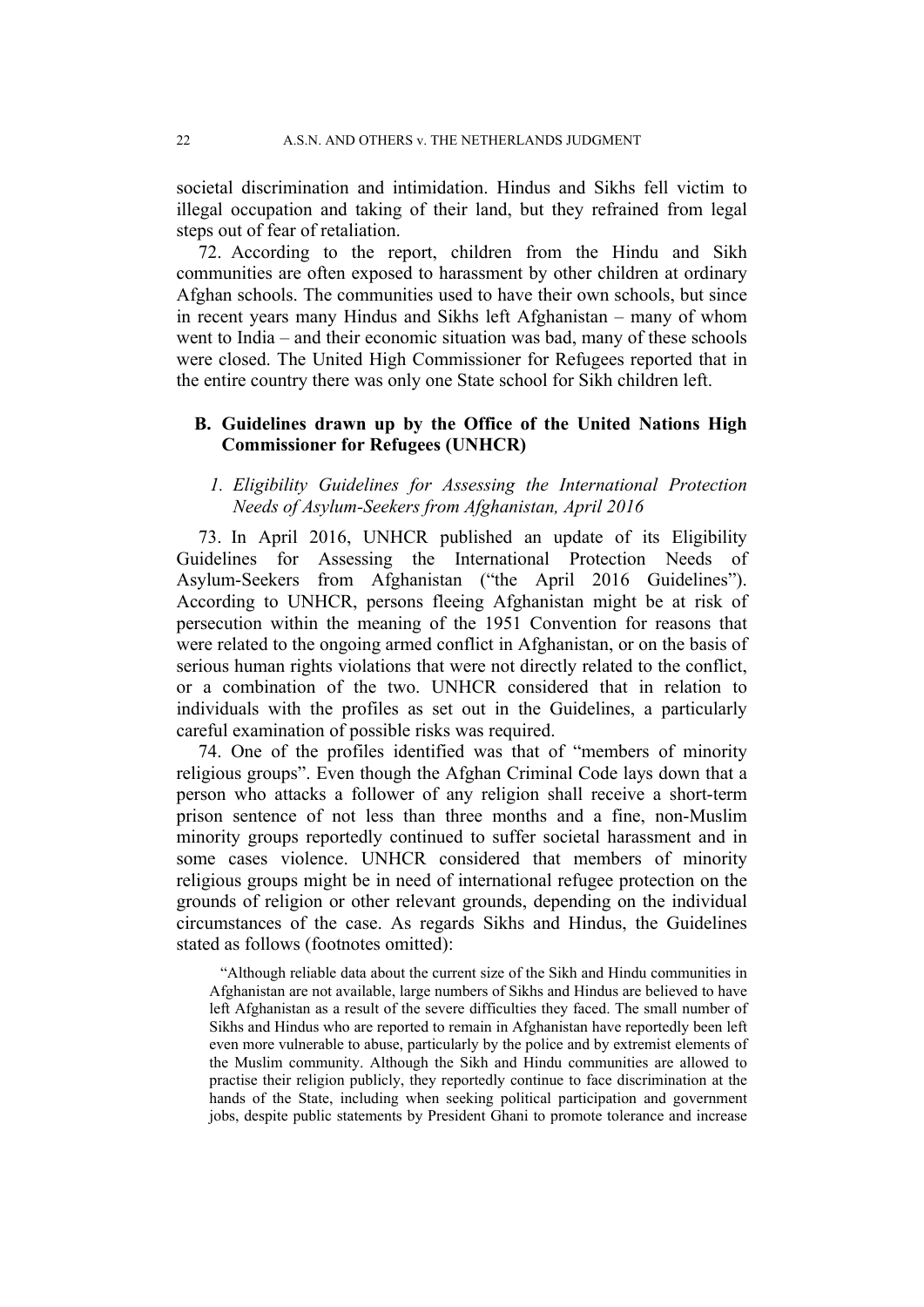their political representation. They reportedly also continue to face societal discrimination and intimidation. Both communities report difficulties in carrying out funerals in accordance with their customs, due to harassment and discrimination. While the police are reported to provide protection to Hindu and Sikh communities during burial rituals, members of the two communities report feeling unprotected by State authorities in other contexts, including in relation to land disputes. Sikhs and Hindus have reportedly been victims of illegal occupation and seizure of their land, and have been unable to regain access to property that was seized during the Mujahideen era. Members of the Sikh and Hindu communities reportedly refrain from pursuing restitution through the courts, for fear of retaliation. A small number of schools for Hindu and Sikh children have reportedly been established, but Hindu and Sikh children attending government schools in Kabul are reported to be subjected to harassment and bullying by other students."

#### 75. The Guidelines also contained the following (footnotes omitted):

"Afghans who seek international protection in Member States of the European Union (EU) and who are found not to be refugees under the 1951 Convention may qualify for subsidiary protection under Article 15 of EU Directive 2011/95/EU (Qualification Directive), if there are substantial grounds for believing that they would face a real risk of serious harm in Afghanistan. In light of the information presented in Section II.C [Humanitarian Situation] of these Guidelines, applicants may, depending on the individual circumstances of the case, be in need of subsidiary protection under Article 15(a) or Article 15(b) on the grounds that they would face a real risk of the relevant forms of serious harm (death penalty or execution; or torture or inhuman or degrading treatment or punishment), either at the hands of the State or its agents, or at the hands of AGEs [Anti-Government Elements]. Equally, in light of the fact that Afghanistan continues to be affected by a non-international armed conflict and in light of the information presented in Sections II.B [Human Rights Situation], II.C, II.D [Humanitarian Situation] and II.E [Conflict-Induced Displacement] of these Guidelines, applicants originating from or previously residing in conflict-affected areas may, depending on the individual circumstances of the case, be in need of subsidiary protection under Article 15(c) on the grounds that they would face a serious and individual threat to their life or person by reason of indiscriminate violence."

## *2. Eligibility Guidelines for Assessing the International Protection Needs of Asylum-Seekers from Afghanistan, August 2018*

76. A new update of the Eligibility Guidelines was published on 30 August 2018 ("the August 2018 Guidelines"). UNHCR considered that, *inter alia*, individuals falling into the risk profile of members of religious minority groups might be in need of international refugee protection, depending on the individual circumstances of the case. The section on Hindus and Sikhs quoted in paragraph 74 above had undergone a few changes, most notably the following:

- the following text was added (footnotes omitted):

"On 1 July 2018, a suicide bombing in Jalalabad claimed by Islamic State reportedly killed 19 people and injured 20 others; 17 of the individuals killed were Sikhs and Hindus. High-ranking government officials are reported to have told Sikhs that they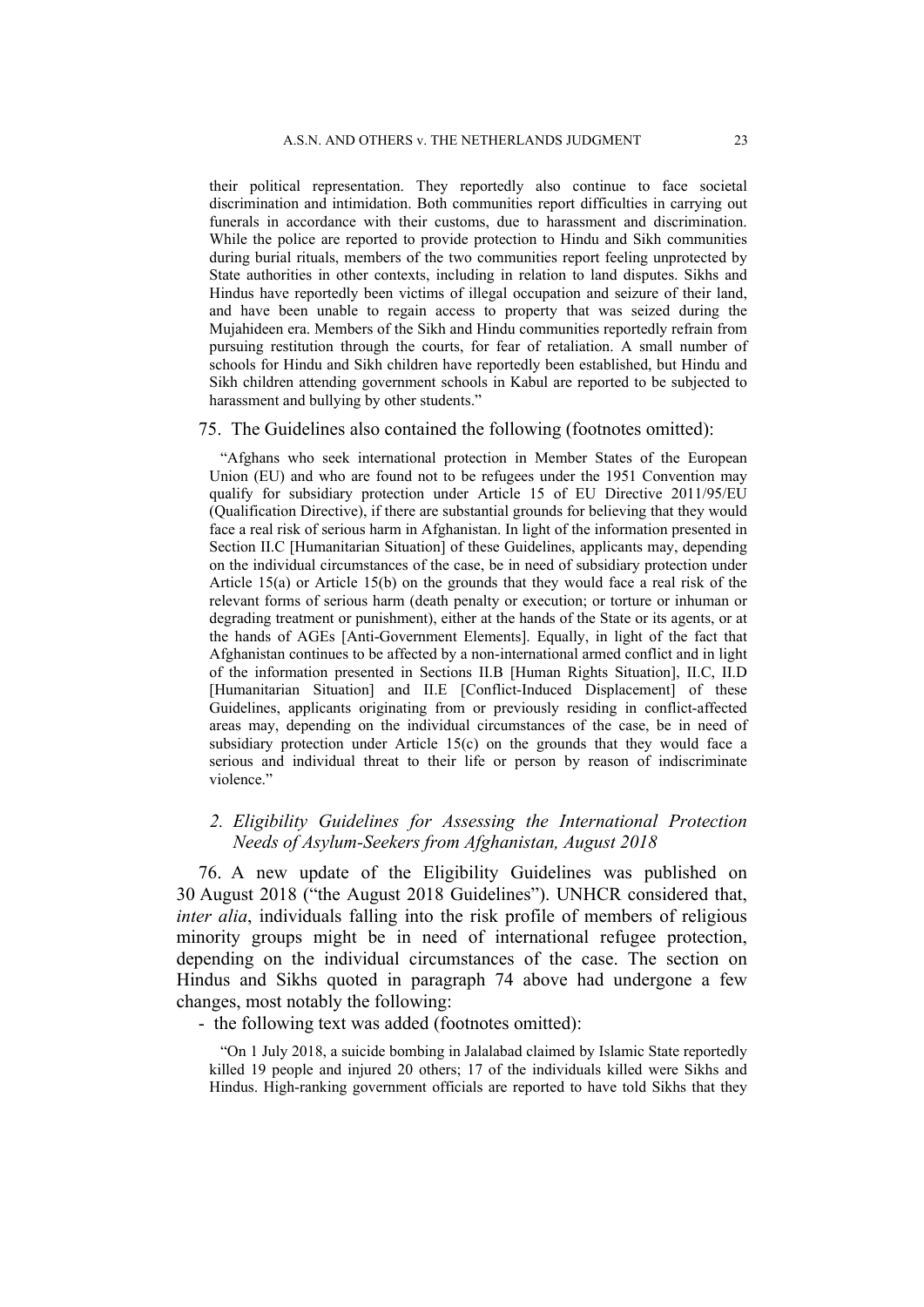were 'not from Afghanistan', that they were 'Indians', and that they 'did not belong here."

- the last sentence of the section was changed to read (footnote omitted):

"There is reportedly only one State school remaining for Sikh children, and many of the private schools for Sikhs are reported to have closed; as there is not a separate school for Hindus, some Hindu children are reportedly sent to Sikh schools. Hindu and Sikh children attending government schools in Kabul are reported to be subjected to harassment and bullying by other students."

The paragraph quoted in paragraph 75 above had not been changed in the August 2018 Guidelines.

### **C. Reports by the European Asylum Support Office (EASO)**

*1. "Afghanistan – Individuals targeted under societal and legal norms", Country of Origin Information Report, December 2017*

77. In December 2017 EASO published its Country of Origin Information Report "Afghanistan, Individuals targeted under societal and legal norms". The report's chapter entitled "Treatment of people perceived to transgress Islam" contains a section on the situation of Hindus and Sikhs, which reads as follows (footnotes omitted):

"There are estimated to be about 900 individual Hindus and Sikhs in Afghanistan. According to Reuters, there are less than 220 Hindu and Sikh families in Afghanistan, after many left Afghanistan or have become concentrated in Kabul city, Ghazni and Nangarhar. Members of minority communities such as Hindus and Sikhs sometimes serve in government and under the Constitution are recognised and protected as equal citizens with Muslims. They are allotted one seat in the 249-seat Wolesi Jirga Lower House. However, sources also report that Hindus and Sikhs have encountered societal discrimination, harassment and some reported instances of societal violence, and public harassment of school children and of mourners in cremation ceremonies, which require police protection. In 2012, a mob of Muslims reportedly attacked a Hindu funeral procession. According to a 2017 article by the Emirati newspaper, the National, in which an Afghan Sikh family were interviewed inside the country, the family explained that they must celebrate Diwali discreetly because 'grand celebrations' of their faith could be dangerous."

### *2. "Country Guidance: Afghanistan", June 2019*

78. In June 2019, EASO published the latest version – updating and replacing the first version from June 2018 – of its Country Guidance document on Afghanistan, representing the common assessment of the situation in Afghanistan by EU Member States. This document, which comprises a guidance note and a common analysis, is to be taken into account by EU Member States when examining applications for international protection lodged by Afghans, without prejudice to their competence for deciding on individual applications. The common analysis and guidance note are based on the provisions of the Qualification Directive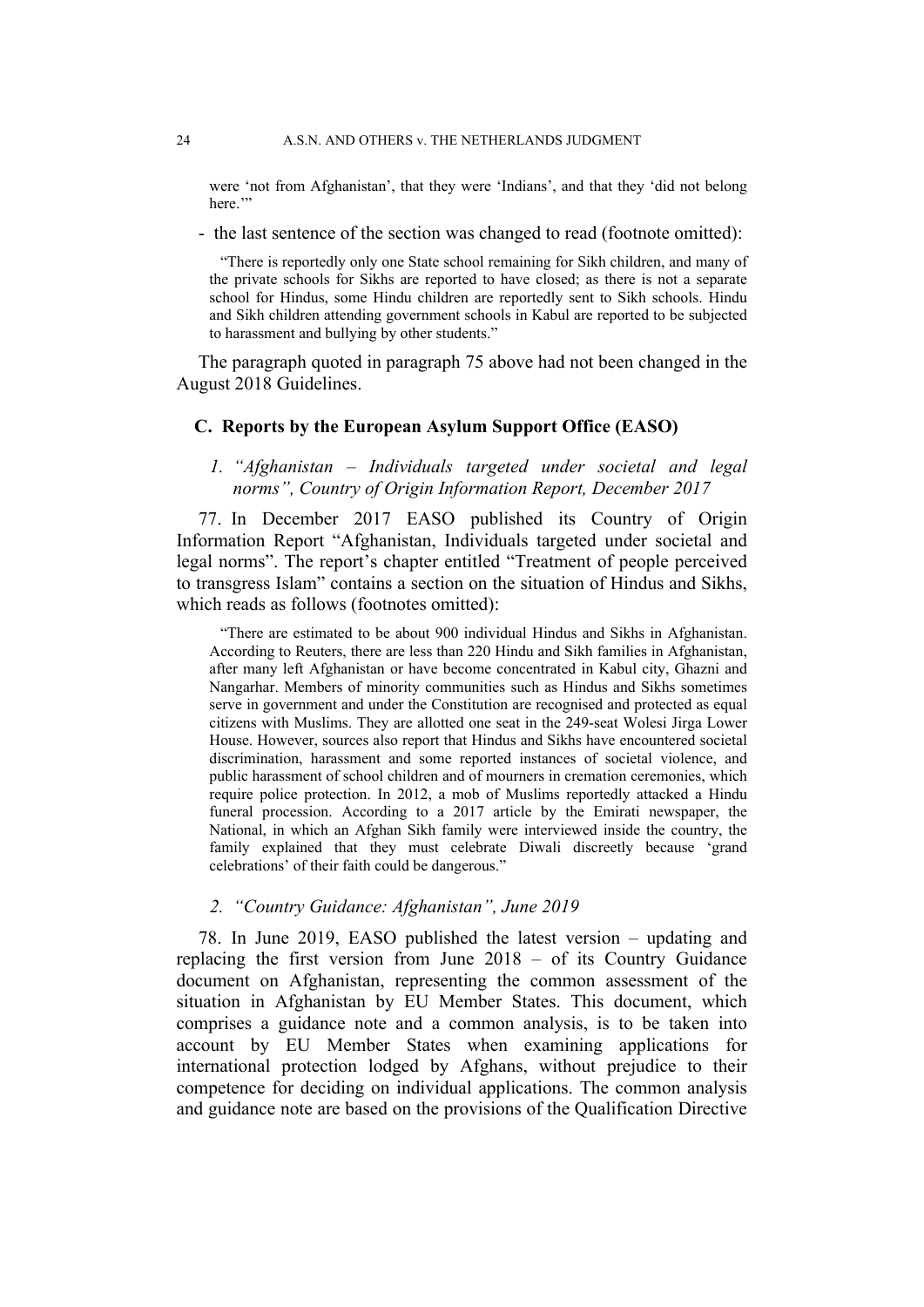and the 1951 Convention, as well as jurisprudence of the Court of Justice of the European Union and, where appropriate, the European Court of Human Rights. The Country Guidance document is not meant for use as a source of country-of-origin information; the information contained within it about the situation in Afghanistan is based on EASO Country of Origin reports on specific aspects of that situation, including "Afghanistan – Individuals targeted under societal and legal norms" (see paragraph 77 above), and, in some instances, on other sources.

79. With regard to qualification for refugee status, the guidance note provides general conclusions on the profiles of Afghan asylum-seekers, encountered in the caseload of EU Member States, and guidance regarding additional circumstances to be taken into account in the individual assessment. It distinguishes between three categories, based on the likelihood of an asylum-seeker qualifying for refugee status:

1. individuals who would, in general, have a well-founded fear of persecution;

2. individuals who may have a well-founded fear of persecution in relation to certain risk-enhancing circumstances; and

3. individuals who would not, in general, have a well-founded fear of persecution for reason of race, religion, nationality, membership of a particular social group, solely due to their belonging to the profile or sub-profile at issue.

Sikhs are placed in the second category (in the previous version of the Country Guidance they were listed in the third category).

80. For each of the profiles and sub-profiles listed under the second category, the Country Guidance provides examples of circumstances which may be relevant to take into account in the individual risk assessment, and indicates a potential nexus to a reason for persecution (religion, in the case of Sikhs). As examples of circumstances to take into account in the risk assessment of Sikhs, the Country Guidance states:

"The individual assessment of whether or not discrimination could amount to persecution should take into account the severity and/or repetitiveness of the acts or whether they occur as an accumulation of various measures."

81. With regard to Article 15(c) of the Qualification Directive (see paragraph 66 above), EASO considered that in all but one of Afghanistan's provinces (namely Panjshir) a situation of "internal armed conflict" within the meaning of that provision pertained. It further found that in the province of Nangarhar (except for its provincial capital, Jalalabad) the degree of indiscriminate violence had reached such an exceptionally high level that substantial grounds had been shown for believing that a civilian, returned to that province, would, solely on account of his or her presence on the territory of that province, face a real risk of being subject to the serious threat referred to in Article 15(c) of the Qualification Directive. As regards Kabul province, including Kabul City, EASO stated that indiscriminate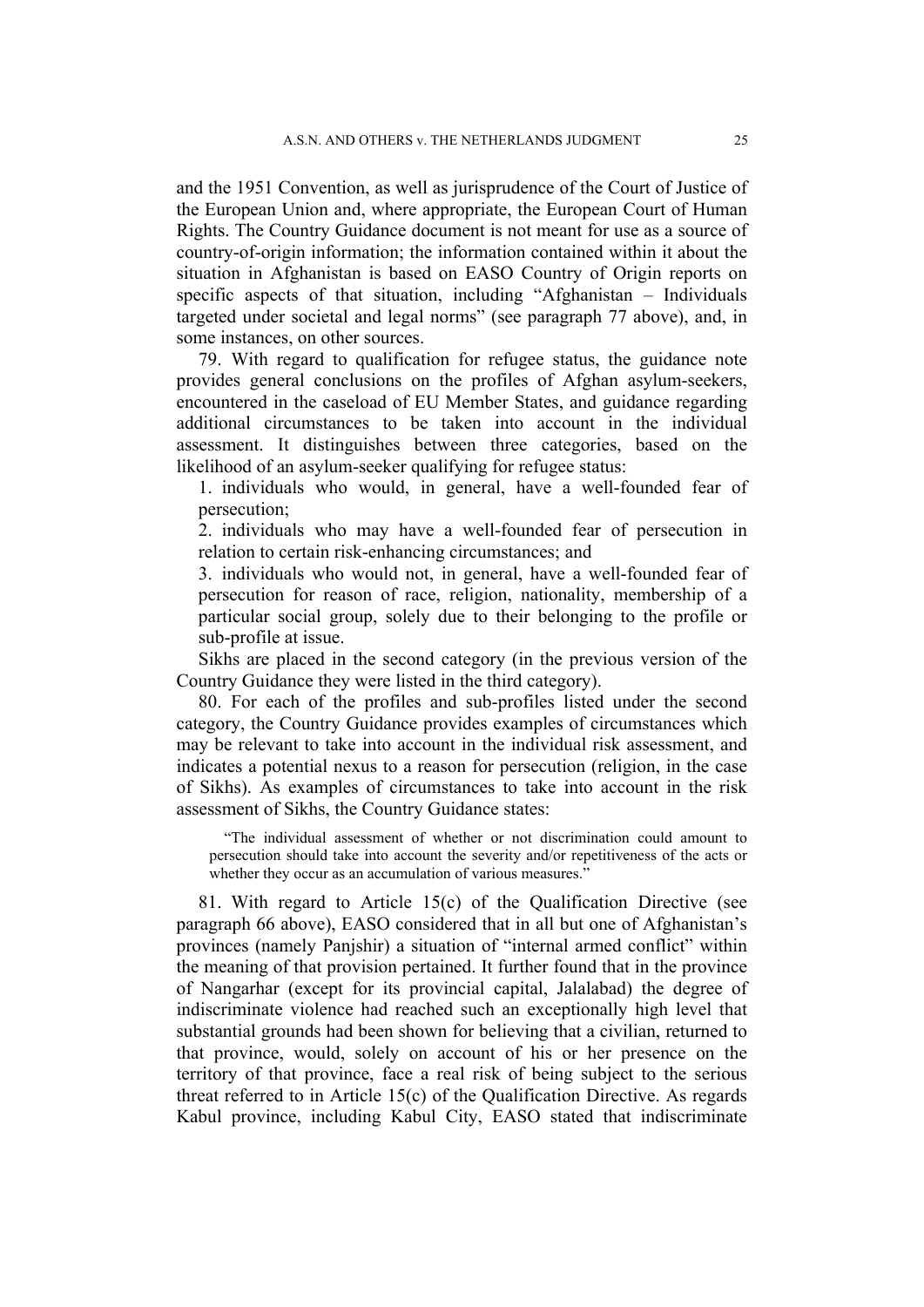violence was taking place there, but not at such a high level that a returning civilian would, solely on account of his or her presence there, face a real risk of serious harm within the meaning of Article 15(c) of the Qualification Directive.

### **D. Other reports on Afghanistan**

...

...

### *1. United States Department of State*

82. The section on Afghanistan of the United States Department of State's Country Report on Human Rights Practices for 2018, released on 13 March 2019, states that Sikhs and Hindus faced discrimination, reporting unequal access to government jobs and harassment in school, as well as verbal and physical abuse in public places. On 1 July 2018, ISIS-K<sup>2</sup> killed 19 people in a Jalalabad suicide bombing targeting the Sikh community. The attack killed the only Sikh candidate for the October parliamentary elections. Ultimately, the Sikh candidate's son ran in his place.

83. The Department of State's 2018 Report on International Religious Freedom – Afghanistan, which was published on 21 June 2019, states, *inter alia*, the following:

"Hindu and Sikh groups again reported they remained free to build places of worship and to train other Hindus and Sikhs to become clergy, but per the law against conversion of Muslims, the government continued not to allow them to proselytize. Hindu and Sikh community members said they continued to avoid pursuing land disputes through the courts due to fear of retaliation, especially if powerful local leaders occupied their property.

Although the government had provided land to use as cremation sites, Sikh leaders stated the distance from any major urban area and the lack of security in the region continued to make the land unusable. Hindus and Sikhs reported continued interference in their efforts to cremate the remains of their dead from individuals who lived near the cremation sites. In response, the government continued to provide police support to protect the Sikh and Hindu communities while they performed their cremation rituals. The government promised to construct modern crematories for the Sikh and Hindu populations. Sikh and Hindu community leaders said President Ghani reaffirmed this promise in an August 2017 meeting, but as of the end of the year, the government had not taken action. Despite these challenges, community leaders acknowledged new efforts by MOHRA [Ministry of Hajj and Religious Affairs] to provide free water, electricity, and repair services for a few Sikh and Hindu temples, as well as facilitate visas for religious trips to India.

Sikhs, Hindus, Christians, and other non-Muslim minorities reported continued harassment from Muslims, although Hindus and Sikhs stated they continued to be able to publicly practice their religions.

<sup>2.</sup> A branch of the militant Islamist group Islamic State of Iraq and the Levant, active in Afghanistan and Pakistan.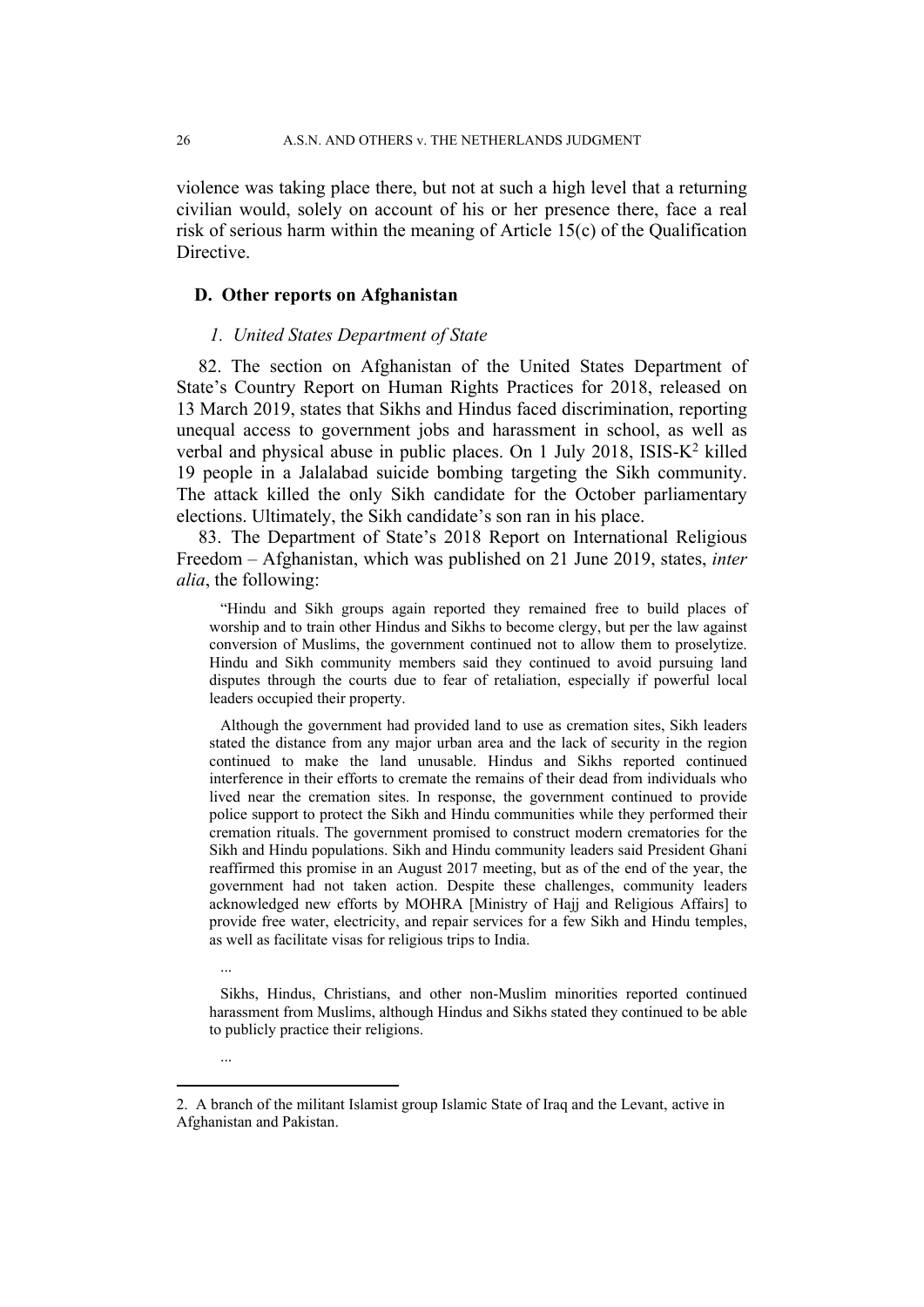According to members of the Sikh and Hindu communities, they continued to refuse to send their children to public schools due to harassment from other students, although there were only a few private school options available to them due to the decreasing sizes of the two communities and their members' declining economic circumstances. The Sikh and Hindu Council reported one school in Nangarhar and one school in Kabul remained operational. Sikh and Hindu representatives, however, said these schools were still underequipped to teach students.

Sikh leaders continued to state the main cause of Hindu and Sikh emigration was a lack of employment opportunities; they said one factor impeding their access to employment was illiteracy. Sikh leaders said many families in Kabul lived at community temples (gurdwaras and mandirs) because they could not afford permanent housing. Both communities stated emigration would continue to increase as economic conditions worsened and security concerns increased. Community leaders estimated between 500 and 600 Sikhs and Hindus had fled the country during the year to either India or Western countries."

### *2. United Kingdom Home Office*

84. The United Kingdom Home Office's Country Policy and Information Note "Afghanistan: Hindus and Sikhs", which was most recently updated in May 2019, provides country-of-origin information compiled from a range of external information sources as well as an analysis and assessment of the country-of-origin information, refugee/human rights laws and policies, and applicable case-law for the use of Home Office decision-makers. A part of the latter section, in so far as relevant, reads as follows (references to other parts of the Information Note omitted):

#### "2.3 Assessment of risk

2.3.1 Although the exact number of the Sikh and Hindu population in Afghanistan is not known, it is a small minority, estimated to be between 1,000 to a few thousand. Various sources agree there are between 200 - 300 Sikh and Hindu families. Sikhs and Hindus live primarily in urban areas, particularly Kabul and Nangarhar. It is reported that Sikhs and Hindus identify closely with one another as non-Muslim minorities.

#### a. Treatment by the state

2.3.2 The constitution expressly protects freedom of religion for non-Muslims within the limits of the law, though these freedoms are limited in practice. The Penal Code provides punishments for anyone who prevents a person conducting their religious rituals or rites; damages places of worship; and for attacking followers of any religion. ...

2.3.3 Leaders of both Hindu and Sikh communities reported discrimination in the judicial system, with the illegal appropriation of Sikh properties being the most common issue arising.

2.3.4 Hindus and Sikhs are permitted to build places of worship and train members of their community to become clergy, and the government has allocated land to Sikhs and Hindus for cremation sites. Police support is provided to protect these communities while they perform their cremation rituals.

2.3.5 The Afghan government has provided a large area for Sikhs and Hindus at Police District 21 area of Kabul city where they can build residential units and a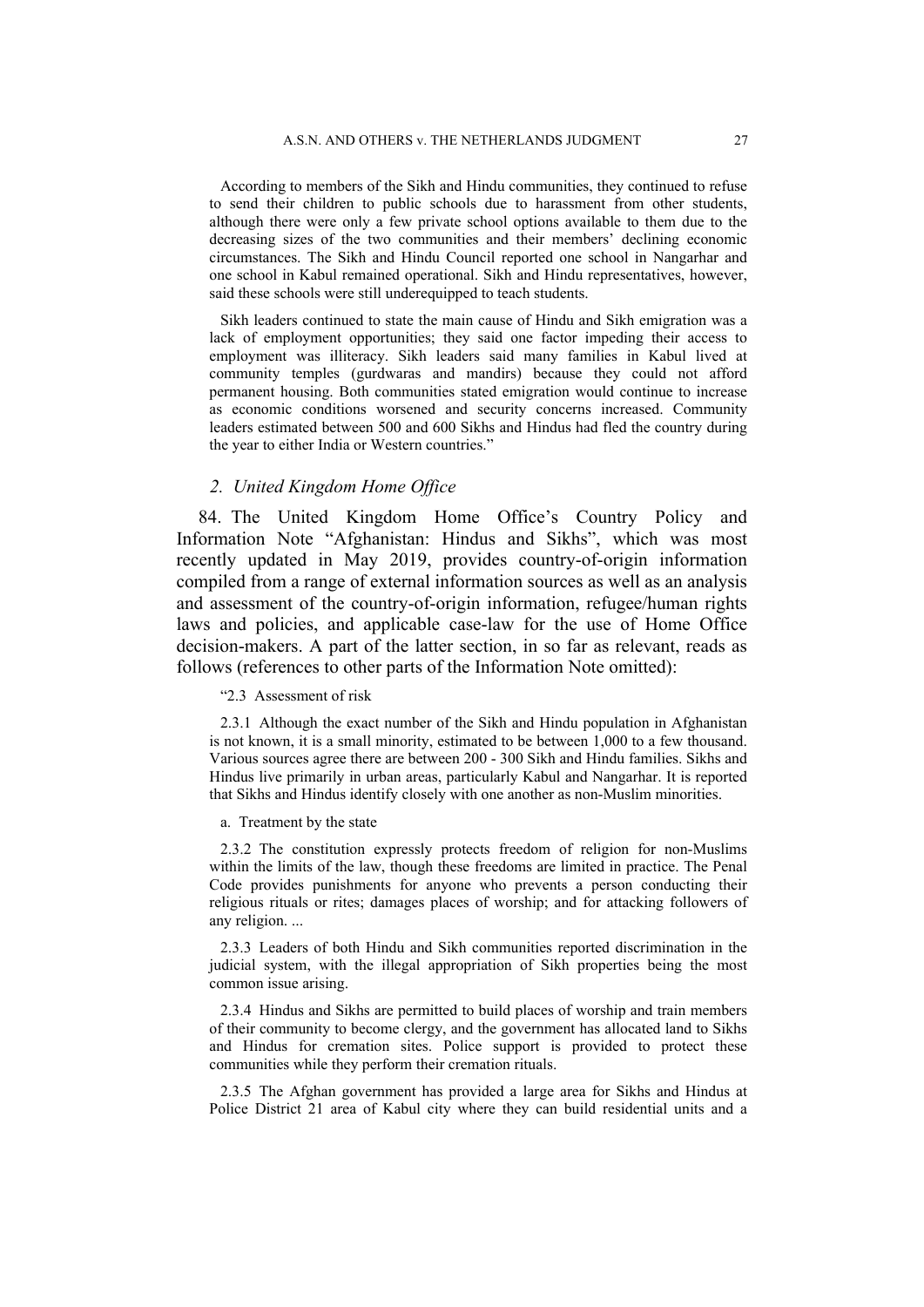Shamshan (cremation ground). However District 21 has not been developed yet and members of the Sikh and Hindu communities have raised concerns about living there, citing security issues.

2.3.6 There have been reports of government officials stating that Sikhs and Hindus do not belong in Afghanistan. However, following a 2016 presidential decree, the law requires the reservation of a seat for Sikhs and Hindus in the Afghan parliament. In June 2017, the president invited leaders of the Sikh and Hindu communities to the palace for talks about what he termed their valuable role in the country. The Ministry of Hajj and Religious Affairs facilitates pilgrimages for Hindus and Sikhs to India. Following a Daesh suicide bomb attack on members of the Sikh and Hindu communities in July 2018, the president visited a Gurdwara in Kabul to offer his condolences and confirm his support for Sikh and Hindu communities.

2.3.7 In general, Sikhs and Hindus are not at risk of persecution or serious harm from the state, but each case should be considered on its individual merits.

b. Societal treatment

2.3.8 Narinder Singh Khalsa, a Sikh elected to the Wolesi Jirga (the lower house of the Afghan national assembly), stated that the majority of the Muslim population is very supportive of the Sikh community, and that they have a positive relationship, with Sikhs able to practise their religion publicly. However, there are also reports that the Sikh and Hindu communities face societal intolerance, which some commentators have attributed to 'extremist elements' who have moved from the provinces to Kabul and other cities. There are claims of non-Muslims facing pressure to convert to Islam from Muslim members of society. The Hindu population face fewer difficulties than the more visibly distinguishable Sikh population (whose men wear a distinctive headdress), with some Sikhs reportedly dressing as Muslims in order to avoid harassment. ... It is reported that some Sikhs have left for India due to economic difficulties and societal harassment, but others have no plans to leave, as they see Afghanistan as their home.

2.3.9 Some Sikh families live in Gurdwaras as they lack housing.

2.3.10 Some Sikhs and Hindus are reported to face discrimination in the labour market, and illiteracy can cause difficulties in obtaining work. Members of the Sikh and Hindu communities avoid sending their children to public schools, reportedly because of harassment by other students. There is a school for Sikh children in Kabul which is funded by the government. Some Sikh children attend private schools, although not all can afford it. Non-Muslims are not required to study Islam in state schools. There is evidence that some Sikhs suffer societal harassment when cremating their dead, although police protection is provided.

...

2.3.12 In the country guidance case of TG and others (Afghan Sikhs persecuted) (CG) [2015] UKUT 595 (IAC) (3 November 2015), heard on 31 March 2014 and 17 August 2015, the Upper Tribunal found (at paragraph 119) that:

'(i) Some members of the Sikh and Hindu communities in Afghanistan continue to suffer harassment at the hands of Muslim zealots.

(ii) Members of the Sikh and Hindu communities in Afghanistan do not face a real risk of persecution or ill-treatment such as to entitle them to a grant of international protection on the basis of their ethnic or religious identity, per se. Neither can it be said that the cumulative impact of discrimination suffered by the Sikh and Hindu communities in general reaches the threshold of persecution.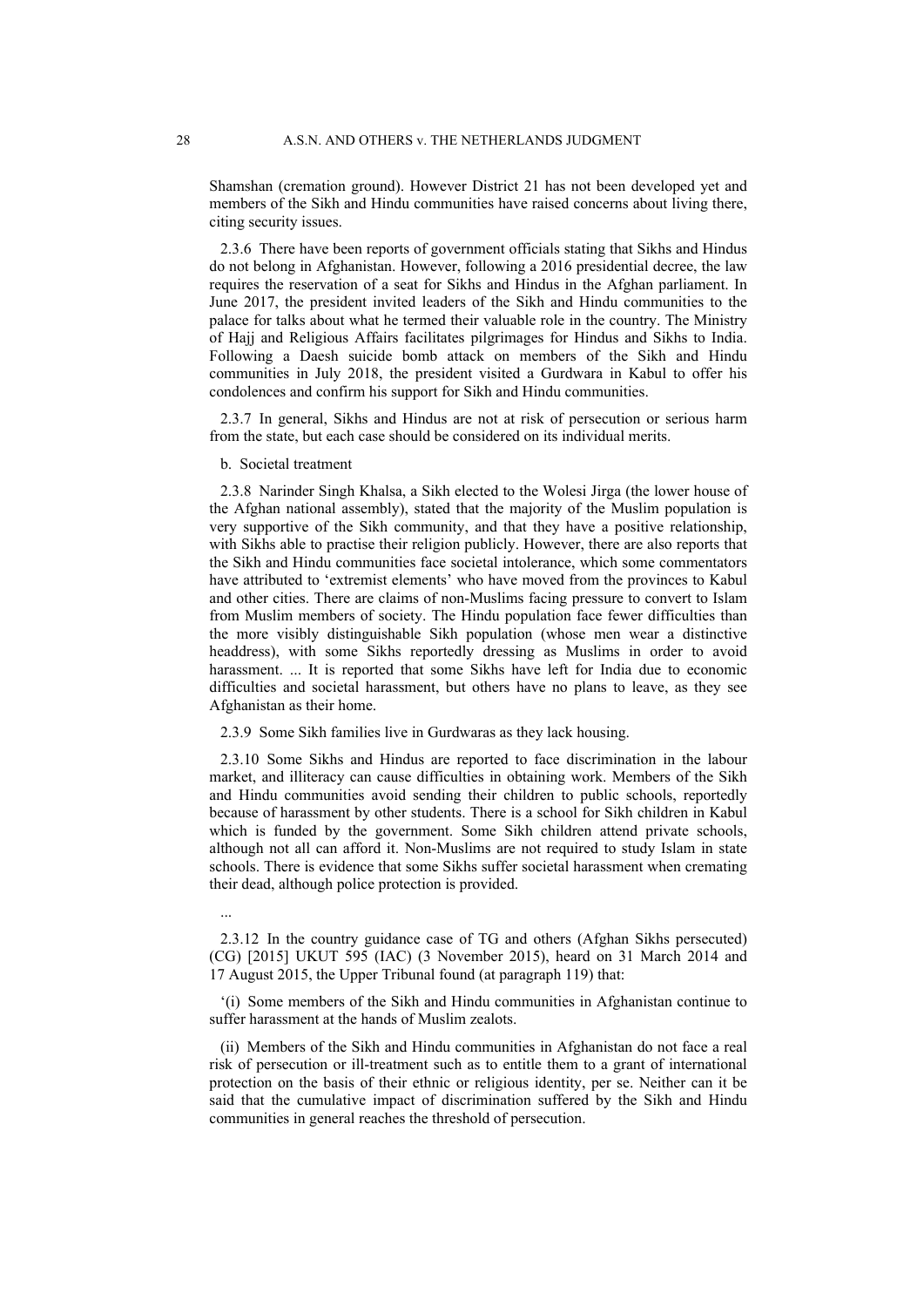(iii) A consideration of whether an individual member of the Sikh and Hindu communities is at real risk of persecution upon return to Afghanistan is fact-sensitive. All the relevant circumstances must be considered but careful attention should be paid to the following:

a. women are particularly vulnerable in the absence of appropriate protection from a male member of the family;

b. likely financial circumstances and ability to access basic accommodation bearing in mind

- Muslims are generally unlikely to employ a member of the Sikh and Hindu communities

- such individuals may face difficulties (including threats, extortion, seizure of land and acts of violence) in retaining property and/or pursuing their remaining traditional pursuit, that of a shopkeeper / trader;

- the traditional source of support for such individuals, the Gurdwara is much less able to provide adequate support;

c. the level of religious devotion and the practical accessibility to a suitable place of religious worship in light of declining numbers and the evidence that some have been subjected to harm and threats to harm whilst accessing the Gurdwara;

d. access to appropriate education for children in light of discrimination against Sikh and Hindu children and the shortage of adequate education facilities for them.'

2.3.13 There are not very strong grounds supported by cogent evidence to justify a departure from the conclusions of TG and others. Whilst there have been attacks on Sikhs and Hindus, notably the July 2018 suicide bomb attack in Jalalabad, they do not appear to have escalated to the point that the conclusion at (ii) [in TG and others] should change. Similarly, whilst Sikhs and Hindus do continue to experience discrimination, it has not escalated or changed to the extent that the conclusion at (ii) above should change.

...

...

2.4 Protection

...

2.4.4 In the country guidance case of TG and others, the Upper Tribunal found that 'Although it appears there is a willingness at governmental level to provide protection, it is not established on the evidence that at a local level the police are willing, even if able, to provide the necessary level of protection required in Refugee Convention/Qualification Directive terms, to those members of the Sikh and Hindu communities who experience serious harm or harassment amounting to persecution'.

2.4.5 The Afghan government has taken measures to improve its law enforcement and justice system since TG and others, and its presence and control are generally stronger in the cities. However, these systems are still weak and there have been reports of abuse of Sikhs and Hindus by the police. As such, in general, there are not currently very strong grounds supported by cogent evidence to depart from the conclusion above. In areas controlled by AGEs [anti-Government elements], the state will be unable and unwilling to provide effective protection. Each case must, however, be considered on its facts."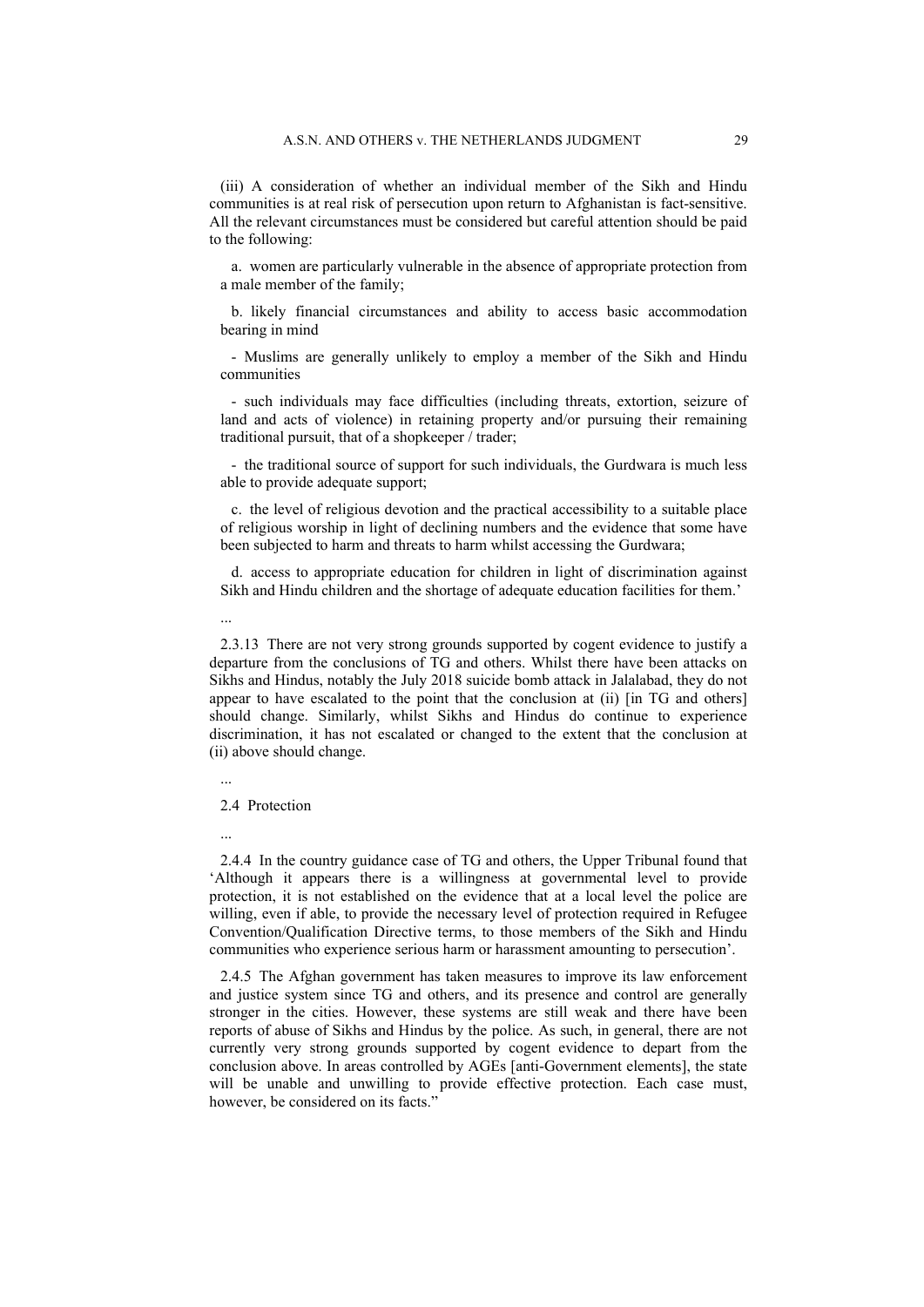## THE LAW

### I. JOINDER OF THE APPLICATIONS

85. Given their similar factual and legal background, the Court decides that the two applications should be joined pursuant to Rule  $42 \S 1$  of the Rules of Court.

## II. ALLEGED VIOLATION OF ARTICLES 2 AND 3 OF THE **CONVENTION**

86. The applicants complained that their removal to Afghanistan would expose them to a real risk of being subjected to treatment in breach of Article 3 of the Convention and/or a violation of Article 2 of the Convention. Articles 2 and 3 provide, so far as relevant, as follows:

#### **Article 2**

"1. Everyone's right to life shall be protected by law. No one shall be deprived of his life intentionally save in the execution of a sentence of a court following his conviction of a crime for which this penalty is provided by law.

..."

#### **Article 3**

"No one shall be subjected to torture or to inhuman or degrading treatment or punishment."

87. The Government contested that argument.

### **A. Admissibility**

88. The Court finds that it is more appropriate to deal with the complaint under Article 2 in the context of its examination of the applicants' related complaint under Article 3 and will proceed on this basis (see *NA. v. the United Kingdom*, no. 25904/07, § 95, 17 July 2008). The Court notes that the applicants' complaints under Article 3 are not manifestly ill-founded within the meaning of Article 35  $\S$  3 (a) of the Convention. It further notes that they are not inadmissible on any other grounds. They must therefore be declared admissible.

### **B. Merits**

#### *1. The parties' submissions*

#### **(a) The applicants**

89. The applicants contended that their expulsion to Afghanistan would expose them to a real risk of ill-treatment.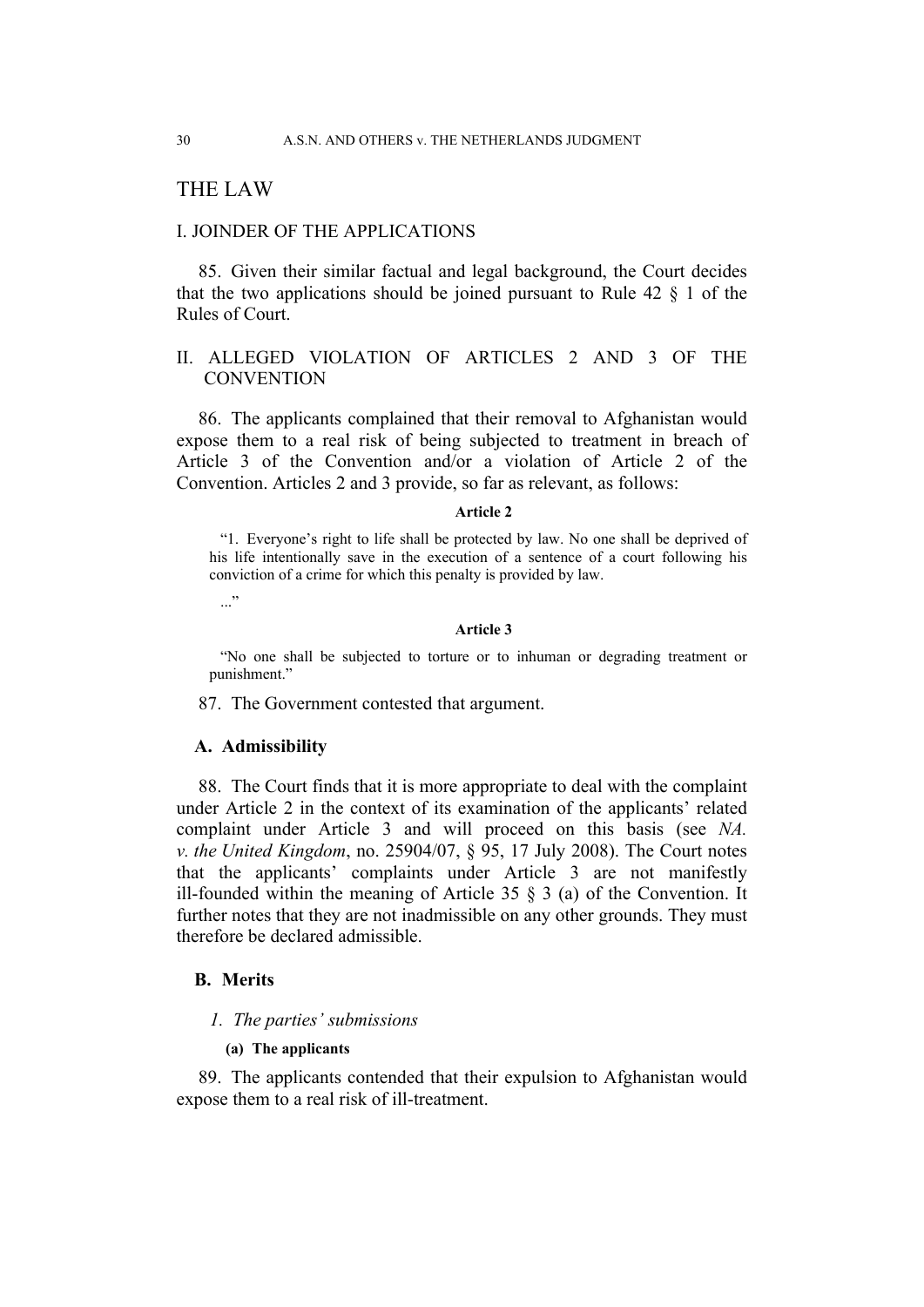90. They argued that they had been subjected to ill-treatment prior to their departure from Afghanistan for the Netherlands. However, the Dutch immigration authorities examining their asylum applications had started from the presumption that most Afghan Sikhs had been living outside of Afghanistan for some time already and that Sikhs who claimed that they had recently left that country and required protection were not to be believed. The applicants stated that although they had adduced arguments to counter that presumption and to help establish the veracity of their accounts as regards their past ill-treatment, which accounts were completely in line with the country-of-origin information about the situation of Sikhs in Afghanistan relied on by the Government in their asylum policy, those arguments had been dismissed. They had not been given the benefit of the doubt.

91. The applicants further submitted that, even if it were to be assumed that they had left Afghanistan earlier than they had claimed in their asylum applications and that they had spent time in another country before going to the Netherlands, the fact remained that the Government nevertheless intended to return them to Afghanistan.

As a foreseeable consequence of their return, they would fall victim to a situation incompatible with Article 3 of the Convention, having regard to the well-documented difficult situation facing Sikhs in that country as well as to their individual circumstances which they had put forward in the course of the national proceedings (see paragraphs 27 and 44-45 above). They emphasised in particular that it would not be possible for them to find housing or to reopen their shops, and Sikhs faced discrimination in the labour market as well as a lack of access to it. Without an economic base, it was not possible for Afghan Sikhs to return safely. The situation in Kabul had only deteriorated and, given that Sikhs were easily recognisable, the applicants expected the harassment in the streets of Kabul to resume immediately upon their return, while they would have no safe place to hide. Nor would it be safe to send their children to school. They would be unable to obtain protection from the Afghan authorities against acts of third parties, and nor would they be able to protect themselves, in view of their drastically decreased number in Kabul.

92. Moreover, the competent authorities had concluded that the applicants were not eligible for international protection under the country-specific asylum policy on Afghans for the sole reason that their asylum accounts regarding past ill-treatment had been found to lack credibility. The applicants contended that the assessment of their claim that they would fall victim to a situation incompatible with Article 3 of the Convention had thus precluded a full examination of the foreseeable consequences of their removal to Afghanistan, as set out in the previous paragraph.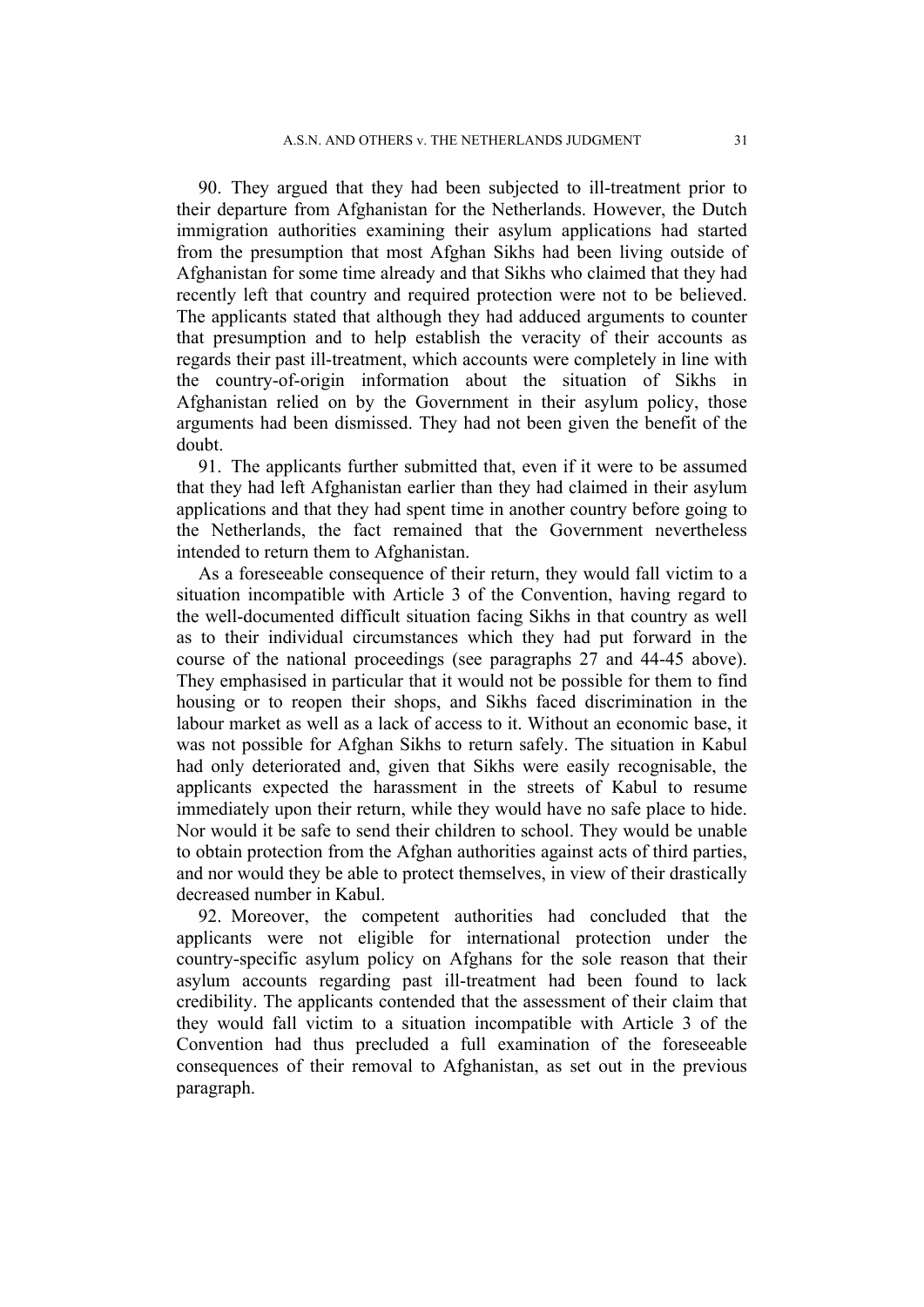#### **(b) The Government**

93. The Government did not accept that there were substantial grounds for believing that the applicants would be at real risk of treatment contrary to Articles 2 and/or 3 if their expulsion to Afghanistan were enforced.

94. While acknowledging that the security situation in Afghanistan in general and in Kabul in particular gave cause for great concern, in view of information drawn from various public sources (including the United Nations Assistance Mission in Afghanistan ("UNAMA"), EASO, Amnesty International and Human Rights Watch) the Government considered that the human rights situation in Afghanistan did not amount to a most extreme case of generalised violence, in which there was a real risk of treatment contrary to Article 3 of the Convention simply by virtue of an individual being exposed to this violence on return. They pointed out that the Court had also reached that conclusion in a number of judgments and decisions (for example *H. and B. v. the United Kingdom*, nos. 70073/10 and 44539/11, §§ 92-93, 9 April 2013; *A.W.Q. and D.H. v. the Netherlands*, no. 25077/06, § 71, 12 January 2016; and *G.R.S. v. the Netherlands* (dec.), no. 77691/11,  $\S$  39, 11 July 2017) and – relying on the information from the abovementioned public sources, in particular UNAMA –, that there was no reason to believe that since these rulings of the Court the situation in Afghanistan in general and in Kabul in particular had worsened to such an extent that it had come to amount to an exceptional situation.

95. Moreover, in their opinion, it could not be concluded that the general situation of Sikhs in Afghanistan was such that the persons in question would, solely by virtue of belonging to this religious/ethnic group, be at risk of treatment contrary to Article 3 of the Convention were they to return to Afghanistan. It was for this reason that the Government disagreed with the analysis of the officer in charge of the UNHCR office in the Netherlands as set out in the letters of 13 and 19 April 2017 (see paragraphs 26 and 44 above), which they moreover found unclear and contradictory. In this context they noted that UNHCR stated on the one hand that, depending on the individual circumstances of the case, members of the Sikh community may be in need of international protection  $-$  which was in line with the Government's opinion. Nevertheless, UNHCR had then, on the other hand, gone on to say that it was sufficient for an applicant to establish that he or she belonged to the group in question because the risk of harm for members of that group had already been objectively established. Since the information available on Sikhs in Afghanistan did not give the Government cause to conclude that merely belonging to this group entailed a real and foreseeable risk of treatment contrary to Article 3 of the Convention, and since UNHCR did not explain on what information it based its conclusion, the Government saw no reason to agree with UNHCR's opinion.

96. The fact that Sikhs did find themselves in a vulnerable position had been acknowledged by the Deputy Minister for Security and Justice, who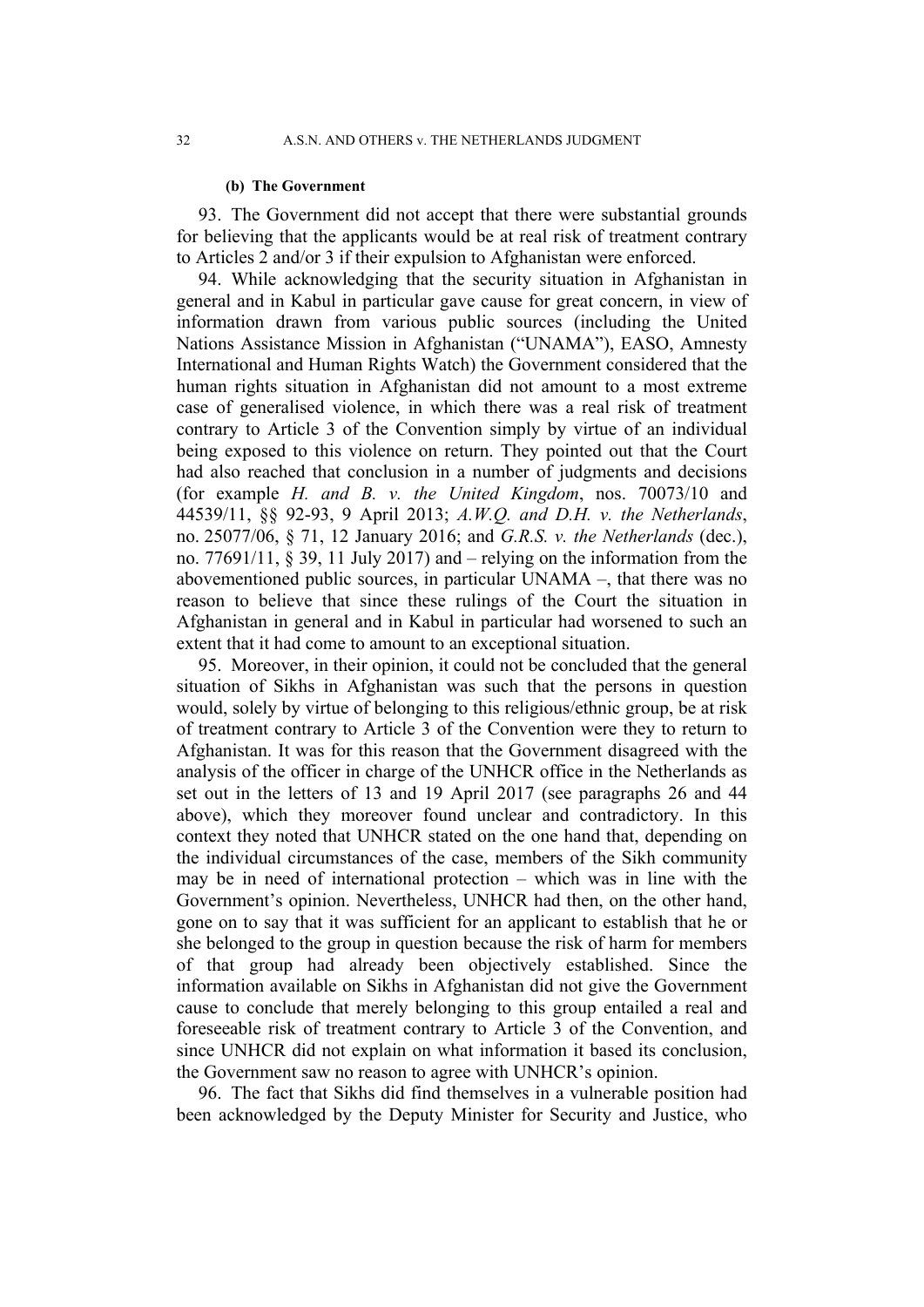had designated Afghan Sikhs as both an "at-risk group" and a "vulnerable minority group" in the Netherlands' country-specific asylum policy on Afghanistan, which meant that "limited indications" sufficed to make a case that a Sikh's fear of persecution and treatment contrary to Article 3 of the Convention was credible. As a result, if the problems which a Sikh claimed in his or her asylum account to have experienced were considered credible, he or she might be eligible for asylum on that basis alone. Problems experienced in the "immediate circle" of the person concerned could also give cause to assume there was a risk of treatment contrary to Article 3.

97. As regards the existence of a real and personal risk by virtue of the applicants' alleged past ill-treatment**,** the Government submitted that the asylum proceedings as conducted had offered the applicants sufficient opportunities to establish satisfactorily the veracity of their accounts. Those accounts had been carefully assessed by the IND and reviewed by an independent court of first instance, as well as on appeal by the Administrative Jurisdiction Division of the Council of State. Since it was implausible that the applicants had left Afghanistan recently, it was considered equally implausible that they had been harassed in the way they had described prior to their departure. The applicants had therefore not made a plausible case, with "limited indications", that their fear of treatment contrary to Article 3 of the Convention was credible.

98. In reply to questions put by the Court and in the light of the United Kingdom Upper Tribunal's decision of 3 December 2015 (see paragraph 84 above), the Government argued that the difficulties faced by Sikhs on their return to Afghanistan, such as problems with supporting themselves financially and finding suitable accommodation, did not justify the assumption that Article 3 would be breached, given that a lack of social and economic provisions in the country of origin did not, generally speaking, constitute treatment attaining the minimum level of severity required to fall within the scope of that provision. The Government noted in this context that there was no indication from sources in the public domain that the Afghan authorities deliberately excluded Sikhs from certain public provisions or government positions. The Afghan Government provided the same funding for staff salaries, books and maintenance for the Sikh school as it did for other schools. The Government argued that apart from the general problems experienced by returnees, no particular individual circumstances had been submitted by the applicants. Moreover, it was open to the applicants to apply for support to the International Organization for Migration or other projects that help returnees.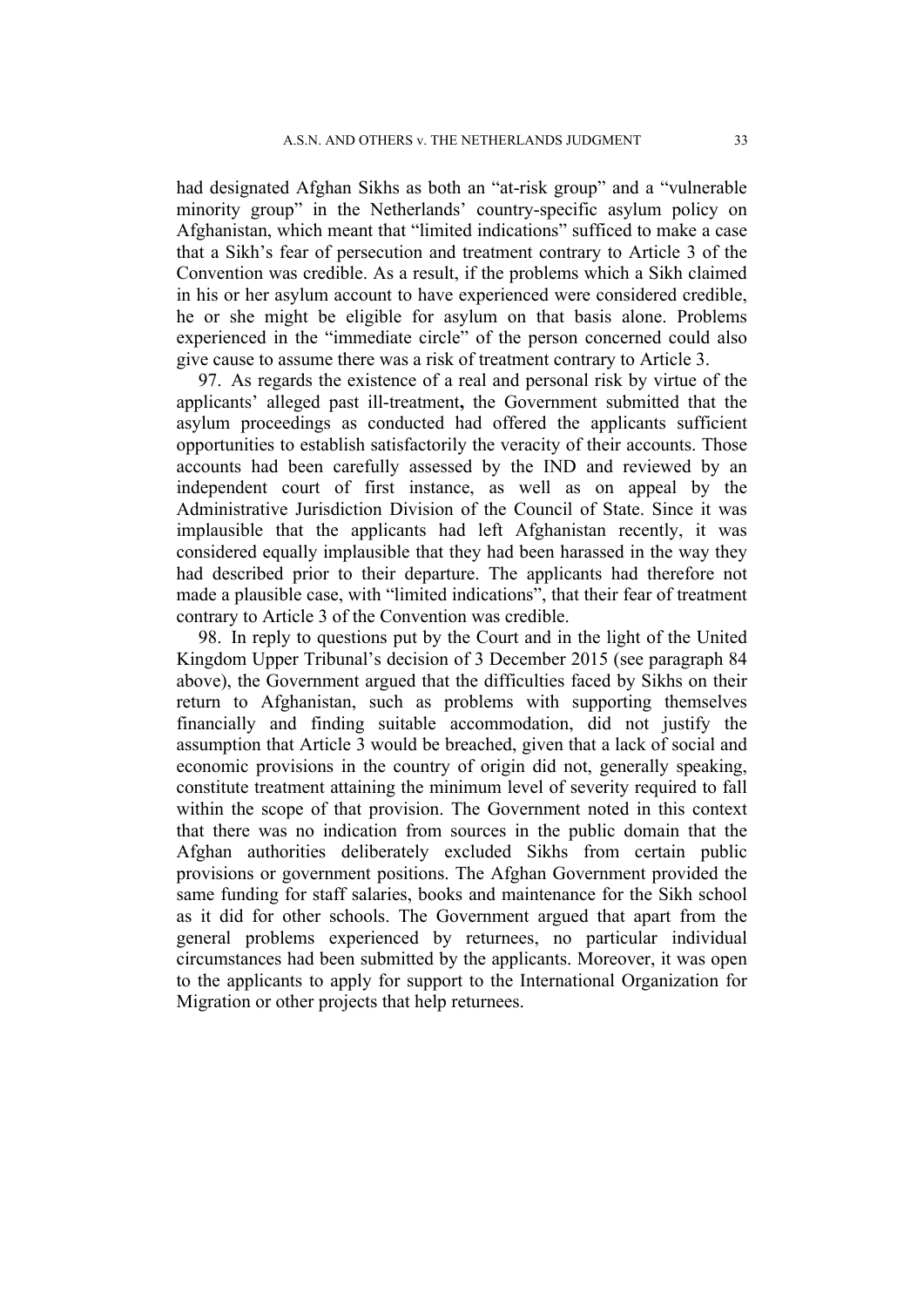## *2. The third-party interveners in application no. 68377/17*

### **(a) UNHCR**

99. Having regard to its 2016 Eligibility Guidelines (see paragraphs 73-75 above), UNHCR considered that members of minority religious groups in Afghanistan may be in need of international protection on the ground of religion or other relevant grounds, depending on the individual circumstances of the case. In that regard, UNHCR noted that Afghan Sikhs had been designated an "at-risk group" as well as a "vulnerable minority group" in Dutch asylum policy on account of the fact that they face societal discrimination, limitations in education and economic opportunities and are exposed to violent harm and that national law does not provide sufficient protection to their religion. However, in practice, this policy did not sufficiently meet Afghan Sikhs' protection needs as, *inter alia*, it still required an individualised fear of persecution. For that reason, UNHCR had drawn the attention of the Dutch authorities to the vulnerable situation of Sikhs in Afghanistan on several occasions, including in the letter of 13 April 2017 (see paragraph 26 above).

100. In the view of UNHCR, recent residence in the country of origin was not required for the establishment of a well-founded fear of persecution. While the existence of past persecution was a relevant element in the consideration of an application for asylum, given the forward-looking nature of the refugee definition, past persecution was not of itself determinative of a well-founded fear of persecution. Furthermore, whether or not a person belonged to a minority group, there was no requirement of individual targeting upon return to the country of origin for the establishment of a well-founded fear of persecution.

### **(b) Defence for Children - the Netherlands**

101. Defence for Children – the Netherlands considered that the assessment of a violation of Article 3 of the Convention in cases concerning the removal of children to Afghanistan should be conducted in the light of the UN Convention on the Rights of the Child ("CRC"), and in particular of Article 3 of that Convention, according to which the best interests of the child should be a primary consideration in all actions concerning children, whether undertaken by public or private social welfare institutions, courts of law, administrative authorities or legislative bodies. Considerations relating to general migration control should not override best-interests considerations. Moreover, specific attention should be given to the multiple vulnerabilities of children belonging to a very small religious minority such as the Sikhs, who were reported to be at risk of discrimination, ill-treatment, arbitrary detention or death in Afghanistan.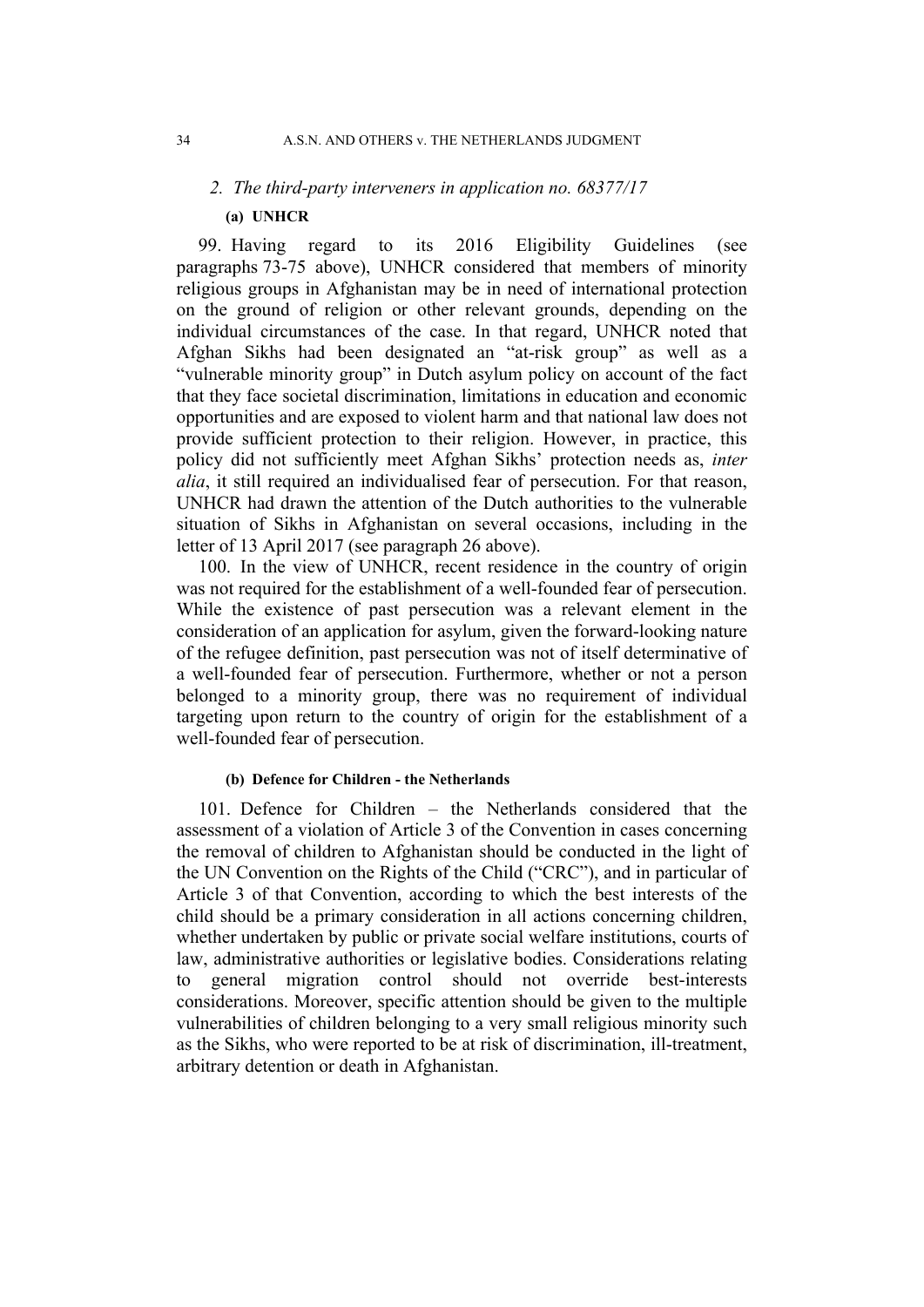#### *3. The Court's assessment*

#### **(a) General principles**

102. An overview of the relevant general principles concerning the application of Article 3 in the context of cases concerning expulsions, as established in the Court's case-law, is set out in *J.K. and Others v. Sweden* ([GC], no. 59166/12, §§ 77-105, ECHR 2016).

#### **(b) Application of those principles to the present case**

103. The issue before the Court is whether the applicants, on returning to their country of origin, would face a real risk of being tortured or subjected to inhuman or degrading treatment or punishment as prohibited by Article 3 of the Convention.

104. Since the applicants in the instant case have not been deported, the material point in time for the assessment of the claimed Article 3 risk is that of the Court's consideration of the case. The Court will make a full and *ex nunc* evaluation where it is necessary to take into account information that has come to light after the final decision by the domestic authorities was taken (see *J.K. and Others v. Sweden*, cited above, §§ 106-107, and *F.G. v. Sweden* [GC], no. 43611/11, § 115, 23 March 2016).

#### *(i) The general situation in Afghanistan*

105. The Court notes at the outset that, as regards the question whether the general security situation in Afghanistan is such that any removal there would necessarily breach Article 3 of the Convention, it has previously found this not to be the case (see *H. and B. v. the United Kingdom*, cited above, §§ 92-93). More recently it confirmed this finding in, *inter alia,* the judgments and the decision cited in paragraph 94 above. The Government, who agreed with these findings, submitted that also subsequent to these rulings it appeared from publicly available information that the general situation in Afghanistan had not worsened to such an extent that there would be a real risk of ill-treatment simply by virtue of an individual's being returned there (see paragraph 94 above). These submissions have not been disputed by the applicants, who have in any event not argued that it is the general situation in Afghanistan which stands in the way of their return.

106. The Court considers, in the light of the evidence that has been placed before it by the parties and having regard also to EASO's recent assessment (see paragraph 81 above), that there is no reason to come to a different conclusion in the case at hand in relation to the general situation in Afghanistan, at least in so far as Kabul is concerned.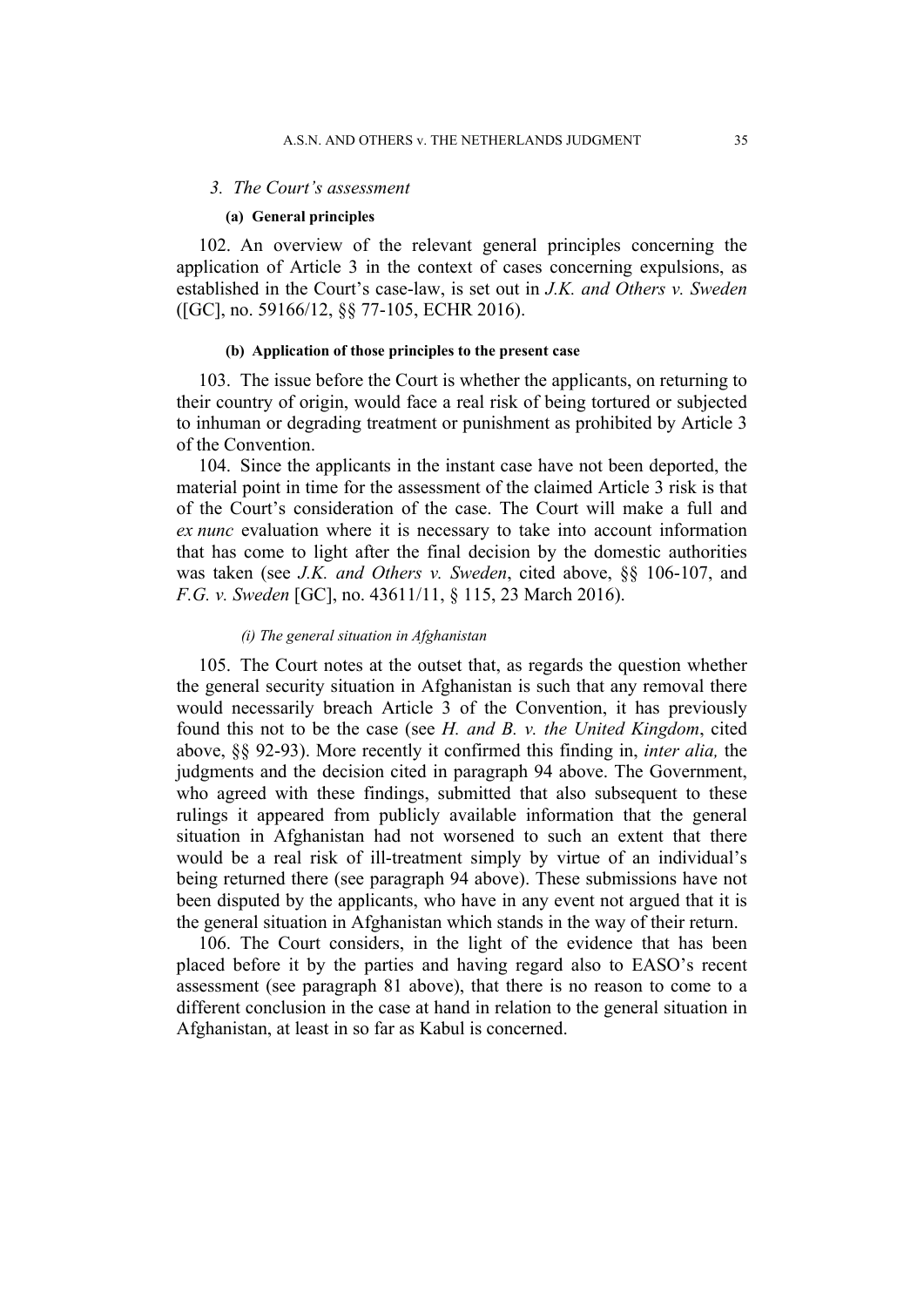#### *(ii) The situation of Sikhs in Afghanistan*

107. The applicants do contend that the general situation of Sikhs in Afghanistan is such that their removal to that country would expose them to a real risk of being subjected to treatment contrary to Article 3 of the Convention. The Court understands this to mean that the applicants consider that Sikhs in Afghanistan are a group systematically exposed to a practice of ill-treatment (see *J.K. and Others v. Sweden*, cited above, §§ 103-105).

The Court reiterates that in cases where an applicant alleges that he or she is a member of such a group, it has accepted that the protection of Article 3 of the Convention may come into play when the applicant establishes that there are serious reasons to believe in the existence of the practice in question and his or her membership of the group concerned (see *Saadi v. Italy* [GC], no. 37201/06, § 132, ECHR 2008, and *NA. v. the United Kingdom*, cited above, § 116, 17 July 2008). In those circumstances, the requirement, established in the Court's case-law, that an asylum-seeker is capable of distinguishing his or her situation from the general perils in the country of destination is relaxed, in order not to render illusory the protection offered by Article 3 (see *J.K. and Others v. Sweden*, cited above, §§ 94 and 103). This will be determined in the light of the applicant's account and the information on the situation in the country of destination in respect of the group in question (see *Salah Sheekh v. the Netherlands*, no. 1948/04, § 148, 11 January 2007).

In determining whether it should or should not insist on further special distinguishing features, the Court may take account of the general situation of violence in a country. It will be appropriate for it to do so if that general situation makes it more likely that the authorities (or any persons or group of persons where the danger emanates from them) will systematically ill-treat the group in question (see *NA. v. the United Kingdom*, cited above, § 117, with further references).

108. In this context, the Court observes firstly that it is not in dispute between the parties that the applicants are Sikhs and that they originally hail from Afghanistan. It further notes that in their policy on asylum-seekers from Afghanistan, the Government do not consider that Sikhs from that country are a group whose members are systematically exposed to persecution (see paragraph 60 above). While it is therefore not sufficient for an asylum-seeker in the Netherlands merely to make a plausible case for believing that he or she is an Afghan Sikh in order to qualify for asylum, the Court notes that, according to that policy, Sikhs in Afghanistan are nevertheless a marginalised minority who experience serious problems, for which reason they have been designated both as an "at-risk group" and a "vulnerable minority group" (see paragraph 62 above).

109. The Court also notes that the policy at issue is established on the basis of country reports which are drawn up by the Dutch Ministry of Foreign Affairs, using both domestic material and materials originating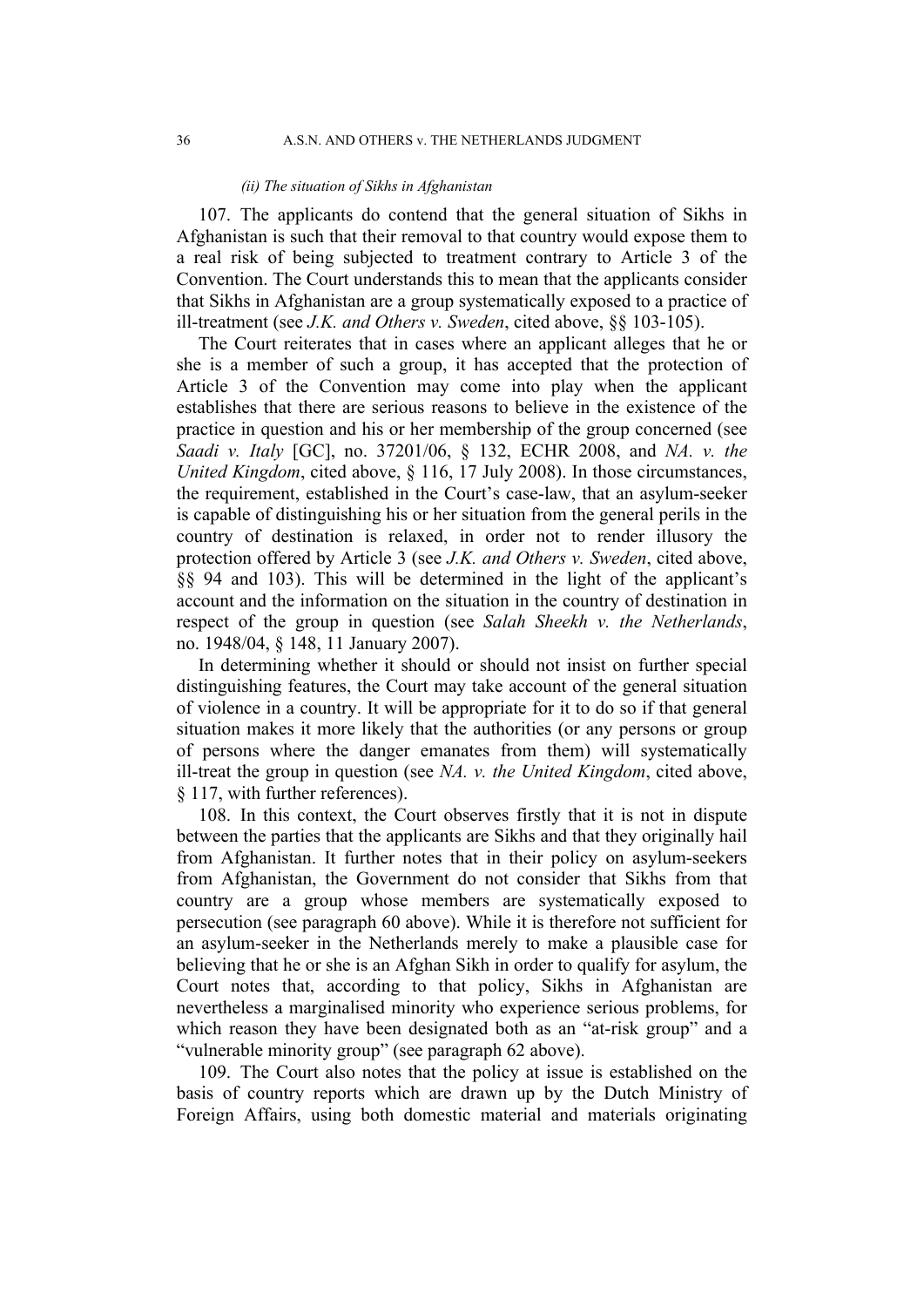from other sources such as other States, agencies of the United Nations and the European Union and non-governmental organisations (see paragraph 54 above; see *J.K. and Others v. Sweden*, cited above, § 90). The applicants have not alleged that the material used by the Government lacks accuracy, that it originates from insufficiently independent or objective sources or that other, relevant, material has been overlooked.

110. It appears from the country material at the disposal of the Court, as submitted by the parties and as obtained *proprio motu*, that certain aspects of the situation of Sikhs in Afghanistan undoubtedly give cause for real concern. The Court thus notes that Sikhs suffer discrimination from the State in matters relating to employment and political representation (see paragraphs 69, 71, 74 and 84 above), and that cases are reported of Sikhs suffering abuse at the hands of the police and of the authorities being unable or unwilling to provide them with protection against harm or harassment amounting to persecution (see paragraphs 74 and 84 above). Moreover, whilst Sikhs are in principle able to practice their religion publicly, in practice it is difficult to do so (see paragraphs 67, 74, 77 and 83-84 above). In this context the Court takes note in particular of the societal discrimination, harassment, intimidation and intolerance that Sikhs are sometimes reported to encounter (see paragraphs 67, 69, 71-72, 74, 77 and 82-84 above), which some sources attribute to extremist elements within the Muslim population (see paragraphs 74 and 84 above). Sikh families are reported not to send their children to State-run schools due to the harassment to which those children are subjected (see paragraphs 74, 76-77 and 83-84 above). Nevertheless, it is also reported that the Afghan authorities provide the Sikh community with police protection during funeral ceremonies (see paragraphs 69, 74 and 83-84 above), that that community is free to build places of worship, that land for a cremation site has been made available (see paragraphs 83-84 above), and that the Afghan Ministry of Hajj and Religious Affairs is making efforts to provide free water, electricity, and repair services for a few Sikh temples (see paragraph 83 above). Also, at least one school for Sikh children, partially funded by the State, is open in Kabul (see paragraphs 69, 72, 74, 76 and 83-84 above). Moreover, according to the Sikh member of the lower house of the Afghan national assembly, the majority of the Muslim population is very supportive of the Sikh community, they have a positive relationship, and Sikhs are able to practise their religion publicly (see paragraph 84 above).

111. Having regard to the above, the Court is, on balance, not persuaded that the situation of Sikhs in Afghanistan is such that they can be said to be members of a group that is systematically exposed to a practice of ill-treatment. In reaching that finding, it further attaches relevance to the fact that, whilst both UNHCR's 2016 Guidelines and the version of that document as updated in 2018 say that Afghan Sikhs may have international protection needs, the question whether that is indeed so for a particular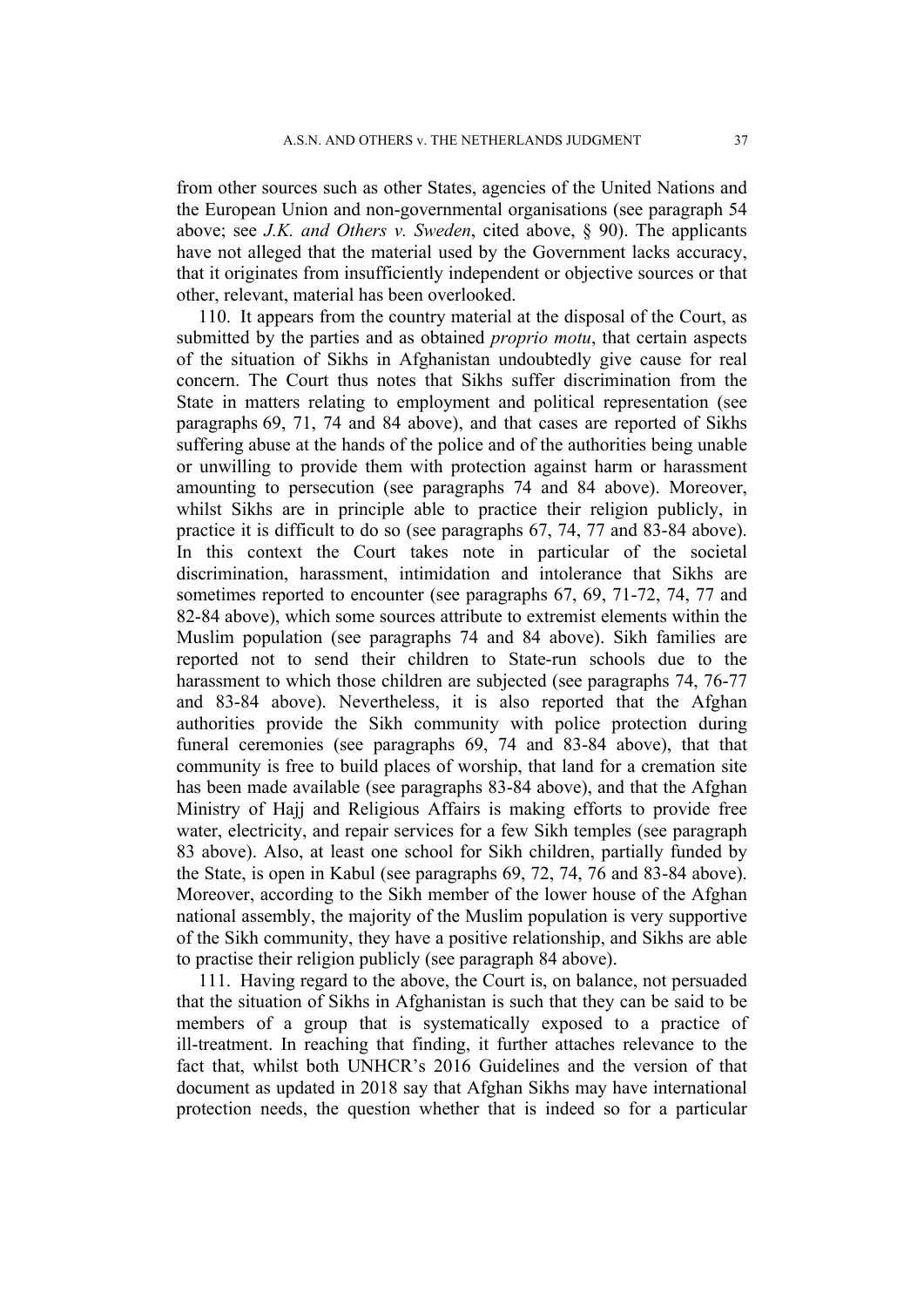person is explicitly stated to be dependent on the individual circumstances of the case (see paragraphs 74-76 above). The letters written by the officer in charge of UNHCR's office in the Netherlands also indicate that the issue of whether members of the Sikh community are in need of international protection depends on the circumstances of the particular case (see paragraphs 26 and 44 above), and the Court cannot clearly discern from that organisation's third party observations that it now takes a different view. Similarly, in its "Country Guidance: Afghanistan", EASO takes the view that Sikhs may have a well-founded fear of persecution in relation to certain risk-enhancing circumstances, but that organisation has not listed Sikhs in the category of individuals who would, in general, have a well-founded fear of persecution (see paragraph 79 above).

112. Accordingly, the Court is satisfied that it would not render the protection offered by Article 3 of the Convention illusory to require Sikhs challenging their removal to Afghanistan to demonstrate the existence of further special distinguishing features which would place them at real risk of ill-treatment contrary to that Article (see *NA. v. the United Kingdom*, cited above, § 128, and, *a contrario*, *Salah Sheekh*, cited above, § 148).

### *(iii) Existence of further special distinguishing features of the applicants*

113. In this context the Court observes that the applicants claimed, firstly, that they had been subjected to ill-treatment prior to their departure from Afghanistan for the Netherlands. Secondly, they contended that**,** even if it were assumed that they had left Afghanistan earlier than they claimed and that they had spent time in another country before going on to the Netherlands, the domestic authorities had failed to assess their claim that, as a foreseeable consequence of their return, they would fall victim to a situation incompatible with Article 3 of the Convention, having regard to the well-documented difficulties facing Sikhs in that country as well as to their individual circumstances, which they had described in the course of the national proceedings (see paragraphs 91-92 above). The Court will address these elements in turn.

> $(\alpha)$  Assessment of risk by domestic authorities based on alleged past ill-treatment

114. The Court notes that the applicants submitted, in support of their requests for asylum in the Netherlands as well as of their applications to the Court, that they had experienced a number of particular events, amounting to ill-treatment, which had led them to decide to leave Afghanistan and to travel to the Netherlands. The Court has held that the fact of past ill-treatment provides a strong indication of a future, real risk of treatment contrary to Article 3, in cases in which an applicant has made a generally coherent and credible account of events that is consistent with information from reliable and objective sources about the general situation in the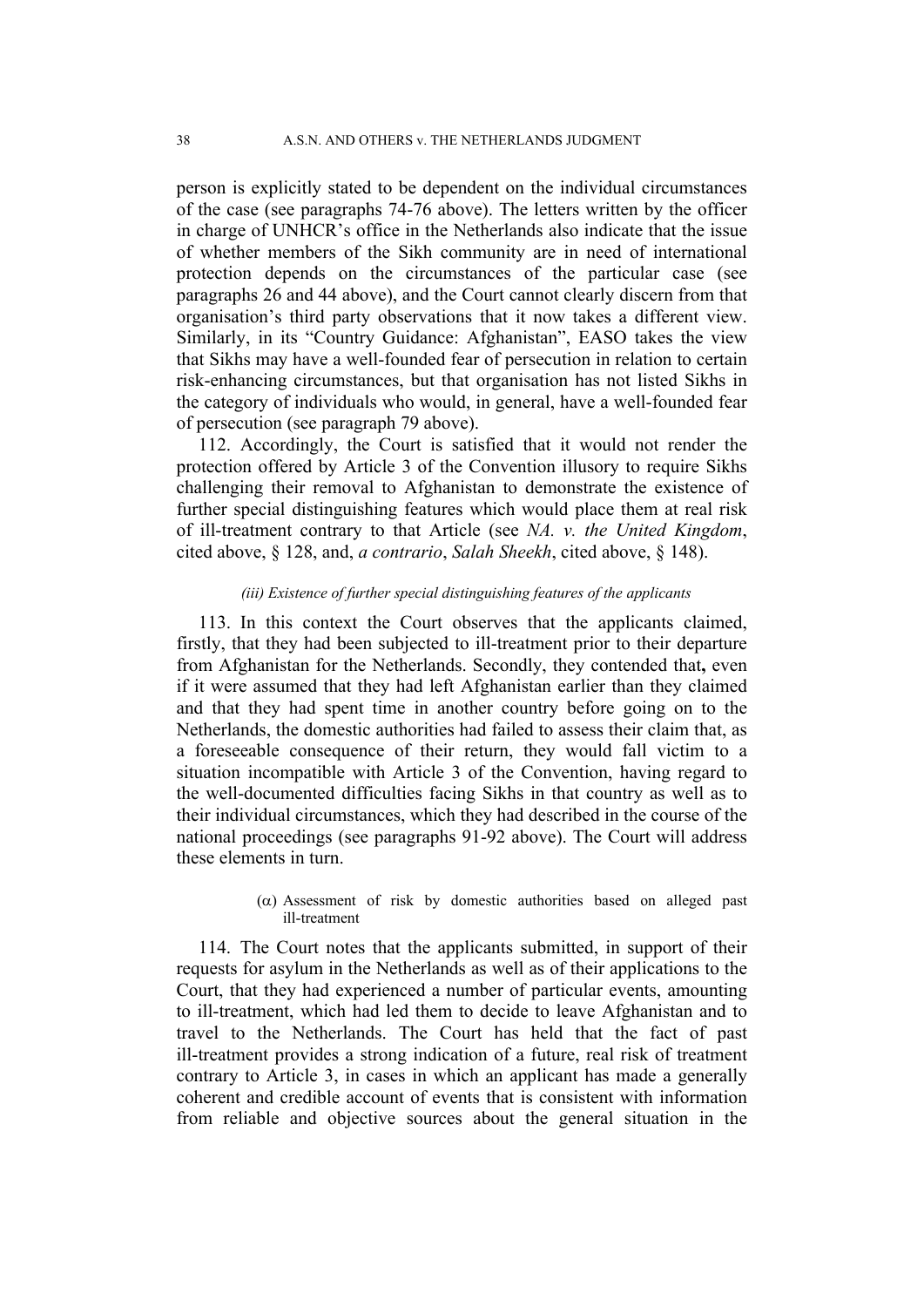country at issue (see *J.K. and Others v. Sweden*, cited above, § 102). It notes, however, that the Deputy Minister of Security and Justice found that the applicants had not provided a credible account. In particular, he did not believe that the applicants had left Afghanistan as recently as they claimed and, this being the case, the events which had allegedly led to their departure from that country were not believed either. Moreover, the Deputy Minister further set out the reasons why in any event no credibility could be attached to the accounts given by the applicants of the events which they claimed to have experienced prior to their departure for the Netherlands.

115. Subsequently, on appeal and further appeal, no fault was found with the Deputy Minister's assessment of the credibility of the alleged past ill-treatment. It is true that the appeal lodged by the applicants in application no. 530/18 was upheld by the Regional Court (see paragraph 42 above). However, this was not because that court disagreed with the Deputy Minister's assessment that the applicants had not satisfactorily established that they had left Afghanistan recently, but because in some other cases, where the Deputy Minister had similarly found that the asylum-seekers concerned must have left Afghanistan a considerable time previously, asylum had nevertheless been granted.

116. The Court reiterates that it is often difficult to establish, precisely, the pertinent facts in cases such as the present one and it has accepted that, as a general principle, the national authorities are best placed to assess not just the facts but, more particularly, the credibility of asylum claimants since it is they who have had an opportunity to see, hear and assess the demeanour of the individuals concerned (see *F.G. v. Sweden*, cited above, § 118, and *A.G. and M.M. v. the Netherlands* (dec.), no. 43092/16, § 28, 26 June 2018). Where domestic proceedings have taken place, it is not the Court's task to substitute its own assessment of the facts for that of the domestic courts (see *F.G. v. Sweden*, cited above, § 118).

117. In the present case, the Court observes that, prior to the Deputy Minister taking his decisions, the applicants were interviewed by officers of the IND several times and were allowed to correct and add to the reports drawn up of those interviews, as well as to submit their views on the notification of the Deputy Minister's intention to refuse their asylum applications. The assessment conducted by the Deputy Minister was subsequently examined by a Regional Court in appeal proceedings, which held an oral hearing, as well as by the Administrative Jurisdiction Division of the Council of State. The Court also notes that the applicants were assisted by a lawyer throughout the proceedings. The Court – reiterating that it is not its task to substitute its own assessment for that of the domestic courts (see paragraph 116 above) – sees no grounds to depart from the conclusions drawn by the domestic authorities as to the lack of credibility of the applicants' accounts relating to their flight and the events preceding it, which conclusions were reached following a thorough examination and set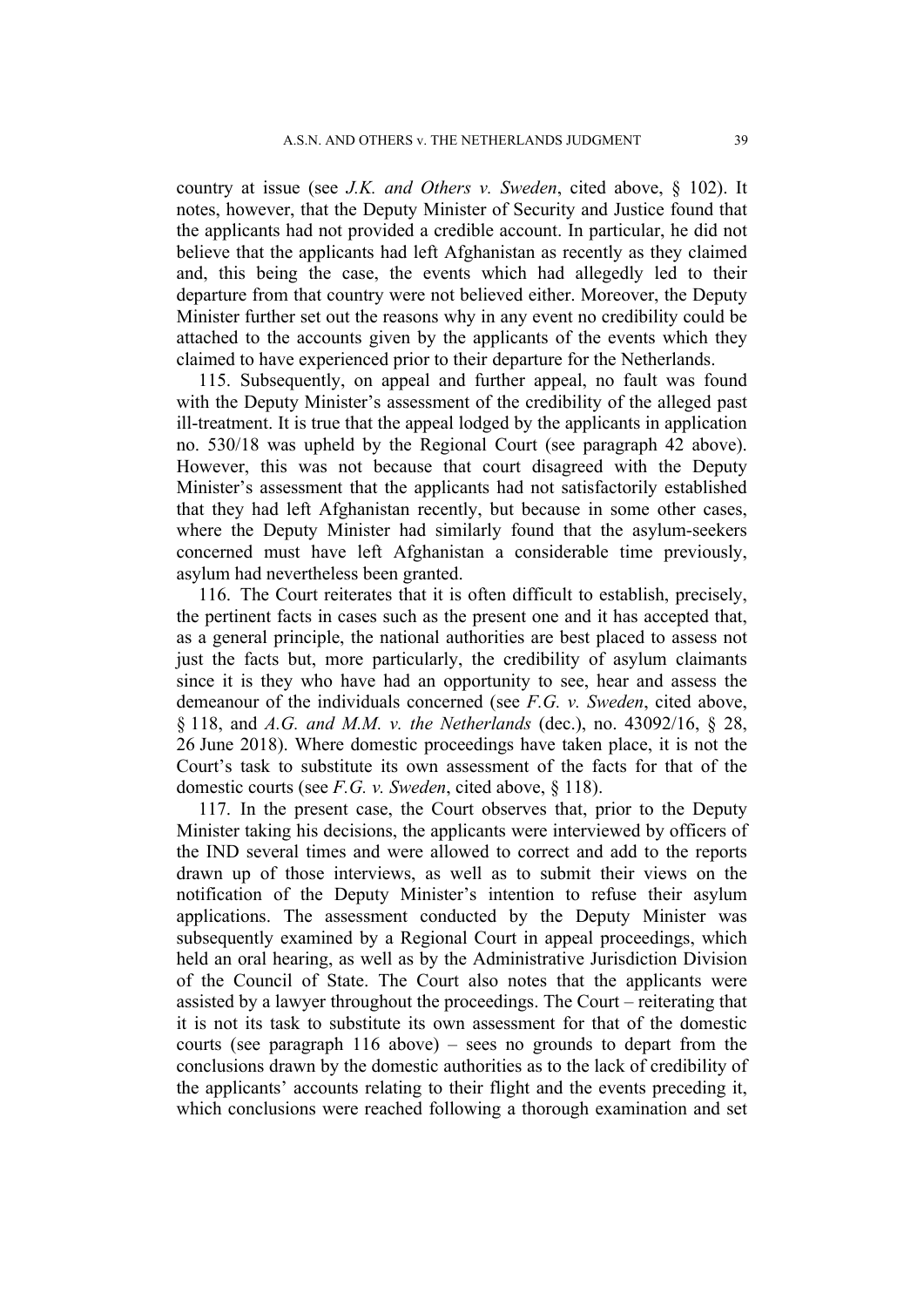out in decisions containing rational grounds that the Court has no reason to doubt.

> Assessment by domestic authorities of foreseeable consequences of removal of the applicants to Afghanistan

118. The Court will next turn to the applicants' claim that, even if their allegations of past ill-treatment were considered not credible, their removal to Afghanistan would nevertheless deliver them to a situation incompatible with Article 3 of the Convention and that the competent authorities had failed to make a full examination of the risks to which they would be exposed (see paragraphs 91-92 above).

119. Whilst, as noted above (see paragraph 114), past ill-treatment provides a strong indication of a future, real risk of treatment contrary to Article 3, the Court is of the view that the absence of past ill-treatment does not, by and of itself, rule out the existence of such a risk (see *J.K. and Others v. Sweden*, cited above, § 101; and see also UNHCR in its third-party intervention (see paragraph 100 above)).

120. However, for the reasons set out below, the Court cannot find in the present case that the applicants have succeeded in establishing substantial grounds for believing that, if returned to Afghanistan, they would be exposed to a real risk of being subjected to treatment contrary to Article 3 of the Convention.

121. The Court observes that in support of their second applications for asylum – which led to the "final decisions" within the meaning of Article 35  $§$  1 of the Convention – the applicants firstly referred to the deteriorating security situation of Sikhs in Afghanistan (see paragraphs 25-26 and 44 above). As set out above (see paragraph 111), the Court has already found that the situation of Sikhs in Afghanistan is not such that they can be said to be members of a group that is systematically exposed to a practice of ill-treatment.

122. Secondly, the applicants raised a number of circumstances specific to their individual situation: they were no longer in touch with anybody in Afghanistan; their children would not be able to go to school; they would have no accommodation and be confined to the *Gurdwara*; and they would be without employment (see paragraphs 27, 44-45 and 91 above). Moreover, in application no. 530/18 it was further submitted that the grandmother required medical care she would be unable to receive in Afghanistan, and that the family would experience even greater difficulties finding a safe place to stay given that it included an elderly female and a baby (see paragraph 44 above).

123. The Court further observes that the assessment of the applicants' claims at the domestic level – in both sets of proceedings – was in essence confined to the question whether the criteria set out in the country-specific asylum policy in relation to "vulnerable minority groups" had been fulfilled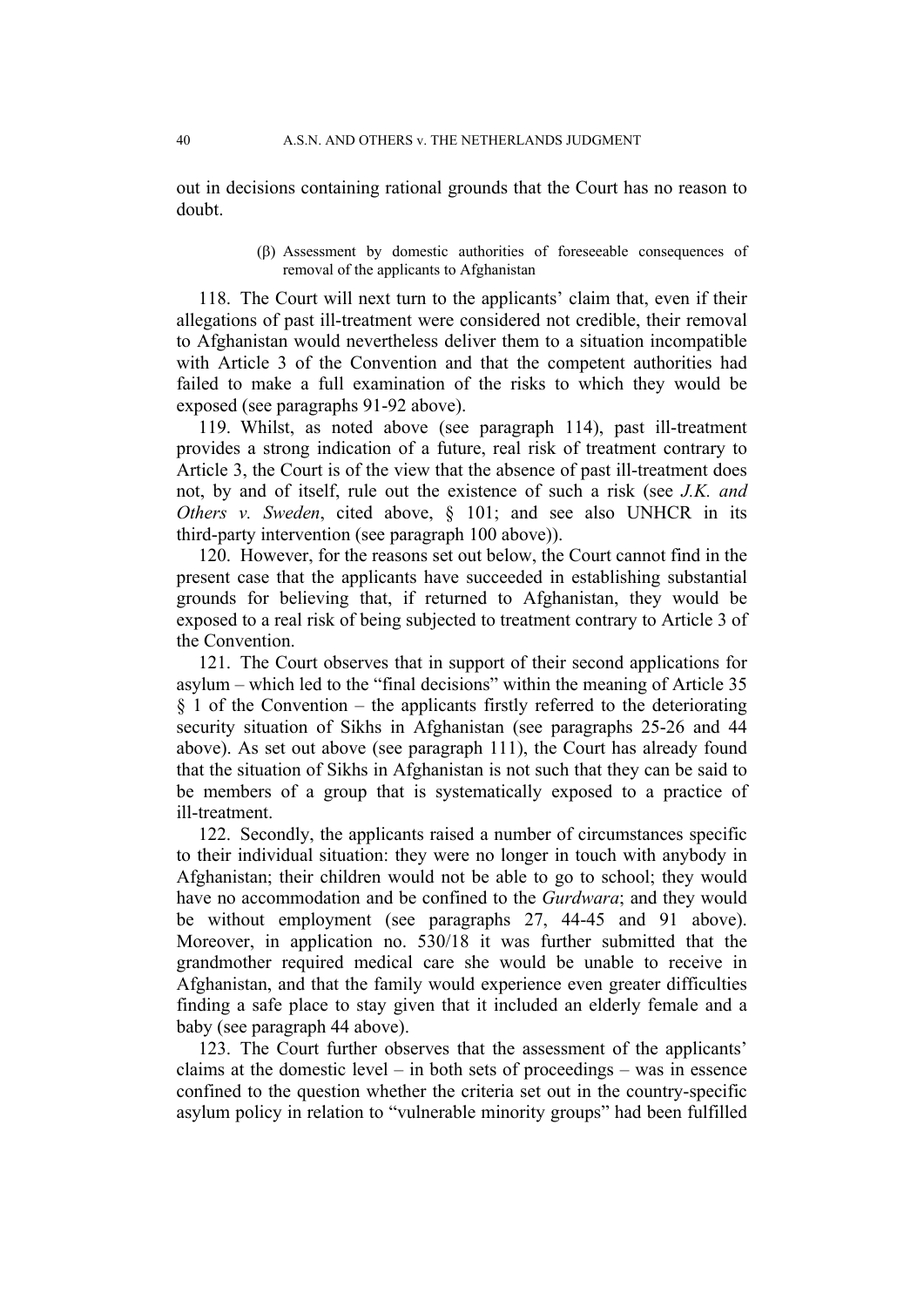(see paragraphs 58 and 62 above). When applying this policy in the case at hand, the competent authorities concluded that the applicants had not complied with the relevant requirements since their accounts as regards past ill-treatment were found not to be credible and no human rights violations committed against other Sikhs in their "immediate circle" had been established; they had thus not succeeded in establishing the required "limited indications" (see paragraphs 21, 23, 40, 46 and 48 above).

124. Accordingly, due to the manner in which the country-specific policy was applied in the present case, there was no room for a full examination of the applicants' claim that their return to Afghanistan would nevertheless expose them to a situation incompatible with Article 3 of the Convention, as the individual circumstances submitted by the applicants (set out in paragraph 122 above), although noted by the competent authorities, were not included in the latter's risk assessment. As a result, these individual circumstances could have no impact on the outcome thereof.

125. Be that as it may, the Court considers that these individual circumstances, advanced by the applicant as grounds militating against their removal to Afghanistan, cannot, even if they were proved to pertain, disclose an issue under Article 3 of the Convention.

126. In this context, the Court reiterates that the ill-treatment which an applicant alleges he or she will face if returned to his or her country of origin must attain a minimum level of severity if it is to fall within the scope of Article 3 of the Convention (see, amongst many authorities, *F.G. v. Sweden*, cited above, § 112). In addition, and to the extent that the applicants in the present case should be understood as claiming that the humanitarian conditions to which they will be exposed if removed to Afghanistan would be incompatible with Article 3, the Court has held that humanitarian conditions in a country of return could give rise to a breach of that provision only in a very exceptional case where the humanitarian grounds against removal are "compelling" (see *S.H.H. v. the United Kingdom*, no. 60367/10, §§ 88-92, 29 January 2013, and *H. and B. v. the United Kingdom*, cited above, § 114).

127. The Court notes that both sets of spouses in the present applications consist of apparently healthy adults who have previously resided in Kabul, where the men – who are still of working age – were able to provide for their families. Furthermore, even if numbers have dwindled, the applicants will not be the only Sikhs in Kabul and it has also not been established that either the authorities or the entire Muslim population of that city will be nothing but hostile to them (see paragraphs 83-84 above). Furthermore, and as already noted above (see paragraph 110), it appears from the country material at the disposal of the Court that at least one school for Sikh children is open in Kabul.

128. The Court therefore finds that the severity threshold has not been met in the present case. Moreover, it has also not been established that the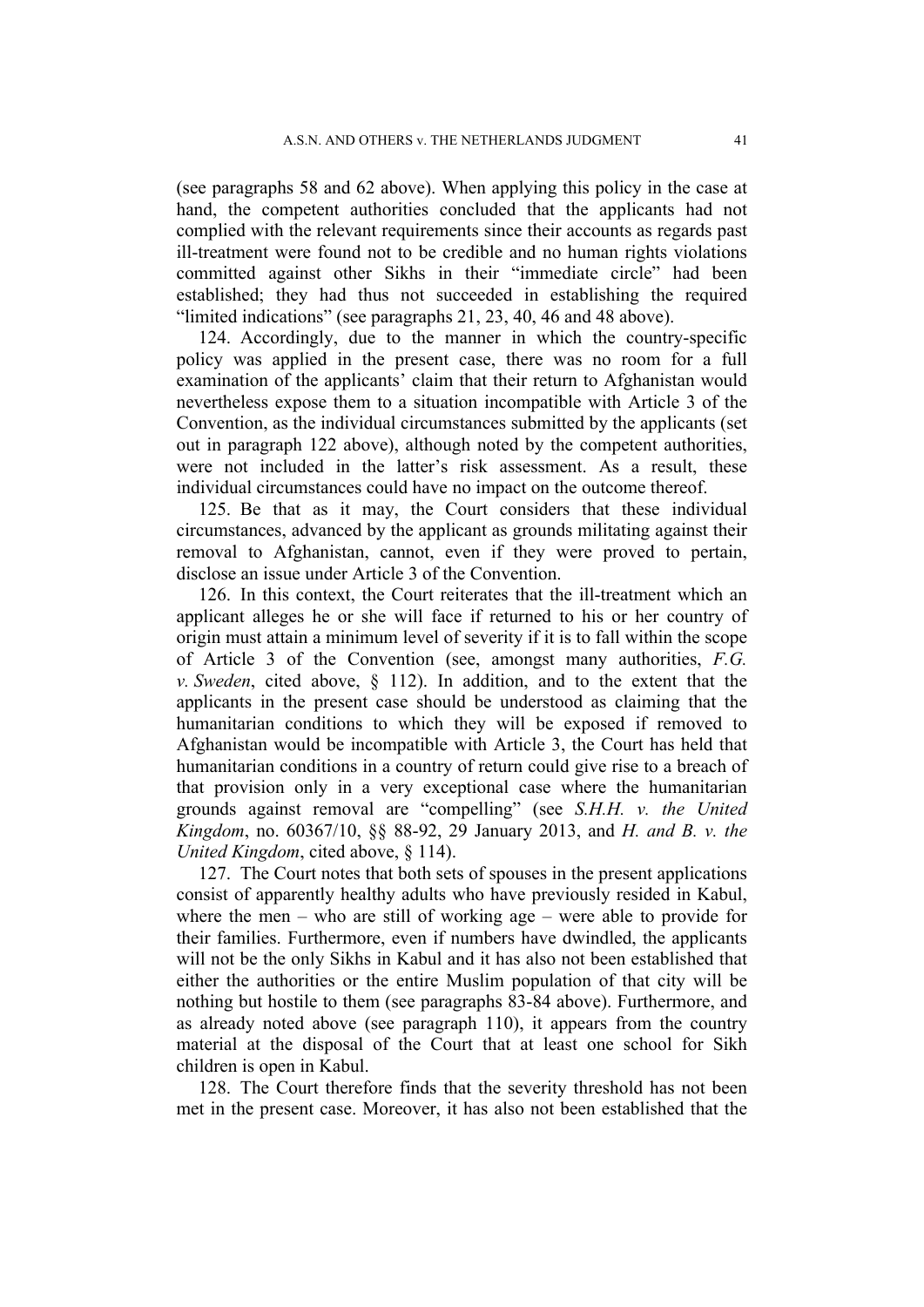case is so very exceptional that the humanitarian grounds against removal are compelling.

129. Whilst the removal of a seriously ill person who would face a real risk of being exposed, in the receiving country, to a serious, rapid and irreversible decline in his or her state of health resulting in intense suffering or to a significant reduction in life expectancy is in principle capable of raising an issue under Article 3 (see *Paposhvili v. Belgium* [GC], no. 41738/10, § 183, 13 December 2016), the Court considers that the final ground advanced by the applicants – namely the allegedly poor state of health of the third applicant in application no. 530/18 – has remained unsubstantiated.

*(iv) Conclusion*

130. Having regard to all of the above, the Court concludes that the removal of the applicants to Afghanistan would not be in breach of Article 3 of the Convention.

## III. RULE 39 OF THE RULES OF COURT

131. The Court reiterates that, in accordance with Article 44 § 2 of the Convention, the present judgment will not become final until (a) the parties declare that they will not request that the case be referred to the Grand Chamber; or (b) three months after the date of the judgment, if referral of the case to the Grand Chamber has not been requested; or (c) the Panel of the Grand Chamber rejects any request to refer under Article 43 of the **Convention** 

132. It considers that the indication made to the Government under Rule 39 of the Rules of Court in application no. 530/18 (see paragraph 7 above) must remain in force until the present judgment becomes final or until the Court takes a further decision in this connection (see point 4 of the operative part – see also, *mutatis mutandis*, *A.M. v. France*, no. 12148/18, § 136, 29 April 2019).

## FOR THESE REASONS, THE COURT

- 1. *Decides*, by a majority, to join the applications;
- 2. *Declares*, unanimously, the applications admissible;
- 3. *Holds*, by four votes to three, that there would be no violation of Article 3 of the Convention in the event of the applicants' removal to Afghanistan;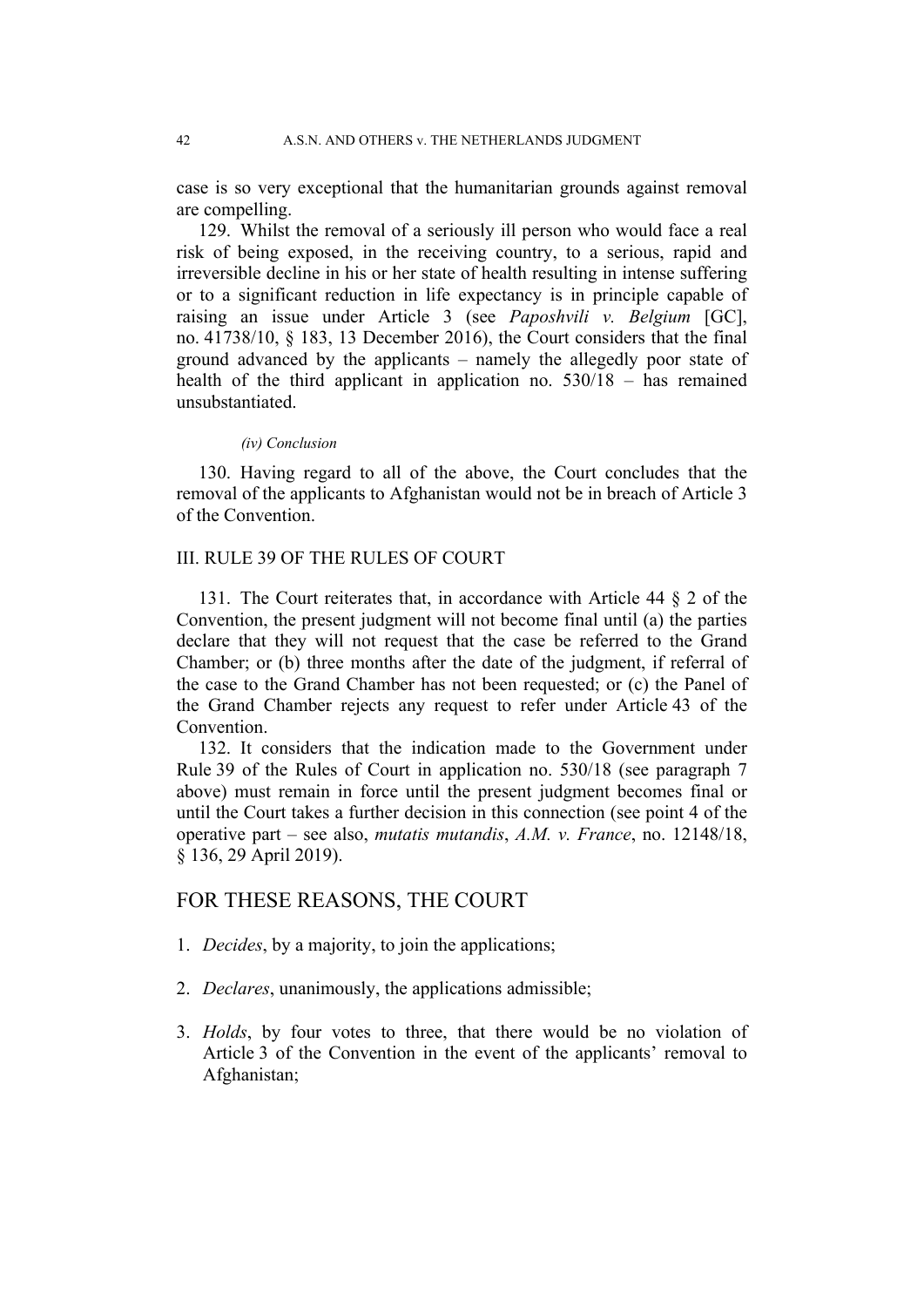4. *Decides*, unanimously, to continue to indicate to the Government under Rule 39 of the Rules of Court that it is desirable in the interests of the proper conduct of the proceedings not to expel the applicants in application no. 530/18 until such time as the present judgment becomes final or until further order.

Done in English, and notified in writing on 25 February 2020, pursuant to Rule 77 §§ 2 and 3 of the Rules of Court.

Andrea Tamietti Jon Fridrik Kjølbro Deputy Registrar President

In accordance with Article 45  $\S$  2 of the Convention and Rule 74  $\S$  2 of the Rules of Court, the joint partly dissenting opinion of Judges Lemmens, Vehabović and Schukking is annexed to this judgment.

> J.F.K. A.N.T.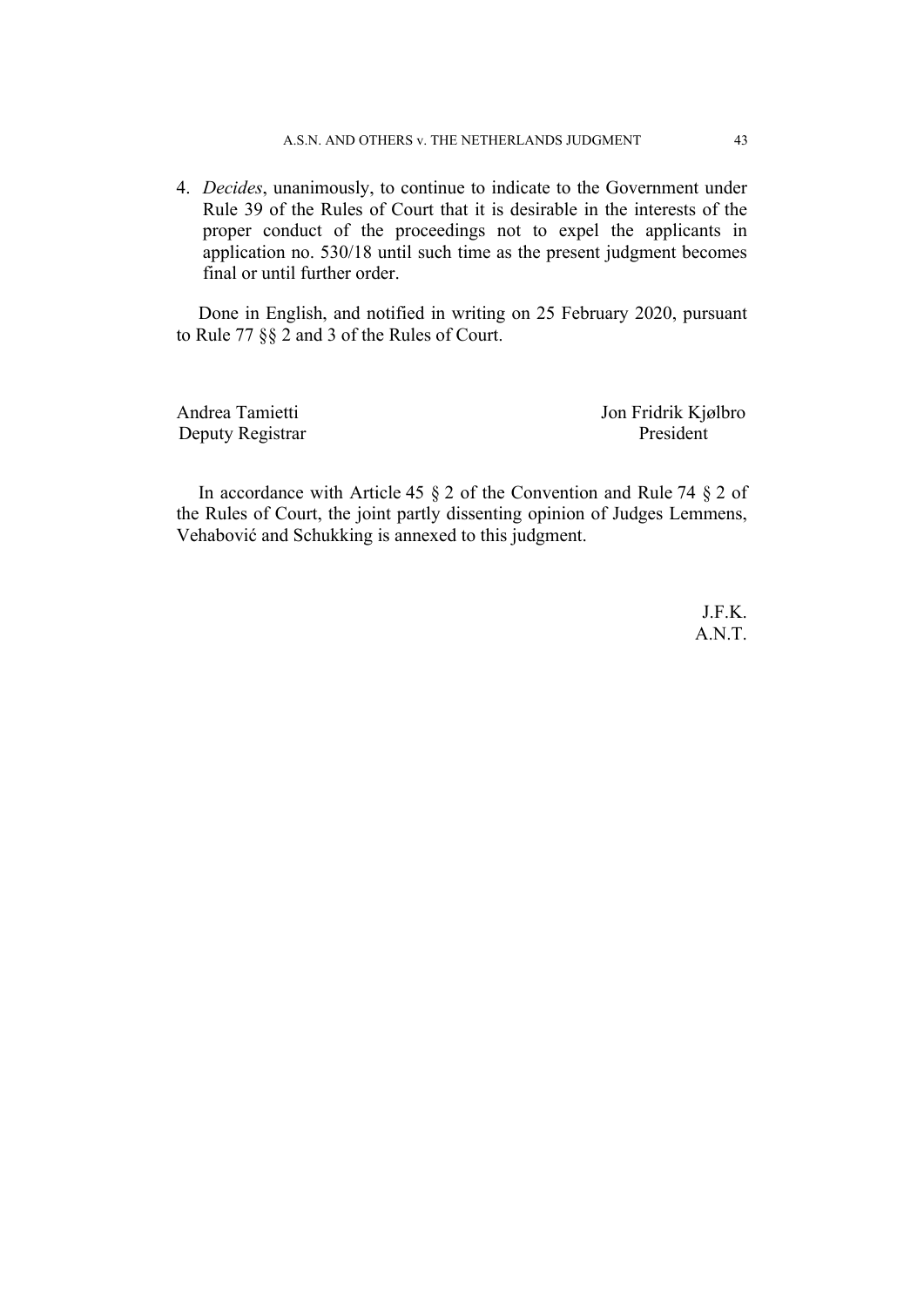# JOINT PARTLY DISSENTING OPINION OF JUDGES LEMMENS, VEHABOVIĆ AND SCHUKKING

1. We agree with the majority's conclusions that the general situation in Afghanistan cannot be deemed such that any removal there would necessarily breach Article 3 of the Convention (see paragraphs 105-106 of the judgment), and that the situation of Sikhs in Afghanistan cannot be deemed such that they belong to a group that is systematically exposed to a practice of ill-treatment (see paragraphs 107-112 of the judgment). We fully support the reasoning of the judgment leading to these conclusions. We are also in agreement with the majority's view that the conclusions drawn by the competent domestic authorities as regards the lack of credibility of the applicants' accounts of their flight and of the events preceding it were reached following a thorough examination and set out in decisions containing rational grounds that the Court has no reason to doubt (see paragraphs 114-117 of the judgment).

2. As regards the assessment by the domestic authorities of the foreseeable consequences of the removal of the applicants to Afghanistan (see paragraphs 118-128 of the judgment), we would like to make the following remarks.

3. The applicants' complaint relating to this issue consists of a substantive component and a procedural component: they claim that, having regard to the well-documented difficult situation faced by Sikhs in Afghanistan, as well as to their individual circumstances, they would fall victim to a situation incompatible with Article 3 of the Convention, if removed, and they claim that the competent authorities failed to make a full examination of the risks to which they would be exposed on returning to that country (see paragraphs 91-92 of the judgment).

4. As regards the procedural component of the applicants' complaint, it is recalled that according to the Court's case-law a claim that the expulsion of an individual would expose him or her to a real risk of being subjected to treatment contrary to Article 3 of the Convention must, owing to the absolute nature of the prohibition enshrined in that provision, necessarily be subjected to a rigorous scrutiny (see *Jabari v. Turkey*, no. 40035/98, § 39, ECHR 2000-VIII). That scrutiny should entail a thorough assessment  $-$  in which account is taken of all the information brought to the authorities' attention (see *F.G. v. Sweden* [GC], no. 43611/11, § 156, 23 March 2016) – of the situation in which the individual is likely to find him- or herself on returning. Regarding the burden of proof in expulsion cases, it is the Court's well-established case-law that it is in principle for the applicant to adduce evidence capable of proving that there are substantial grounds for believing that, if the measure complained of were to be implemented, he or she would be exposed to a real risk of being subjected to treatment contrary to Article 3; and that where such evidence is adduced, it is for the Government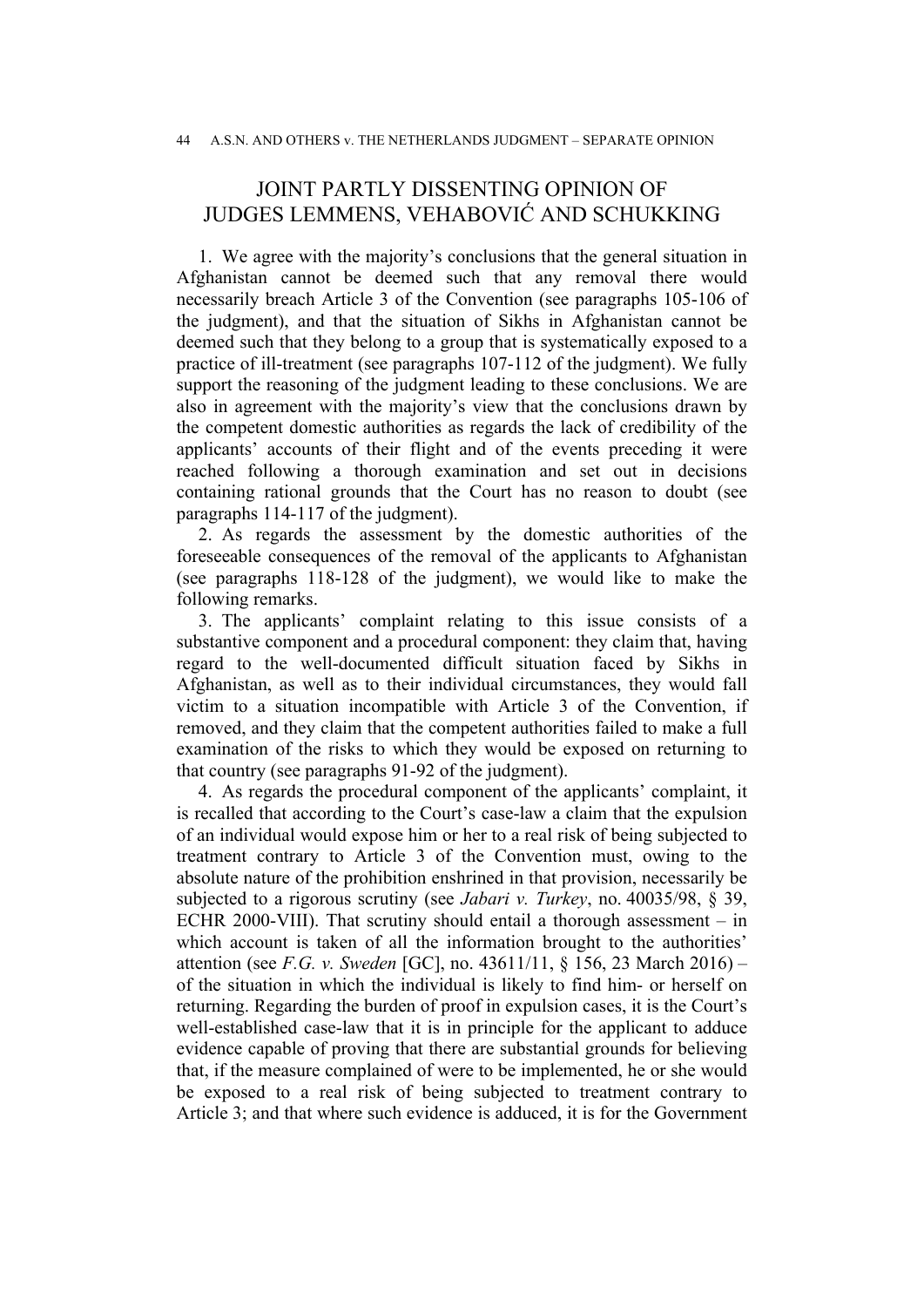to dispel any doubts about it (see *Saadi v. Italy* [GC], no. 37201/06, § 129, ECHR 2008; *NA. v. the United Kingdom*, no. 25904/07, § 111, 17 July 2008; *F.G. v. Sweden*, cited above, § 120, and *J.K. and Others v. Sweden* [GC], no. 59166/12, § 91, 23 August 2016). Moreover, although a number of individual factors may not, when considered separately, constitute a real risk, the same factors may give rise to a real risk when taken cumulatively and when considered in a context of general violence and heightened insecurity. Both the need to consider all relevant factors cumulatively and the need to give appropriate weight to the general situation in the country of destination derive from the obligation to consider all the relevant circumstances of the case (see *NA. v. the United Kingdom*, cited above, § 130, and, more recently, *N.A. v. Finland*, no. 25244/18, § 81, 14 November 2019, not yet final).

5. Turning to the case at hand, it is firstly noted that in the Dutch country-specific asylum policy concerning Afghanistan, Sikhs have been designated both as an "at-risk group" and a "vulnerable minority group". For a person belonging to a group so designated, limited indications suffice to make a plausible case that he or she fears "serious harm" within the meaning of section 29(1)(b) of the Aliens Act 2000 (see also C2/3.2 and 3.3 of the Aliens Act 2000 Implementation Guidelines). Serious harm within the meaning of that section includes treatment contrary to Article 3 of the Convention (see paragraphs 54-64 of the judgment). We consider that this Dutch country-specific asylum policy is a nuanced one; it acknowledges the difficulties that religious minority groups, in particular Sikhs, encounter in Afghanistan and accepts that members belonging to such a group might be in need of international protection, depending on their individual circumstances, which is, in our view, in line with the UNHCR Guidelines and EASO reports (see paragraphs 73-81 of the judgment). The policy is further regularly reviewed on the basis of updated country reports prepared by the Dutch Ministry of Foreign Affairs and information from various other international sources.

6. Secondly, as stated in paragraph 123 of the judgment, the assessment of the applicants' claims at the domestic level – in both sets of asylum proceedings – was in essence confined to the question whether the criteria set out in the above-mentioned country-specific asylum policy had been fulfilled. When applying this policy to the case at hand, the competent authorities concluded that the applicants had not complied with the relevant requirements since their accounts as regards any past ill-treatment suffered by themselves were found not to be credible and no human rights violations committed against other Sikhs in their "immediate circle" had been established; the authorities concluded that they had therefore not succeeded in establishing the required "limited indications". We fully accept that in terms of the Dutch asylum policy in force, the required "limited indications"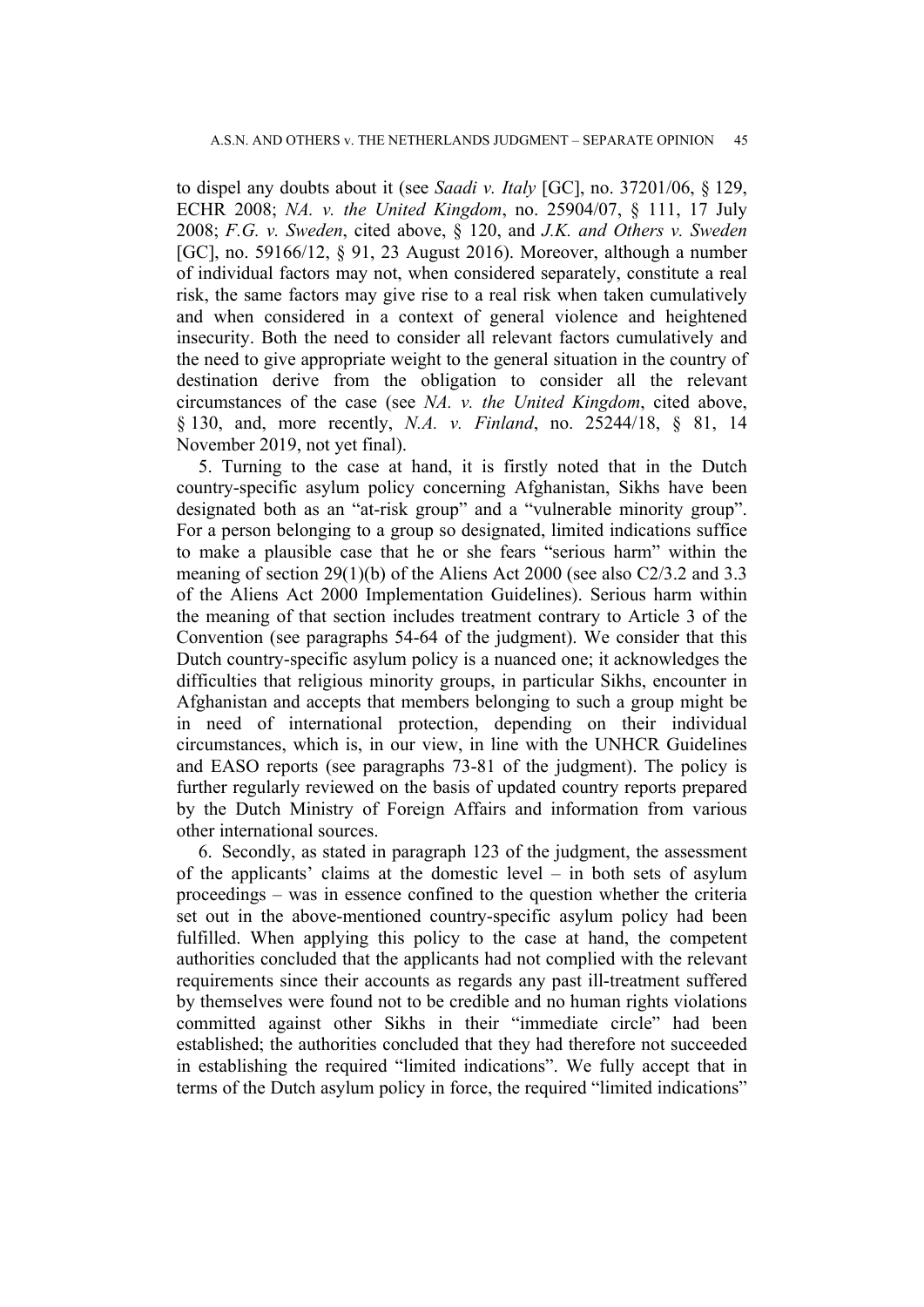indeed cannot be considered established on the basis of those parts of the applicants' asylum accounts.

7. However, while past ill-treatment provides a strong indication of a future, real risk of treatment contrary to Article 3, the absence of past illtreatment does not, by and of itself, rule out the existence of such a risk (see paragraph 119 of the judgment). In other words: if no credence can be given to allegations of past ill-treatment of a person, this does not always and automatically lead to the conclusion that there is no evidence of a real risk of that person being subjected to treatment contrary to Article 3 of the Convention upon return to his or her country of origin. Fact-specific factors that are not related to past ill-treatment but which have been put forward by the individual in support of his or her claim of future ill-treatment should also be taken into consideration, as the rigorous scrutiny referred to in the case-law of the Court entails a thorough assessment taking account of all the information brought to the authorities' attention and relating to the situation in which the individual is likely to find him- or herself upon return.

8. On the basis of the foregoing, we are in full agreement with paragraph 124 of the judgment, which points out that owing to the manner in which the country-specific policy was applied in the present case, there was no room for a full examination of the applicants' claim that their return to Afghanistan would nevertheless expose them to a situation incompatible with Article 3 of the Convention, as the individual circumstances submitted by the applicants – summarised in paragraph 122 of the judgment –, although noted by the competent authorities, were not included in the latter's risk assessment. As a result, these individual circumstances were thus unable to have any impact on the outcome of that assessment. The above considerations lead us to the conclusion that the risk assessment conducted by the competent authorities in the present case did not satisfy the procedural requirement under Article 3 of the Convention (see case-law referred to in paragraph 4, above).

9. In reaching this conclusion we have not overlooked the fact that at the domestic level the final decisions were taken in the context of repeat asylum applications. In both cases the applicants – who were represented by the same lawyer – relied on, *inter alia*, the worsening security situation of Sikhs in Afghanistan and referred to the hardships that they would face upon return (see paragraphs 25, 26 and 44 of the judgment). While the new asylum request of the applicants in application no. 68377/17 was declared inadmissible for the reason that their claim was found not to amount to new elements or findings that were relevant for the assessment of their request, the applicants' new asylum request under application no. 530/18 was rejected as being manifestly ill-founded for the reason that the new elements identified could not lead to a different outcome. In the reasoning of both final decisions it was held that the applicants had still not made plausible the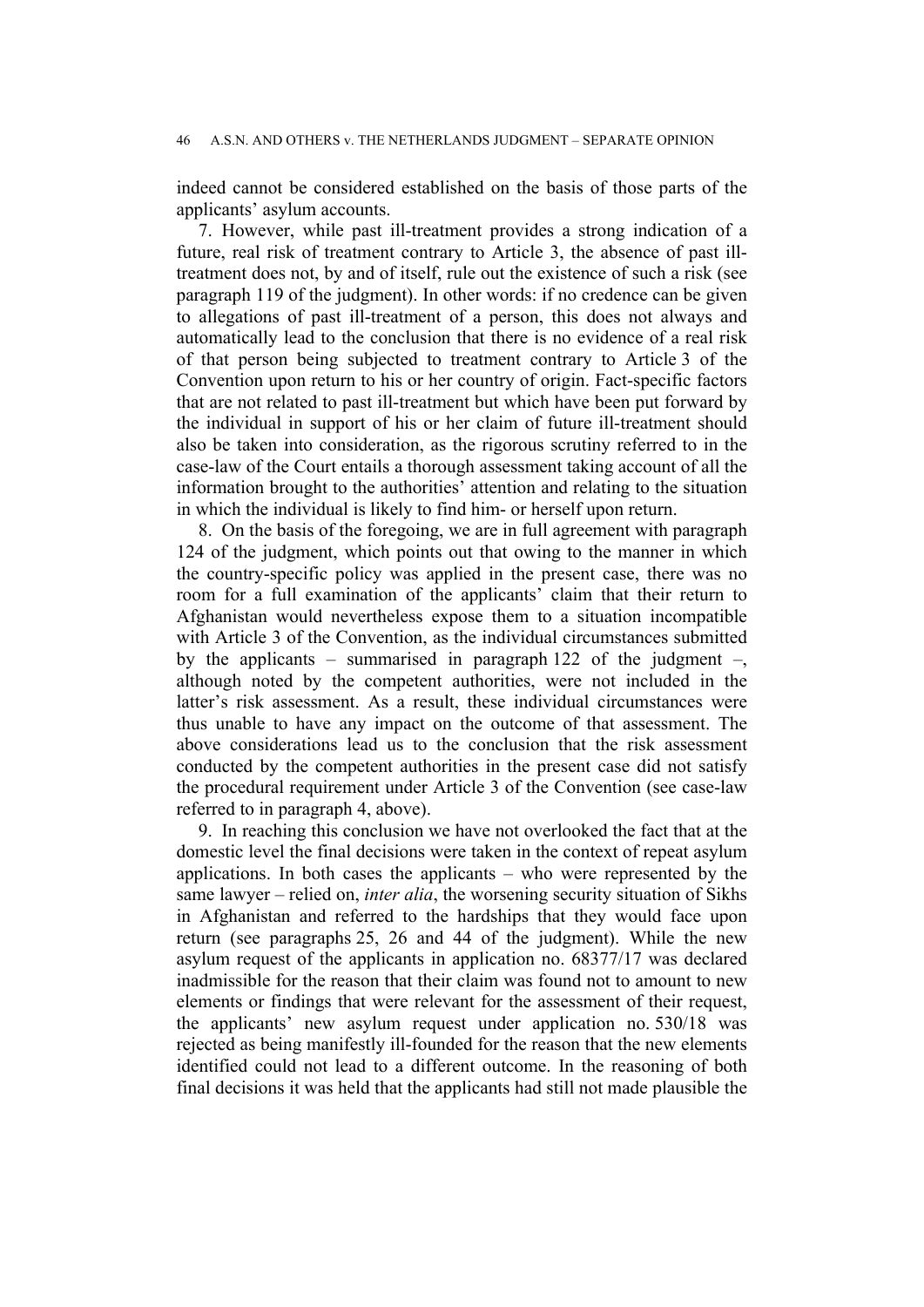existence of "limited indications" as required by the asylum policy in force (see paragraphs 28 and 46 of the judgment).<sup>1</sup>

10. It is true that the Court has accepted that States may confine the assessment of a repeat asylum application to an examination of the question whether relevant new facts have been brought forward, and that when no such facts are found they are not required to conduct their assessment with the same thoroughness. However, this applies only when the original asylum application has been examined with the requisite thorough scrutiny (see *Sultani v. France*, no. 45223/05, § 65, ECHR 2007-IV (extracts), and *Sow v. Belgium*, no. 27081/13, § 79, 19 January 2016). As regards the case at hand, it is noted that the manner in which the country-specific asylum policy was applied precluded some of the arguments which the applicants had put forward in support of their Article 3 claim from being examined, both in the first and the second set of asylum proceedings.

11. Further, it is true that the Government, in their observations before this Court, did address some of the individual circumstances which the applicants had raised in this connection (see paragraph 98 of the judgment). In our view, however, this does not detract from the fact that those circumstances received insufficient scrutiny at the domestic level.

12. As said above, it is the manner in which the country-specific asylum policy was applied in the present case that was problematic, not the policy itself. A slight amendment of the IND Working Instruction might be a possible way to solve that problem. This Working Instruction, setting out what the policy rules on "vulnerable minority groups" mean in practice, including what "limited indications" entail, exclusively refers to examples of past ill-treatment (see paragraph 59 of the judgment). It seems to us that it might be useful to modify the Working Instruction so as to recall that all relevant circumstances should be taken into consideration in the risk assessment, including those relating to foreseeable hardships which the individual has alleged he or she will face on returning. However, there might be other, more suitable ways to address this procedural issue; it is for the domestic authorities to evaluate those possibilities. The United Kingdom Home Office's Country Policy and Information Note "Afghanistan: Hindus and Sikhs", points 2.3.12 - 2.3.13 (see paragraph 84 of the judgment) may serve as a source of inspiration.

13. Unlike the majority, we see no grounds for also addressing the substantive component of this part of the applicants' complaint, for the following reasons.

<sup>&</sup>lt;sup>1</sup> The somewhat different approach to the issue of new elements or findings in both cases was, for one of us, a reason to disagree with the joinder of both applications (see paragraph 85 of the judgment). However, we all agree, including in respect of the first case (application no. 68377/17), that the authorities did in fact pay attention to the merits of the applicants' claims.